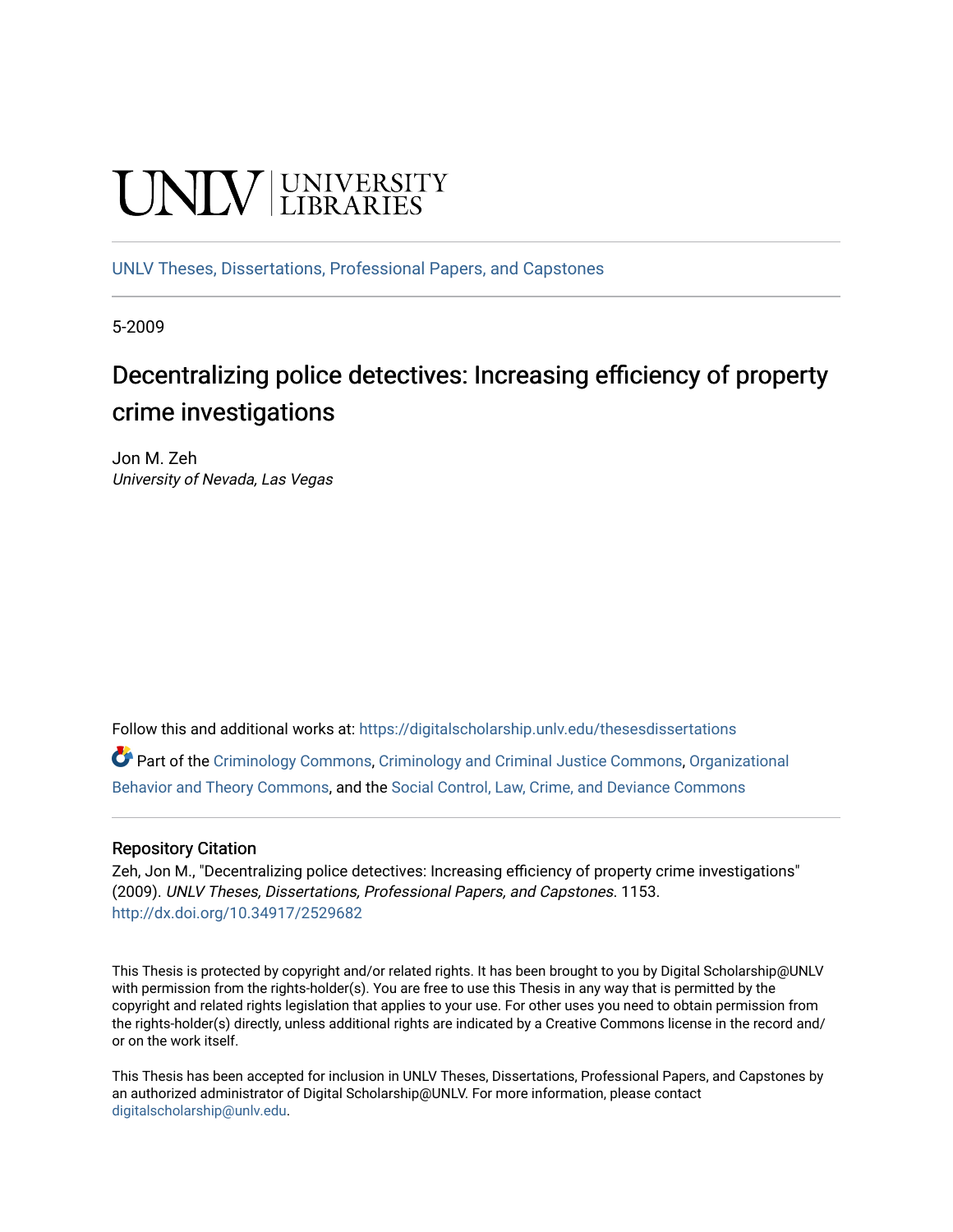# DECENTRALIZING POLICE DETECTIVES: INCREASING EFFICIENCY OF PROPERTY CRIME INVESTIGATIONS

by

 $\overline{\phantom{a}}$ 

 $\sim$ 

Jon M. Zeh

Bachelor of Arts, Criminal Justice University of Nevada, Las Vegas 2004

A thesis submitted in partial fulfillment of the requirements for the

**Master of Arts Degree in Criminal Justice Department of Criminal Justice Greenspun College of Urban Affairs** 

> **Graduate College University of Nevada, Las Vegas May 2009**

> > $\mathcal{A}$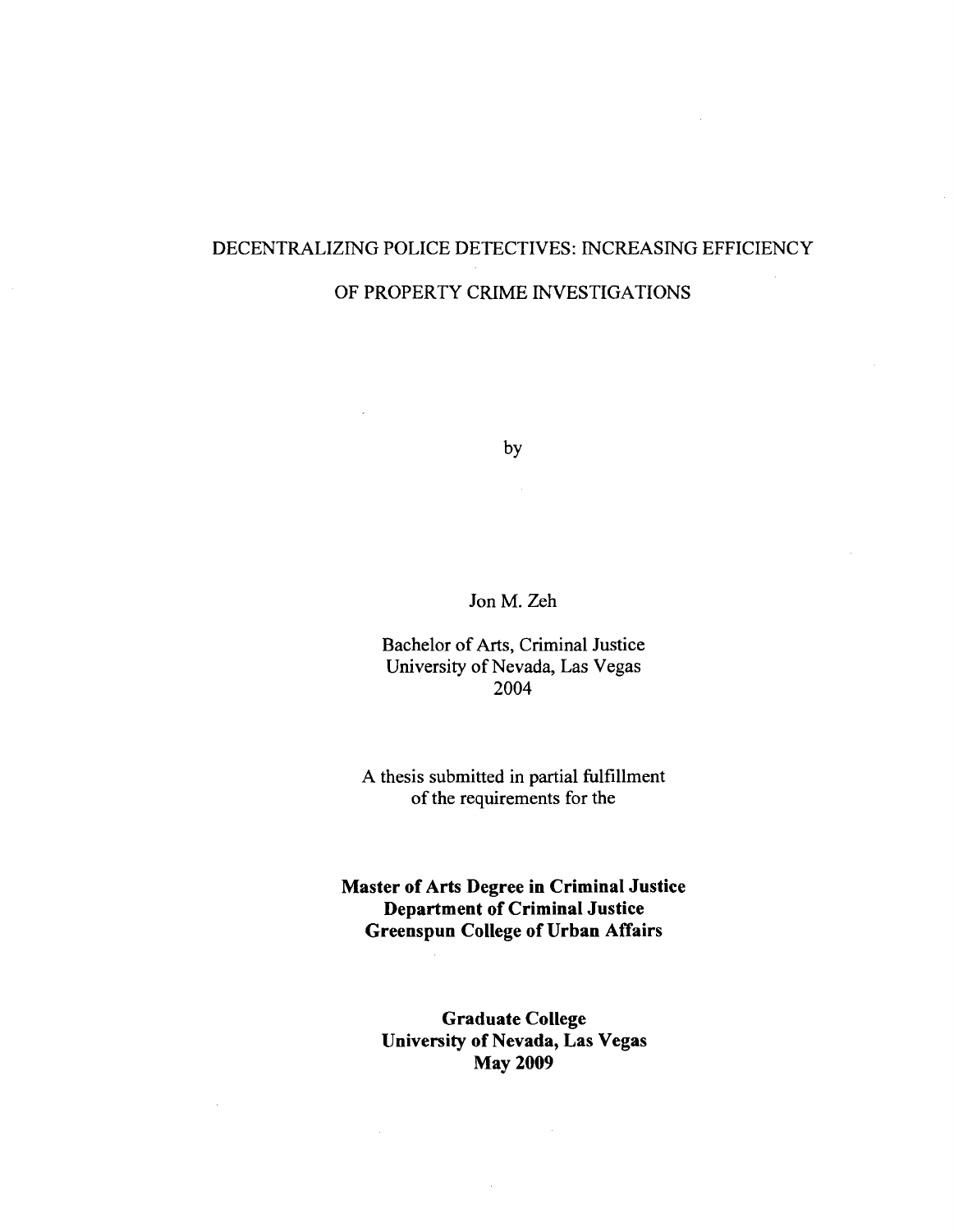UMI Number: 1472444

# INFORMATION TO USERS

The quality of this reproduction is dependent upon the quality of the copy submitted. Broken or indistinct print, colored or poor quality illustrations and photographs, print bleed-through, substandard margins, and improper alignment can adversely affect reproduction.

In the unlikely event that the author did not send a complete manuscript and there are missing pages, these will be noted. Also, if unauthorized copyright material had to be removed, a note will indicate the deletion.

# UMI\*

UMI Microform 1472444 Copyright 2009 by ProQuest LLC All rights reserved. This microform edition is protected against unauthorized copying under Title 17, United States Code.

> ProQuest LLC 789 East Eisenhower Parkway P.O. Box 1346 Ann Arbor, Ml 48106-1346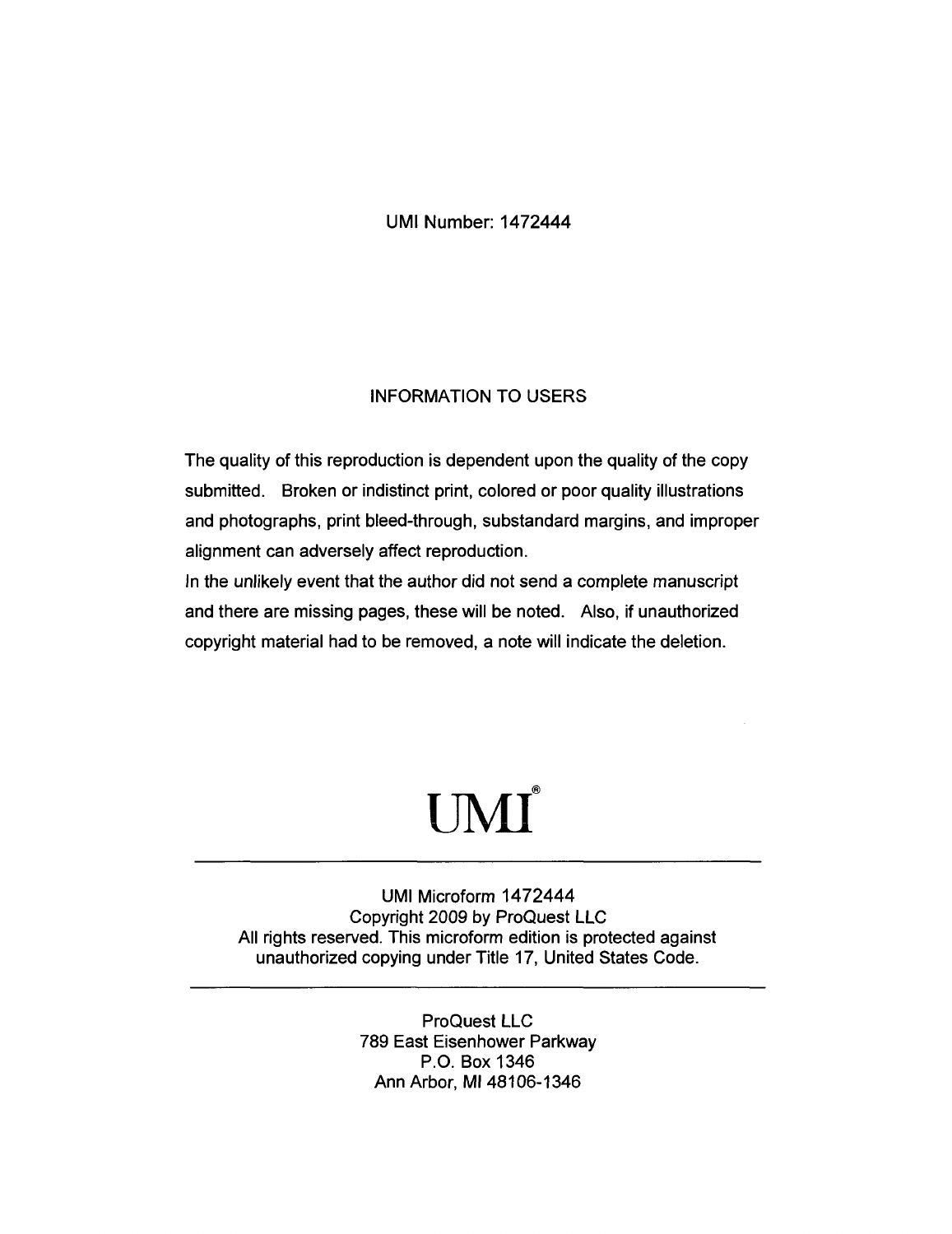# Thesis Approval

The Graduate College University of Nevada, Las Vegas

**April 16** \_,20\_Q9\_

The Thesis prepared by

**Jon** M. Zeh

**Entitled** 

Decentralizing Police Detectives: Increasing Efficiency of Property

Crime Investigations

is approved in partial fulfillment of the requirements for the degree of

Master of Arts in Criminal Justice



*Dean of the Graduate College* 

*Examination Committee Member* 

*Examination Committee Member* 

*Graduate College Faculty Representative* 

1017-53 **11**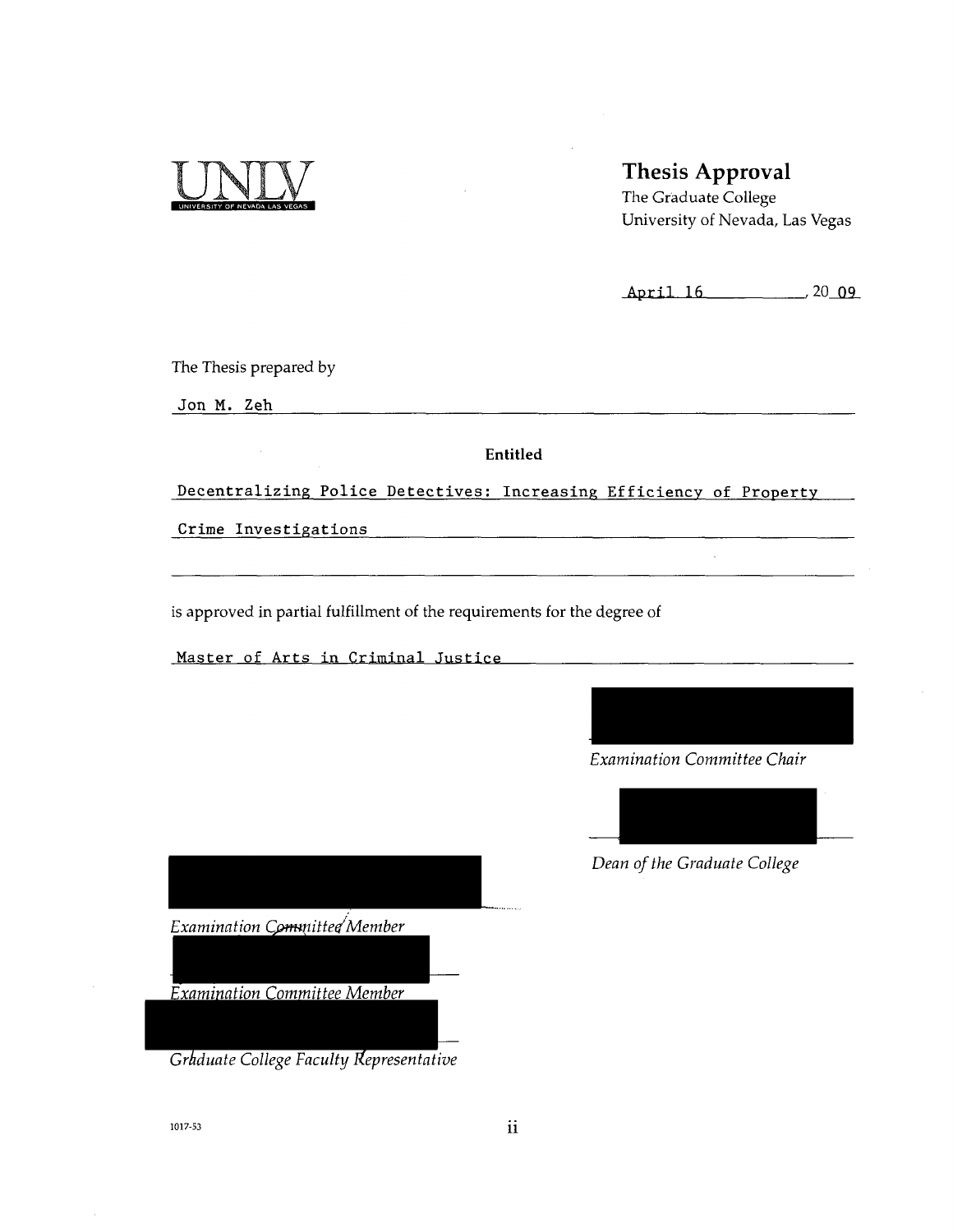# ABSTRACT

# **Decentralizing Police Detectives: Increasing Efficiency of Property Crime Investigations**

By

Jon M. Zeh

# Dr. William H. Sousa, Examination Committee Chair Assistant Professor of Criminal Justice

Beginning in November, 2007, the Las Vegas Metropolitan Police Department implemented organizational changes to the Financial / Property Crimes Bureau by decentralizing all property crime detectives. Although no previous research was found on the decentralization of police detectives specifically, there is existing research on similar concepts that suggest at least two benefits of decentralizing police detectives: improved communication with patrol officers and increased efficiency of investigations. With these benefits in mind, the current study examines the following hypotheses: hypothesis 1: decentralizing property crime detectives will lead to improved quality of communication between property crime detectives and patrol officers; hypothesis 2: decentralizing between property crime detectives and patrol officers; hypothesis 2: decentralizing property crime detectives will lead to greater efficiency of property crime investigations. property crime detectives will lead to greater efficiency of property crime investigations.

This research will assume a quasi-experimental design with the Southeast Area This research will assume a quasi-experimental design with the Southeast Area Command (SEAC) being the experimental group by having detectives decentralized to an Command (SEAC) being the experimental group by having detectives decentralized to an area command level and the Southwest Area Command (SWAC) being the comparison are community and the Southwest Area Community  $\mathcal{L}_{\mathcal{A}}$  and the comparison being the comparison being the comparison being the comparison being the comparison being the comparison being the comparison being the comp  $\mathcal{O}$  the centralized bureau level. The experimentalized bureau level. The experimentalized bureau level. The experimentalized bureau level. The experimentalized bureau level. The experimentalized bureau level. The exp

iii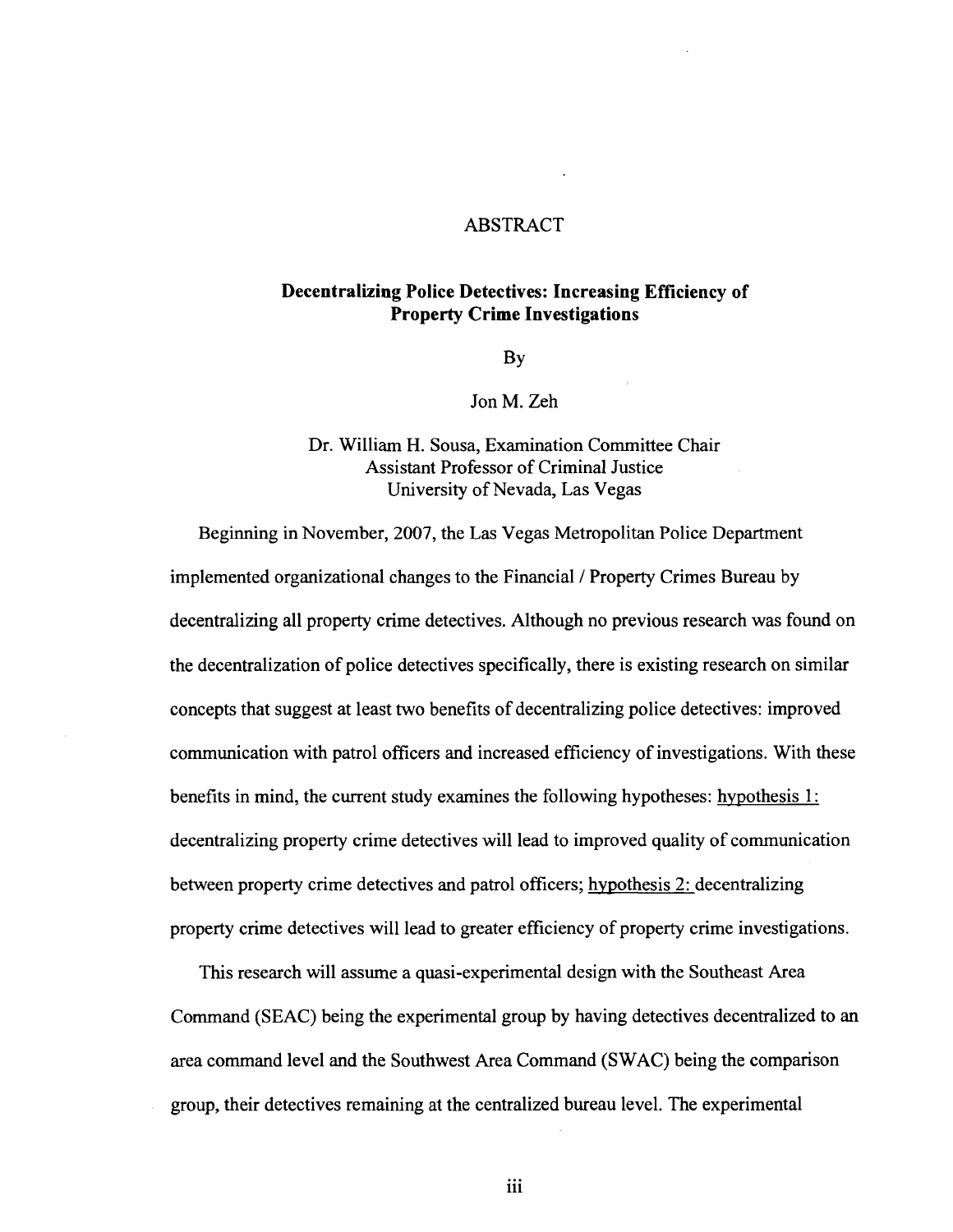condition began on November 1, 2007 and continued for 8 months, terminating on June 30, 2008 when SWAC was decentralized, ending the department wide reorganization and decentralization of property crimes detectives.

Secondary data in the form of a survey that was administered to patrol officers and performance indicators from the area command and detective levels were received from the Las Vegas Metropolitan Police Department. These data were used to evaluate the impact that the decentralization had on communication between detectives and officers and the efficiency of property crime investigations.

 $\langle$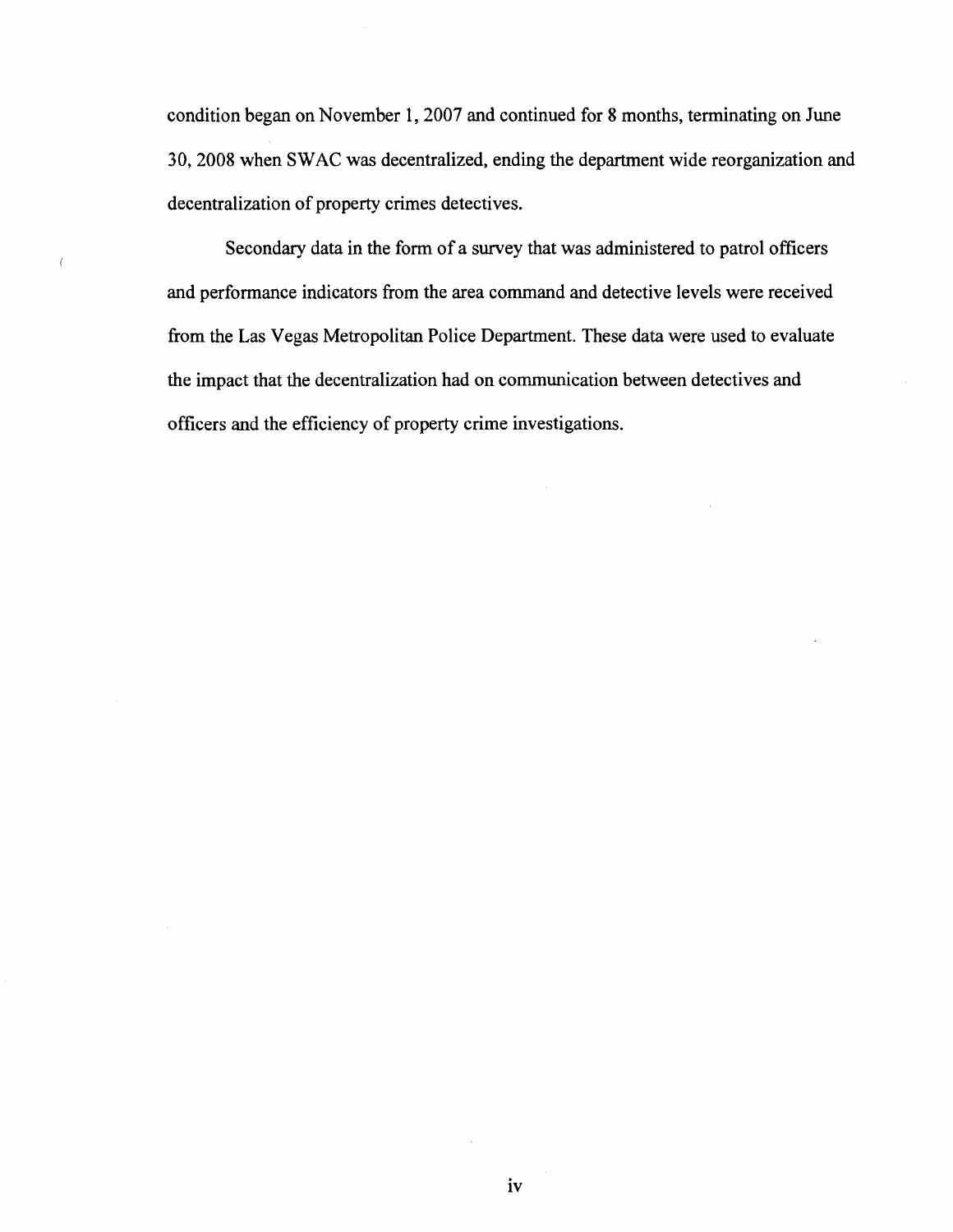# TABLE OF CONTENTS

| <b>CHAPTER 1</b> |
|------------------|
|                  |
|                  |
|                  |
|                  |
|                  |
|                  |
|                  |
|                  |
|                  |

 $\hat{\boldsymbol{\beta}}$ 

 $\bar{z}$ 

 $\bar{t}$ 

 $\sim$ 

 $\bar{z}$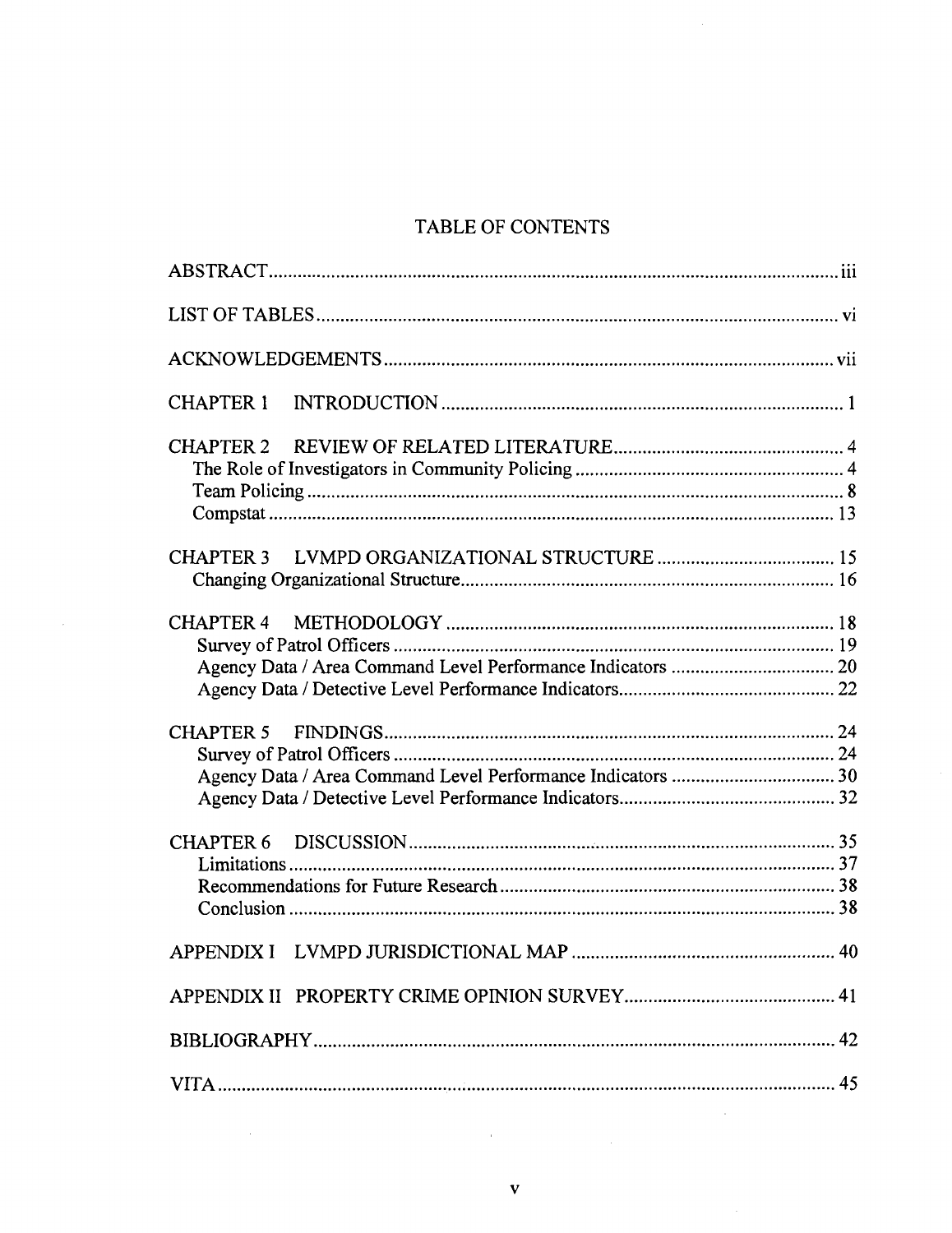# LIST OF TABLES

 $\label{eq:2.1} \frac{1}{\sqrt{2\pi}}\int_{0}^{\infty}\frac{1}{\sqrt{2\pi}}\left(\frac{1}{\sqrt{2\pi}}\right)^{2}d\mu\,d\mu\,.$ 

 $\sim$ 

| Area Command Level Data / Calls for Service and Arrest Data |  |
|-------------------------------------------------------------|--|
|                                                             |  |
| Detective Level Performance Indicators;                     |  |
|                                                             |  |
|                                                             |  |

 $\ddot{\phantom{a}}$ 

 $\sim$ 

 $\bar{\gamma}$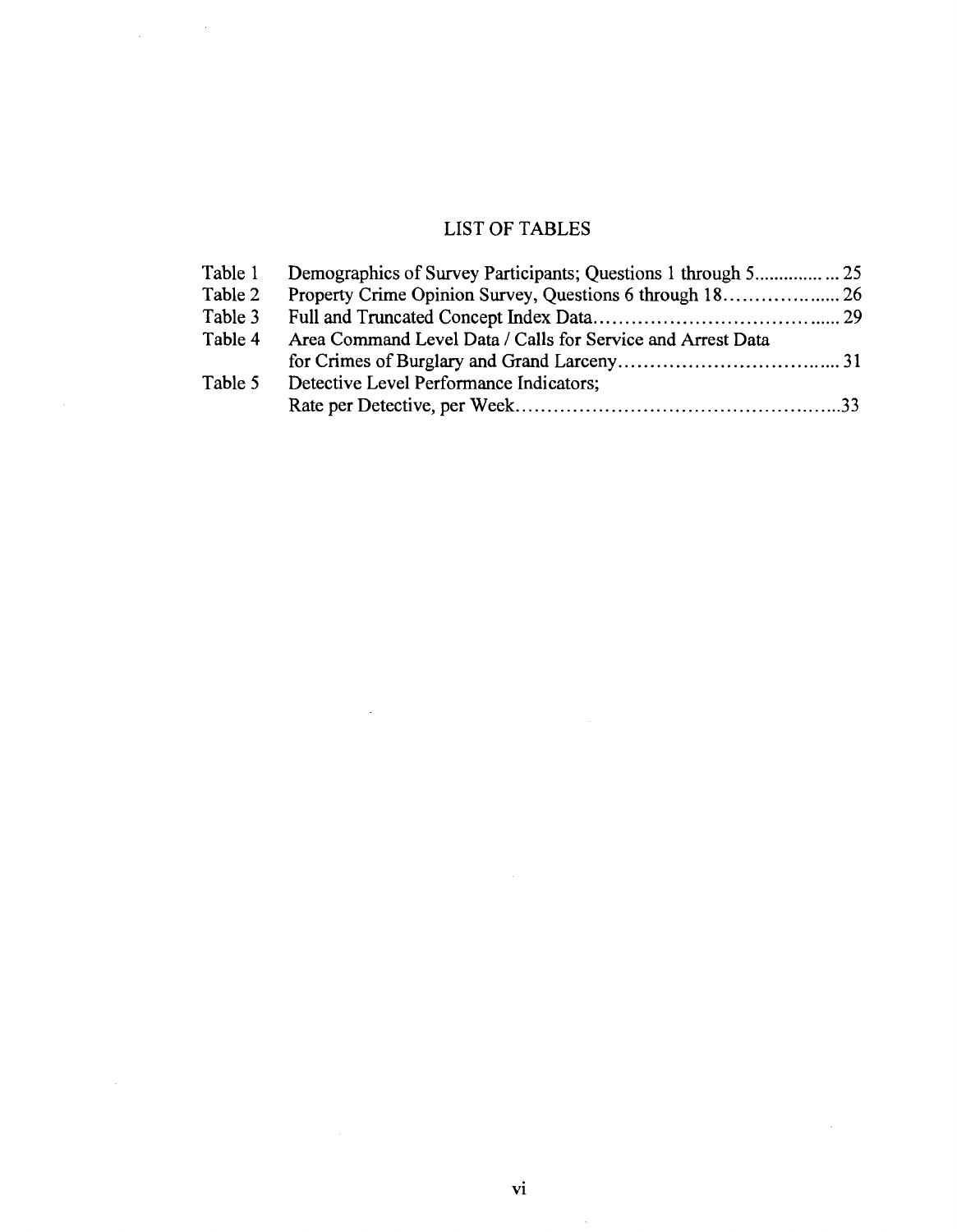## ACKNOWLEDGEMENTS

I would like to thank Dr. Sousa for his guidance throughout this process. It was under his supervision that I chose this topic and began the thesis. I would also like to thank Dr. Madensen for the extra help with SPSS and offering suggestions on how to make that part of the process easier. Thanks to Dr. McCorkle and Dr. Lukemeyer for their time presented towards the overall thesis. Thanks to the Las Vegas Metropolitan Police Department for allowing me access to their data while conducting this research and for their assistance in administering the survey. Finally I would like to thank my wife Ana, for her patience, confidence, and endless encouragement during this process, especially when it was needed the most.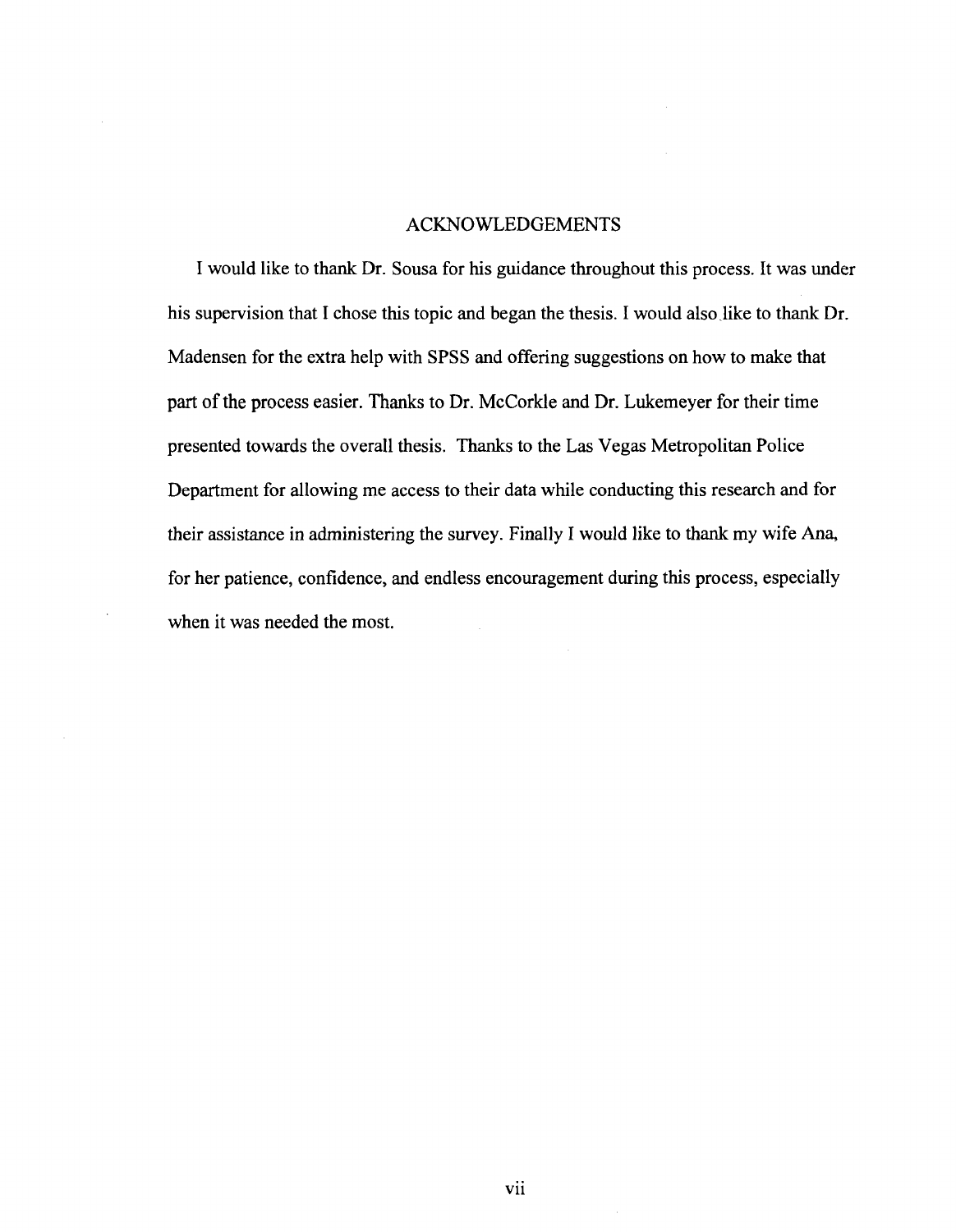# CHAPTER 1

#### **INTRODUCTION**

American policing is currently in the community policing era. The key component behind the theory of community policing is that building working partnerships between the police and community will help solve contemporary community problems related to crime, fear of crime, and social disorder (Trojanowicz, Kappelar, Gaines, & Bucqueroux, 1998; Skolnick & Bailey, 1986). Dantzker (2005) stated that the basic premise behind community policing is to place officers in a position to best interact with the public so that the officers and the community can work in a cooperative effort to improve the services provided by the police organization. Although not easily defined, frequently cited characteristics of community policing are joint community-police crime prevention, organizational flexibility, and decentralization (Silverman, 1999). Internal communication between members of a police department is equally important. Cooper (2005) acknowledged that two of the biggest problems of any police organization are the lack of communication and cooperation between different parts of a police department.

One problem that exists is that many police departments are not organized in a way to support the concept of community policing, especially in the organization of police detectives. The quasi-military structures of American policing are a major obstacle to the implementation of community policing and may smother innovation and creativity (Sparrow, 1998). Wycoff and Cosgrove (2001) stated that out of 702 police departments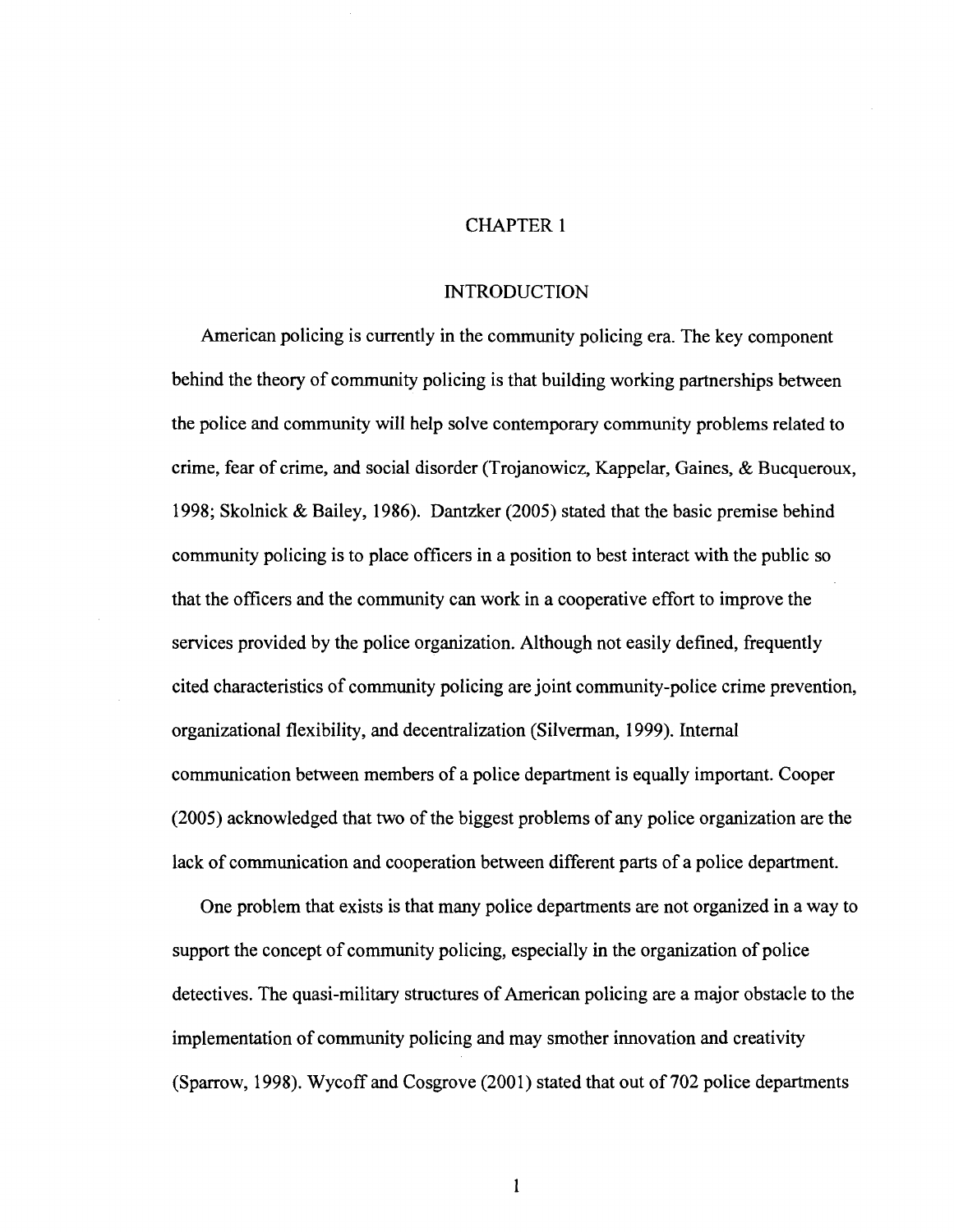surveyed, only 14% reported having made major changes to their detective/investigative function in the support of community policing. Traditionally, police detectives have been centralized at the bureau level, which separates them from patrol officers and the communities they serve. What is needed is to reorganize the traditional organization of police detectives to make them more efficient. "If the police are to engage in real community policing, build genuine partnerships, and realize substantial successes, it is imperative they modify their functions" (Cooper, 2005, p. 92). Community policing requires police agencies to move away from being mechanistic and centralized to becoming a more open and decentralized structure (Kuykendall & Roberg, 1982; Roberg, 1994). To aid the implementation of community policing, the police should reduce formalization and decentralize decision making (Sparrow, 1998).

This document is a study of detective decentralization in the Las Vegas Metropolitan Police Department. The detectives, previously organized in a traditional, centralized location were decentralized to an area command location under the supervision of a patrol chain of command. This paper examines if this organizational change leads to improved communication between officers at the area command and the decentralized detectives, and whether the decentralization leads to increased efficiency of property crime investigations. Chapter 2 examines previous literature on concepts relating to the decentralization of police detectives and outlines how the investigative function can be used in the community policy context. Chapter 3 looks at the LVMPD's organizational structure before the decentralization of property crime detectives and how the department can benefit from this organizational change. The methodology used in obtaining and analyzing data that will help examine the decentralization is discussed in Chapter 4 while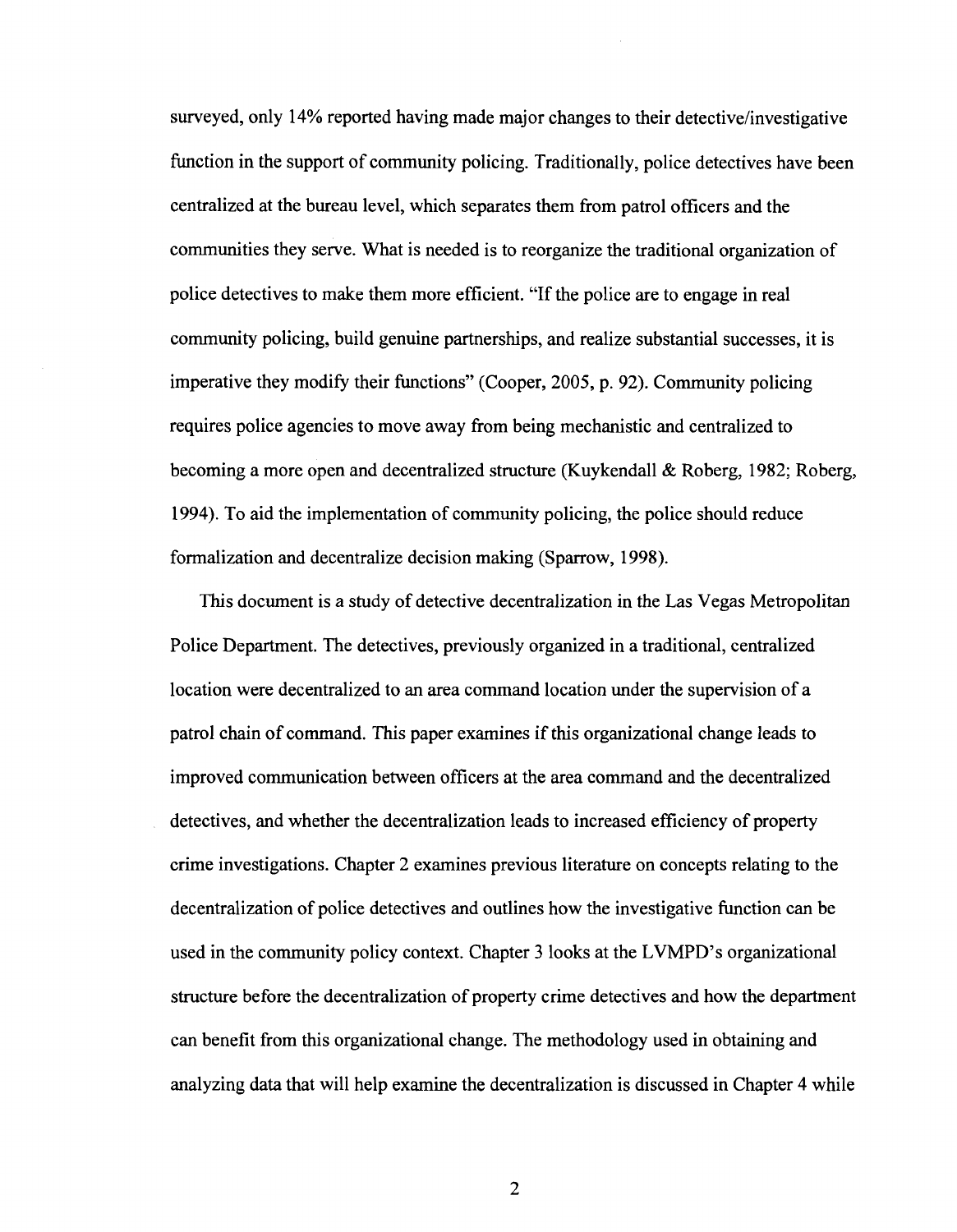Chapter 5 will discuss the findings. The overall meaning of the research will be discussed in Chapter 6 along with the limitations of the study, recommendations for future research and policy implications. This document adds to the research literature on the decentralization of police detectives, and how decentralizing police detectives can add to the efficiency of community policing.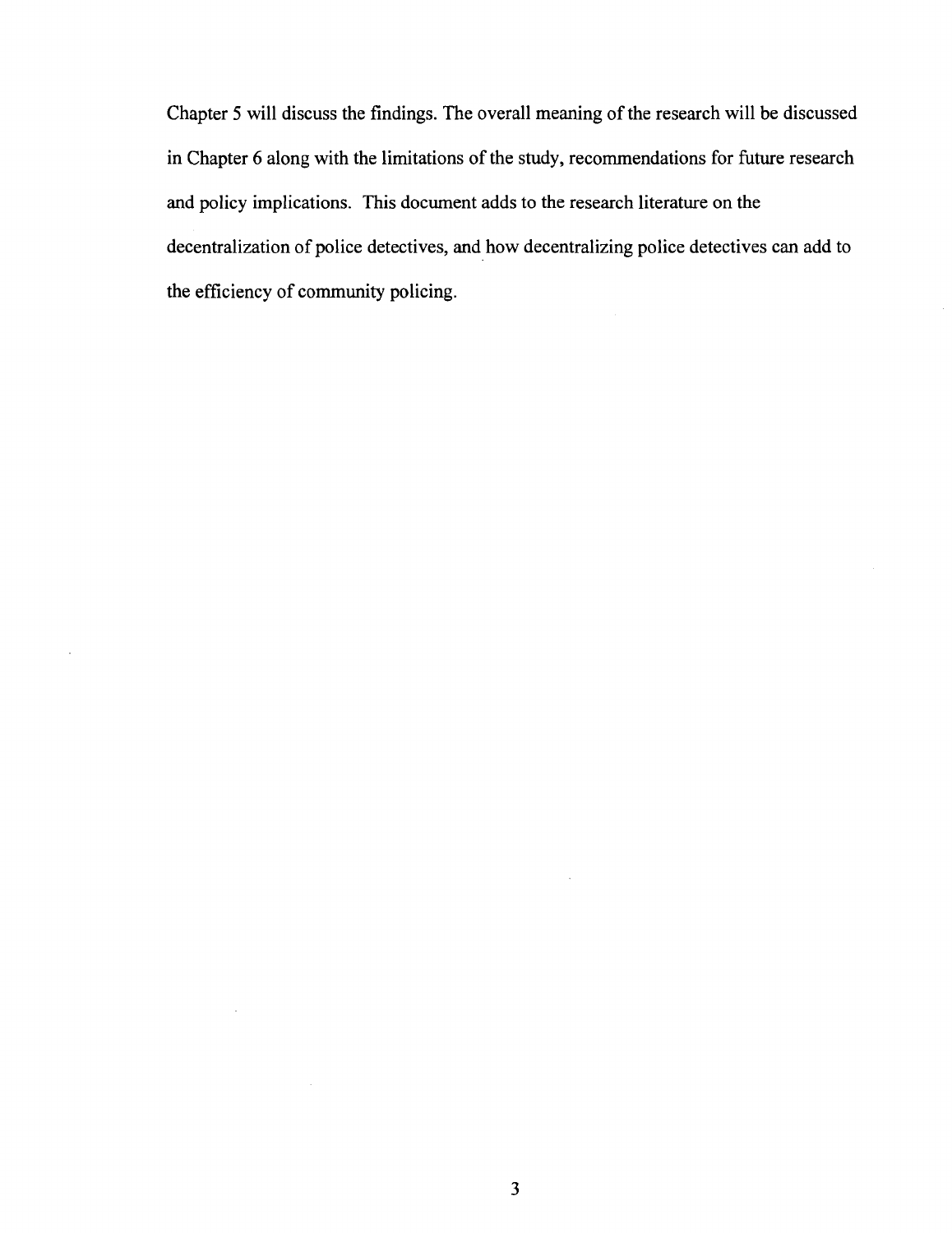# CHAPTER 2

# REVIEW OF RELATED LITERATURE

Although there have been no academic attempts to examine the decentralization of detectives specifically, there has been previous research on similar concepts. This previous literature emphasizes the need to reorganize and restructure the detective function in order to be more efficient in the community policing context (Wycoff  $\&$ Cosgrove, 2001). There has also been previous empirical research at restructuring investigative units by teaming them with patrol units at a decentralized level through a concept known as team policing. As a police strategy, team policing may not have lasted past the 1970's, but the concept remains a valid idea. Team policing is a concept that builds on key components of community policing to better serve the public, two components of which are the decentralization of police personnel and an emphasis on communication (Schwartz & Clarren, 1977). Previous research has suggested at least two benefits of decentralizing police detectives: improved communication with patrol officers and increased efficiency of investigations.

## The Role of Investigators in Community Policing

Wycoff and Cosgrove (2001) examined how police organizations are structuring their investigative function in relation to the community policing context. Their research outlined structural and procedural changes that police organizations are making in order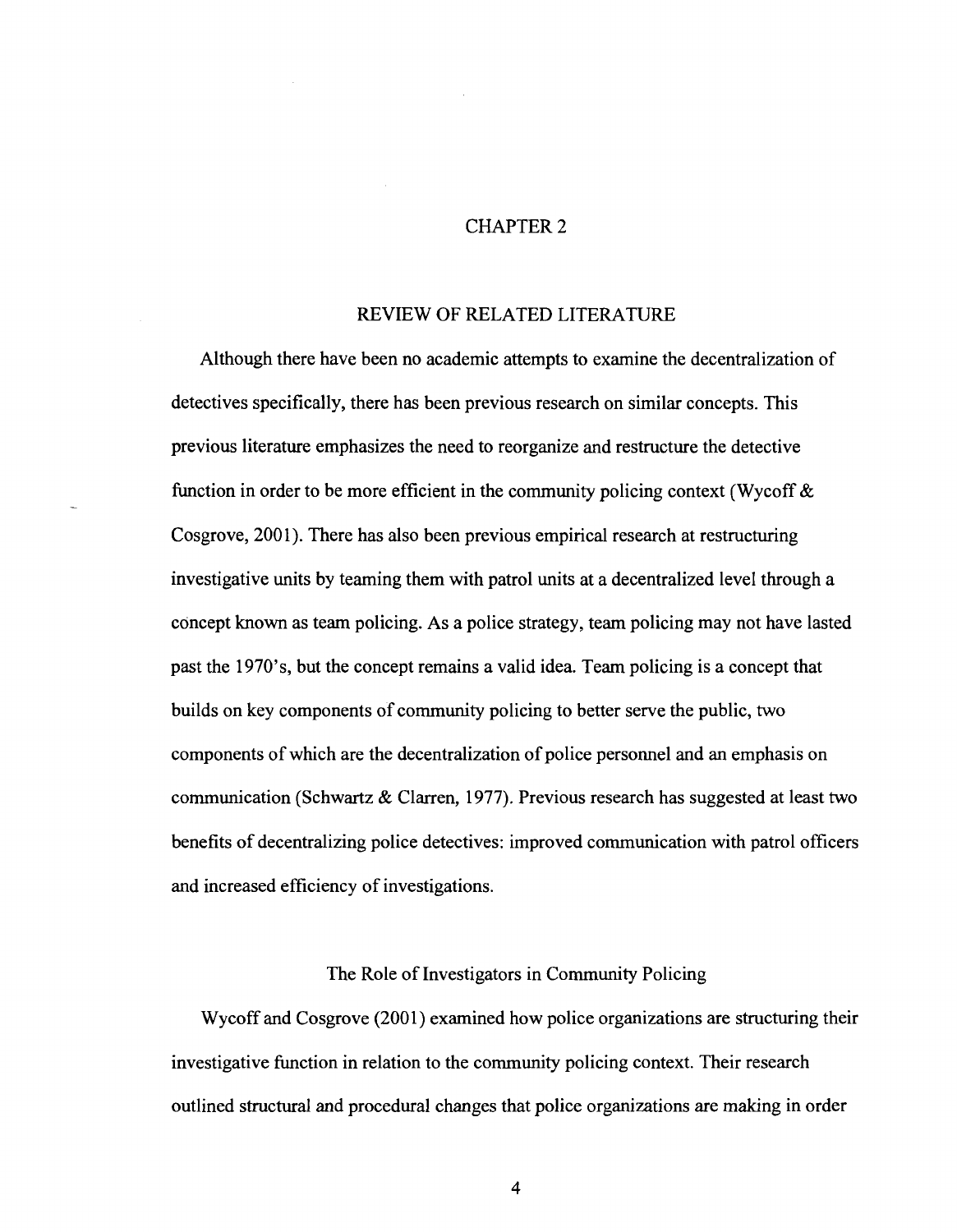to make the detective function more efficient in the community policing context. Their research shows that even though a majority of police departments state they have committed to the community policing concept, they are not organized in a way to support its success, especially with regards to the detective function.

Wycoff and Cosgrove sent surveys to over 702 municipal departments and sheriffs' offices.<sup>1</sup> This survey collected information about whether these law enforcement agencies had implemented community policing, the organization of their investigative units, and if any changes to the organization of the investigative function was completed to aid in the community policing approach. Almost all of the reporting municipal agencies (95.8%) indicated implementing some form of community policing. Of these agencies, 14.4% reported having made major changes to the organization of their detective/investigative units, while 20.1% reported that have made some initial changes to these units in order to support the community policing concept.

# *Structural Changes*

The primary structural changes made to investigative units were the decentralization of detectives from a centralized location and the unification of command. "Decentralization- that is, devolution of authority to lower levels of police organizationsis essential in large cities because problems are local" (Kelling, 1994). The reason for this change was that it placed them in closer and more frequent contact with officers and citizens. "Specialized units composed of detectives and narcotic officers, for instance, have been incessantly criticized for their separation from the bulk of the department's

 $<sup>1</sup>$  In some jurisdictions, the responsibilities of the sheriff's office are limited to maintaining the jail,</sup> executing warrants, and certain court functions. The authors attempted to remove those agencies that did not have a patrol and/or investigative function from the analysis. The accuracy of this attempt was not reported.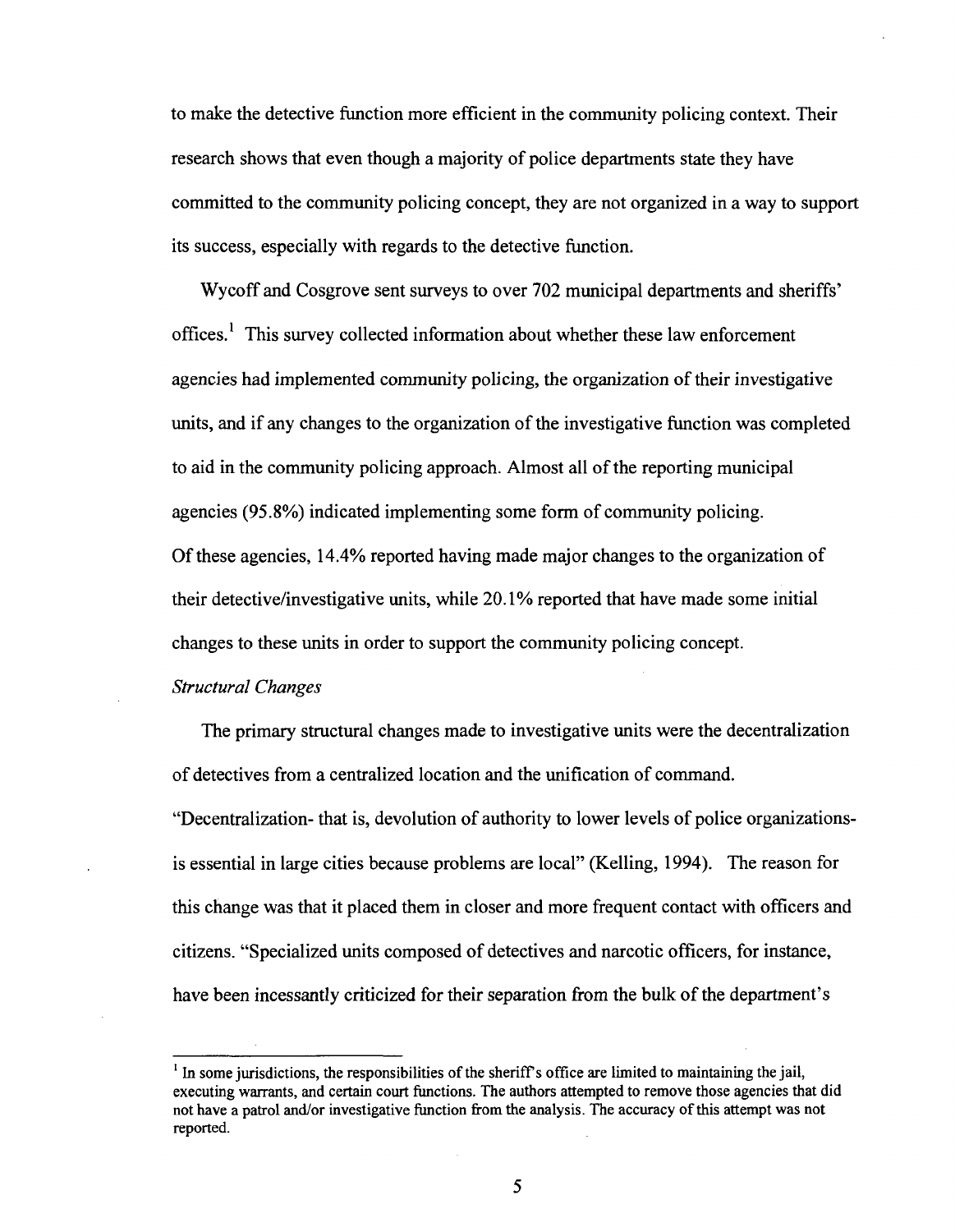main contingent, its patrol force, thereby hindering their common crime-fighting efforts" (Silverman, 1999, pp. 17-18).

Wycoff and Cosgrove (2001) noted that decentralization potentially enhanced communication between detectives, officers, and citizens. Being decentralized allows detectives to make contacts and build rapport with citizens that could furnish valuable information to assist in the investigative process. In order to solve the unique problems that occur in neighborhoods, decision making authority must be decentralized (Eck  $\&$ Spelman, 1987; Skolnick & Bailey, 1986).

Another structural change was to unify the chain of command, which is having all units in one geographic area reporting to the same commander. This was found to be more efficient than a bifurcated chain of command, where patrol units report to the area commander and the detectives report to the centralized detective commander. This change helped to develop unified objectives for a geographic area. According to Maple (1999), the important thing about decentralization was that it unified the command of most patrol and investigative functions. Decentralization of decision making also sped up the process of moving units to solve problems instead of waiting for a centralized unit to respond and handle the problem.

# *Procedural Changes*

Procedural changes that were seen to have an advantage were geographic assignment, generalization, team work and case prioritization.<sup>2</sup> The specific geographic assignment gave the detectives identification with the area and contributed to a sense of shared ownership among the detectives and officers. Henry (2002) agreed that departments

<sup>&</sup>lt;sup>2</sup> Generalization is the idea of having investigators being responsible for investigating a variety of crimes from one geographical area, as opposed to specialization where detectives investigate one specific type of crime for an entire jurisdiction.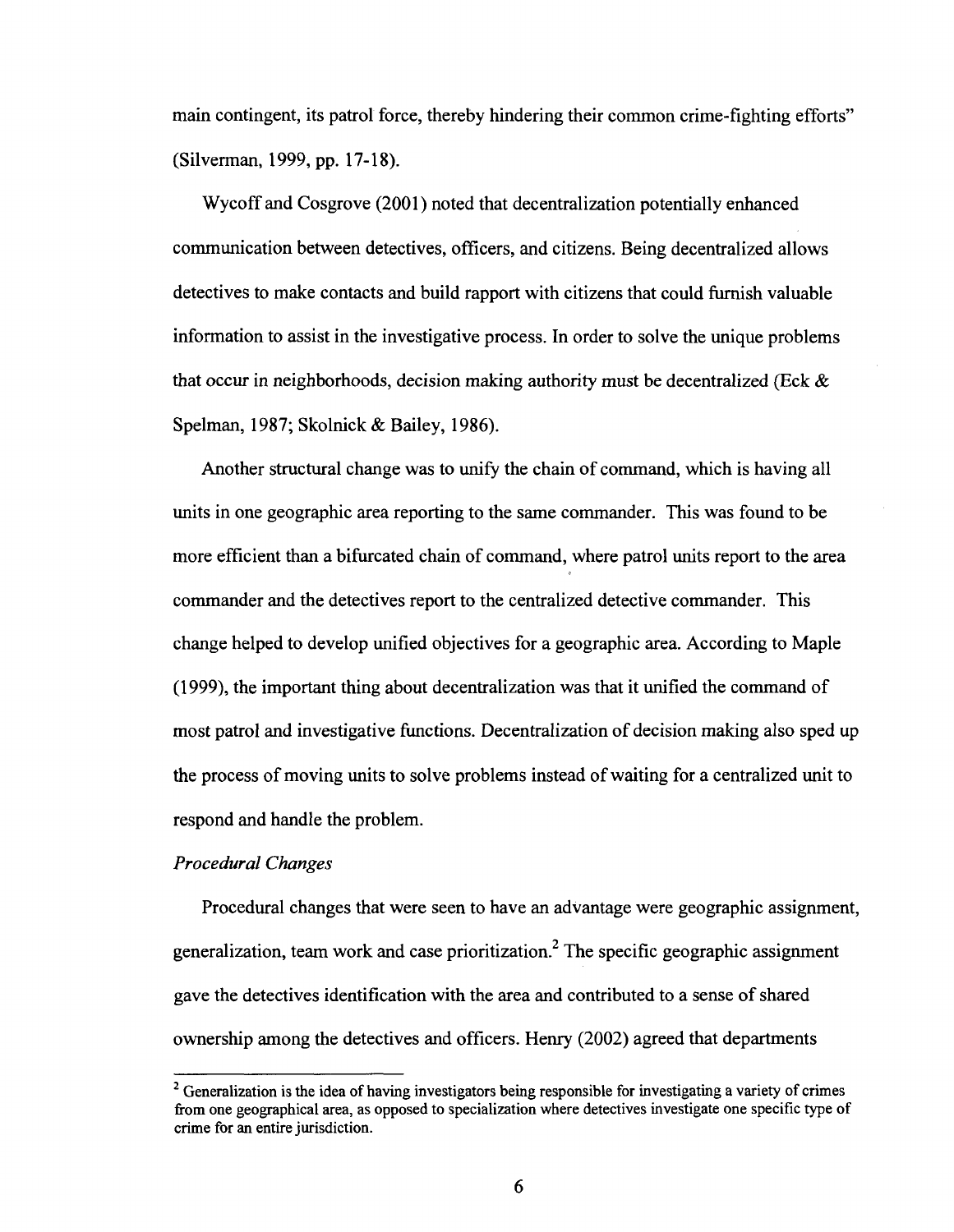should be geographically based, adding that grouping units by their function rather than where they operated created unnecessary and often repetitive lines of supervision and communication. Proponents of generalization contend that investigators should not specialize in specific crime types due to the fact that criminals tend not to specialize. Site visits found that "detectives believe that fewer criminals are 'slipping through the cracks' now that detectives are focusing on area crime patterns rather than crime types" (Wycoff & Cosgrove, 2001, p. 15).

Teamwork was another concept that was observed from site visits. In some agencies examined, detectives worked in teams with officers, citizens, and other agencies in formal and informal teams. "Officers and detectives on the 'team' may or may not have the same supervisor (i.e., participants may report through different chains of command), but detectives know 'their' officer and officers know 'their' detective" (Wycoff & Cosgrove 2001, p. 15). This added contact with the officer and community gave the detectives the opportunity to be more proactive and community-oriented than being strictly case-driven and reactive.

Before being decentralized, detectives would have their cases assigned to them by supervisors, usually based solely on solvability factors. After decentralization, detectives had the ability to read all crime reports and base their priority on community problems and community concerns. By having access to all of the crime reports along with regular communication with officers, these detectives were able to better understand crime patterns and trends that they did not have when their supervisor screened their cases and assigned them based on solvability factors. "The detective's goal is to become community-oriented and problem-oriented rather than case-driven" (Wycoff & Cosgrove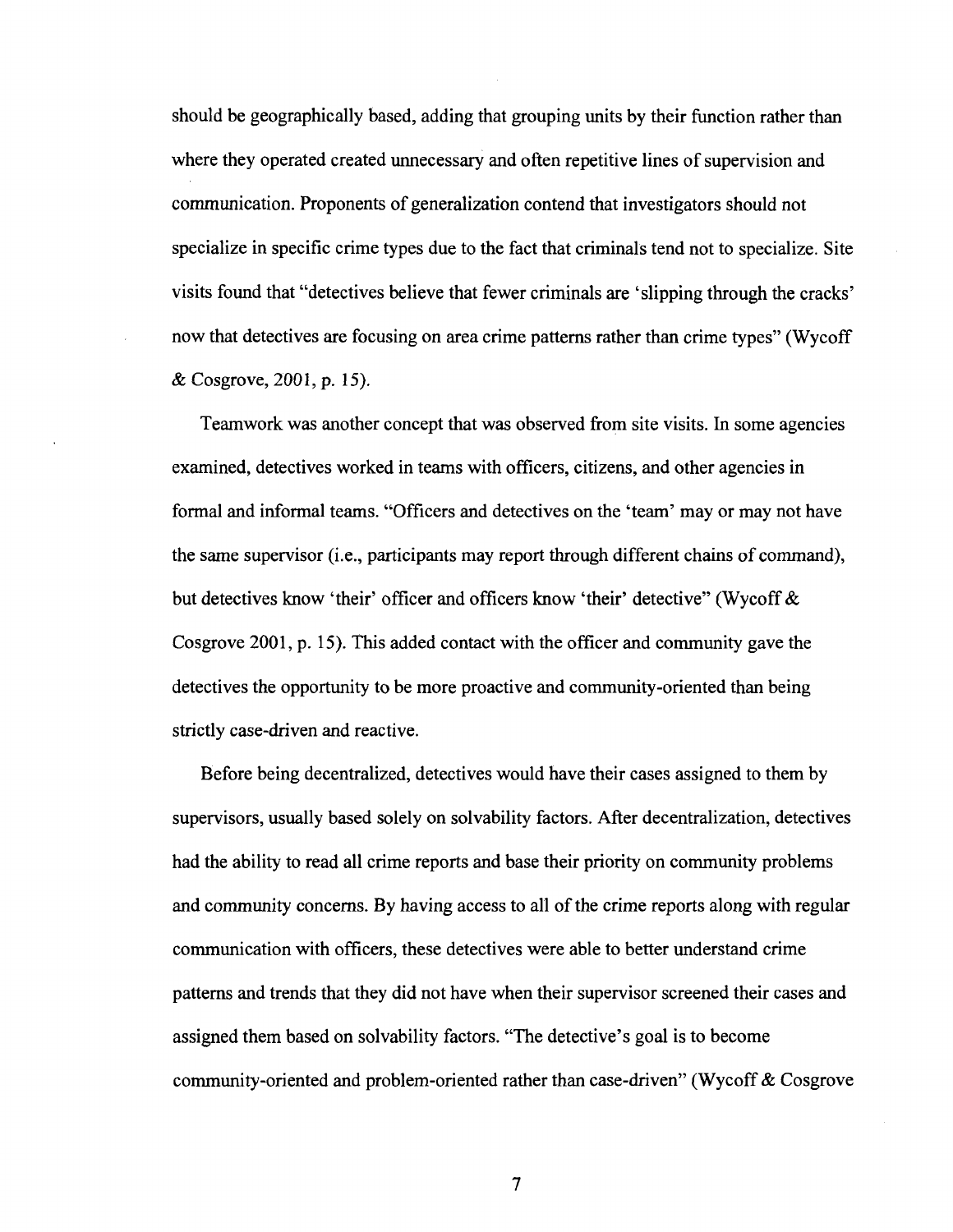2001, p. 16). The approach that combines physical decentralization with area responsibility reporting through an area command seems to be a strong one. (Wycoff & Cosgrove, 2001).

#### Team Policing

Other research contributes to the empirical evidence that these concepts have had success in a law enforcement environment. Two of these examples in team policing are The Rochester System and the Cincinnati Team Policing Experiment. Common elements of team policing are geographic stability of patrol, decentralized personnel, maximum interaction and communication among team members and the community, and development of the police officer as a generalist (Kelling & Wycoff, 2002); (Schwartz & Clarren, 1977). "Team policing involved a radical restructuring of the police bureaucracy- the hierarchy structure was to be abandoned, decision making was to be decentralized" (Eck & Spelman 1987, p. 33). Prior research on the team policing concept shows that it had success. Both the Rochester, New York and the Cincinnati, Ohio police departments did experiments relating to the team policing concept in the 1970s. Both involved decentralizing detectives to a patrol command level and had them working closely with patrol officers in order to increase efficiency. Both showed empirical evidence that this type of organizational structure can have success in a police agency. Team policing was found to be more effective than patrol in crime reduction, clearances, fear reduction, and citizen satisfaction (Kelling & Wycoff, 2002). An audit of the Rochester Police Department clearance rates confirmed that detectives that were decentralized and organized in teams with patrol officers were substantially more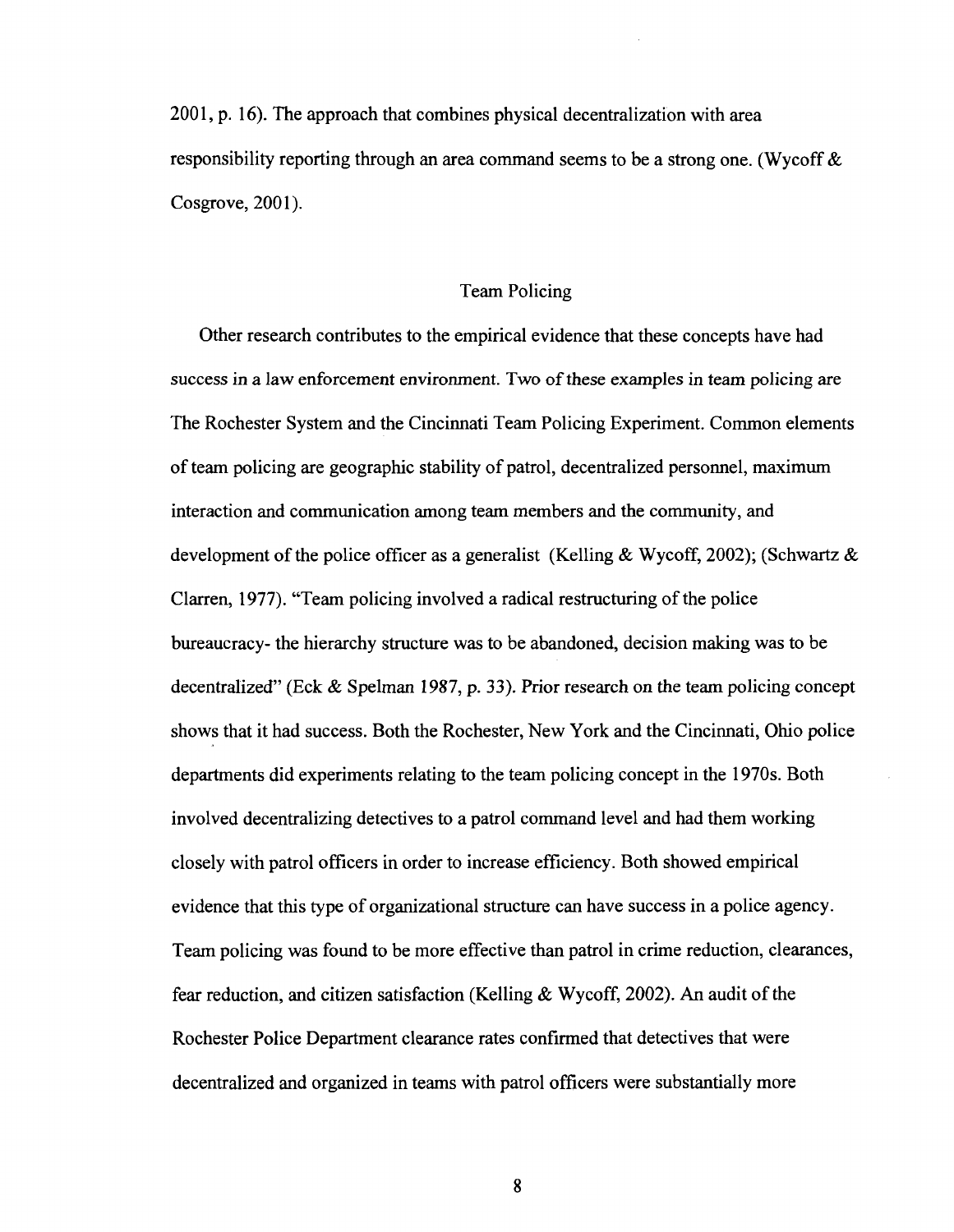effective in clearing crimes, especially burglary, than were centralized detectives (Bloch & Bell, 1976).

#### *The Rochester System*

In early 1971, the Rochester, New York Police Department initiated an experiment that reorganized patrol officers and investigators into neighborhood teams in an effort to increase efficiency in controlling crime. These teams of officers and investigators were called Coordinated Team Patrol (CTP), which was a variant of the neighborhood team policing concept. It was noted as being a substantial departure from the traditional organization of the investigative function (Bloch  $&$  Ulberg, 1974). The goal of the experiment was to determine whether the CTP system could improve the department's investigative and apprehension operations.

Burglary and robbery crime rates were increasing, and the investigative division was viewed as filled with managerial problems. There existed a general dislike and lack of cooperation between patrol officers and detectives. This is partly due to the physical separation between the two units and to the differences in perceived status. "Investigative personnel and patrol officers had little to do with each other and tended to disregard each other" (Block & Bell 1976, p. 16). Patrol officers tended to believe that investigative units would reinvestigate all cases, ignoring the work done by patrol officers, so officers put less effort into their preliminary investigations. This antipathy undermined preliminary investigations in Rochester. A change was desired and it was decided to experiment with CTP.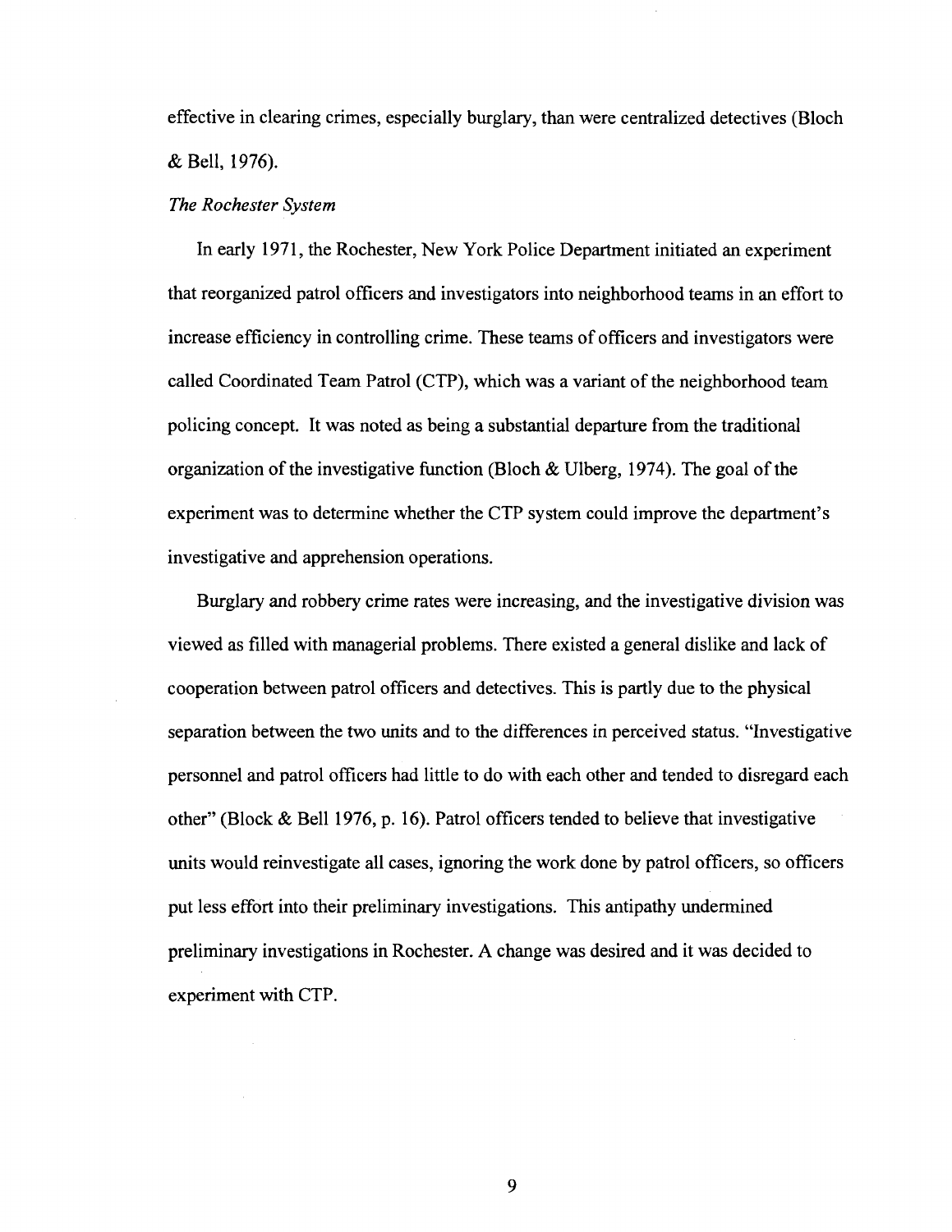This experiment was conducted by decentralizing operations for detectives in two of Rochester's three jurisdictional areas, having these detectives team with patrol officers.<sup>3</sup> Detectives from the remaining area remained centralized. The emphasis was placed on improving arrests and clearance rates. The evaluation lasted 10 months and resulted with the conclusion that teams were considered more effective than non-teams. A comparison of clearance rates showed that teams had a 40% higher clearance rate than the non-team for the crimes of burglary and robbery. The Rochester Police Department held the belief that the higher number of team arrests was attributed to the better preliminary and followup investigations, which was an improvement directly linked to the CTP concept. Improved clearance rates were in fact a statistical indication of better police work (Bloch & Ulberg, 1974). There were a larger percentage of follow-up arrests made by teams than non-teams. Factors contributing to this increase were that detectives were able to use information collected by patrol officers more effectively and then use that information to identify worthwhile cases and concentrate efforts on those cases.

Both team and non-team patrol officers reported that CTP was a more effective method in dealing with crime and that CTP helped solve the morale problem that exists between patrol officers and investigative personnel. Team patrol officers reported much higher degree of cooperation with team investigators than did non-team personnel. One major finding from this experiment is that a police department can improve arrest and clearance rates by assigning detectives to work as part of police teams.

# *The Cincinnati Team Policing Experiment*

"The most carefully conceived and examined experiment in team policing was in Cincinnati (OH)" (Kelling & Wycoff 2002, p. 10). This experiment tested whether

<sup>&</sup>lt;sup>3</sup> Teams consisted of 30 officers and 6 detectives and investigated crimes in their assigned area only.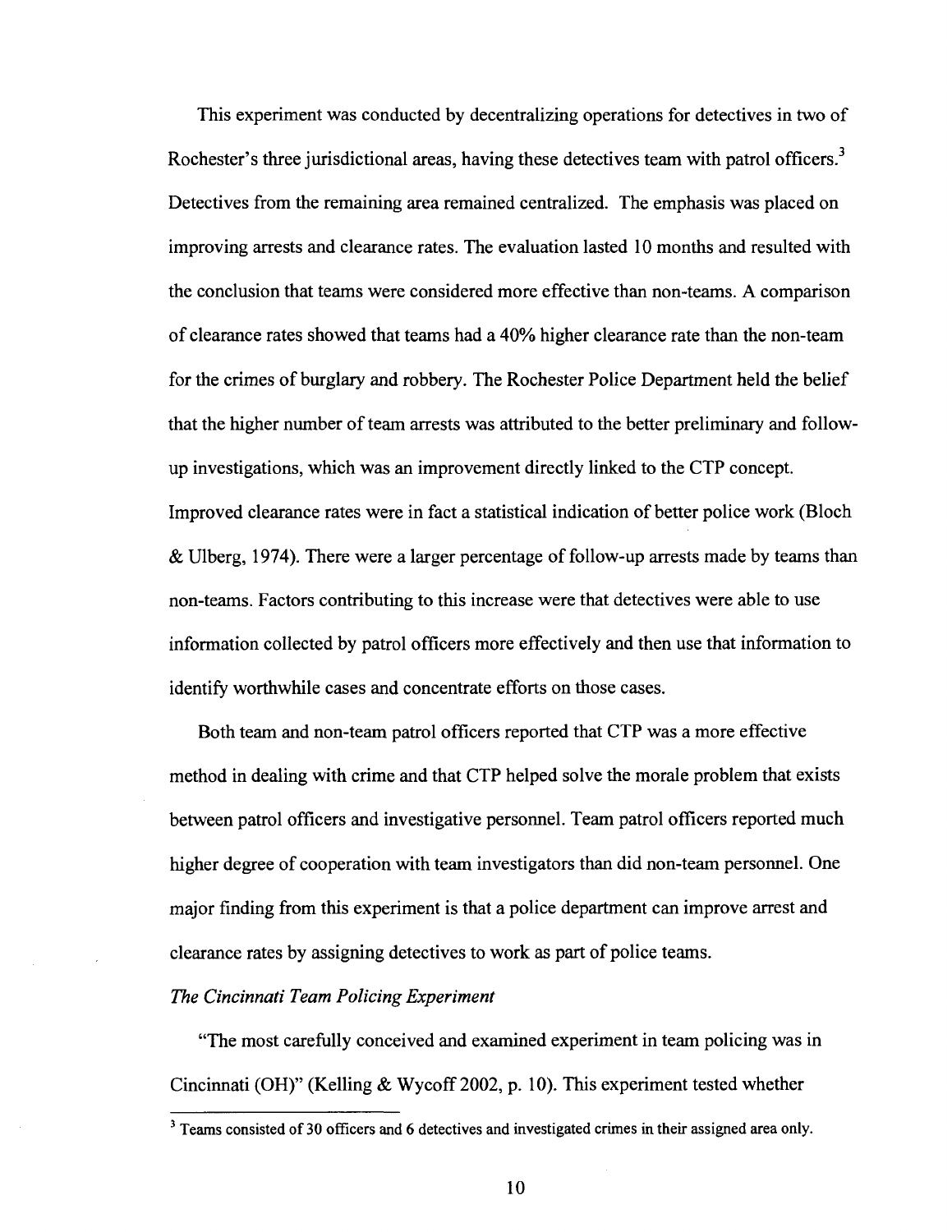changing the organizational structure by implementing team policing was practical. It represented a major departure from the traditional, quasi-military style of police organization and management. The program was carried out over a five year period, from 1971-1976. The Cincinnati Police Department utilized the team policing concept to implement Community Sector Team Policing (COMSEC), in which officers were assigned to one area for an extended period of time which would allow them the time to get to know the area, the citizens, and the problems unique to that area. "The program stressed informal interaction and increased communication among team members with special emphasis on unity of supervision, decentralization of decision making to the team level, and unified delivery of all police services (except homicide investigation)" (Schwartz & Clarren, 1977, p. 4).

After the conclusion of the Cincinnati Team Policing Experiment, a few findings were reached.<sup>4</sup> The first and foremost conclusion was that the experiment was a success. COMSEC was determined to be more successful in reducing burglaries. It appeared that small businesses reported more crimes to the police as a result of COMSEC. A citizen survey showed that COMSEC had a positive impact on the community. As a result of this organizational change there was a decrease in burglaries and improved police responsiveness during the program. After the program ended, victimization returned to pre-COMSEC levels. The officers involved with the program were enthusiastic about the team policing concept and expressed dismay when the program ended.

<sup>&</sup>lt;sup>4</sup> There were initial problems that deemed COMSEC did not work. These problems included team leaders were not given supervisory decision making authority and teams were often dispatched outside their geographic area, both of which compromised the team concept. Successes were realized after these problems were remedied.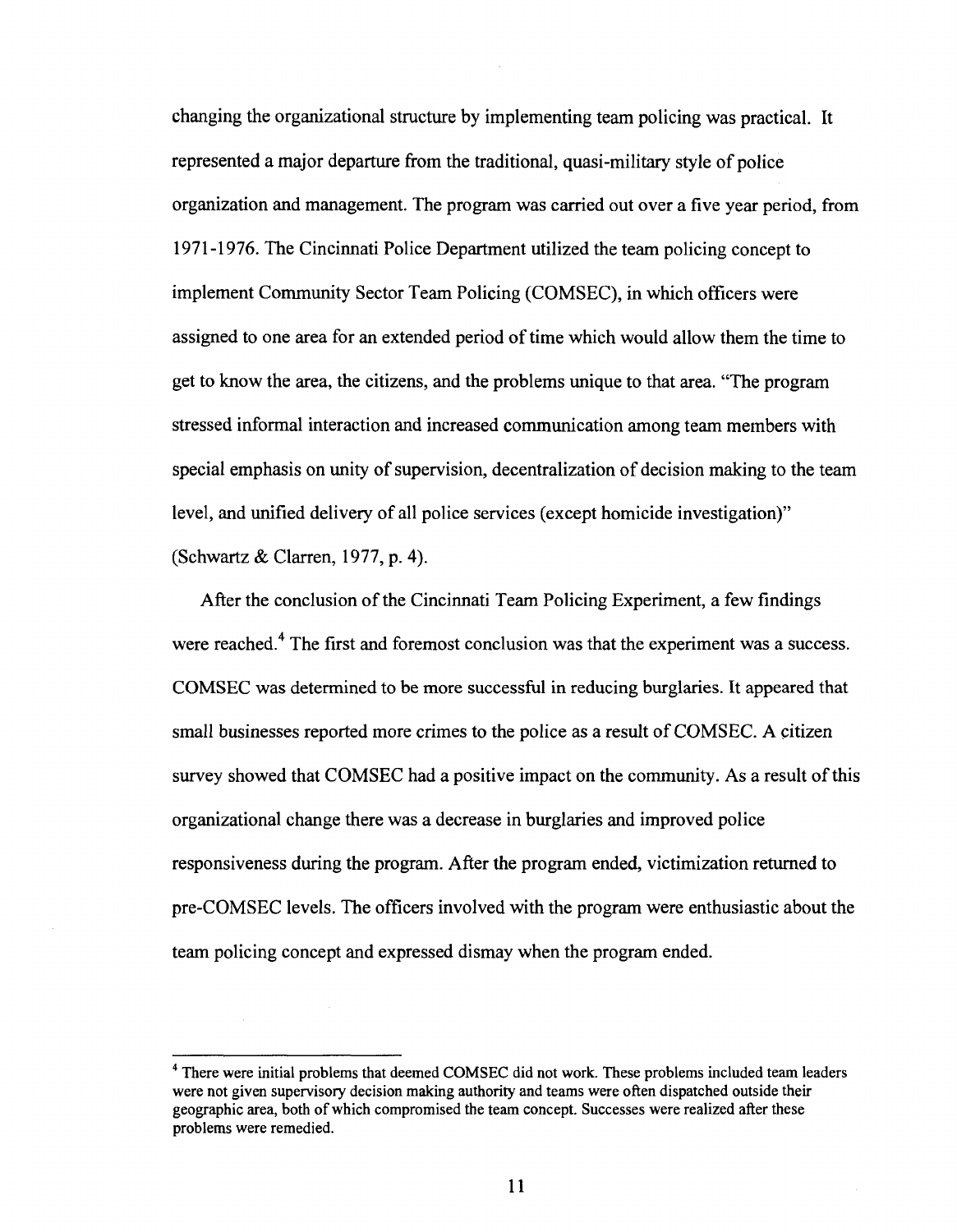Even though both of these team policing experiments showed to be successful, they eventually ended. The Rochester Experiment, the Cincinnati Team Policing Experiment, and other team policing experiments during the 1970s ended due to several factors. The general belief was that the demise of team policing was related to the organizational structure of police departments during the 1970s.

Despite the previous results achieved in past experiments and the popularity of team policing with officers and citizens, the team policing concept did not remain in police departments very long. Departments said regretfully that it did not work as a tactic. "A close examination of team policing reveals that it was a strategy that innovators mistakenly approached as a tactic" (Kelling and Moore 1988, p. 13). Police departments may have experimented with team policing or put a few bodies towards an experiment, but traditional thinking was always business as usual. Teams in the Cincinnati Team Policing Experiment (Schwartz & Clarren, 1977) found themselves in constant conflict with central management over priorities and the confusion over standardized measures of performance. Eck and Spelman, (1987) stated that team policing failed because it was too hard to implement. Policing was not ready for the concept at the time. Sherman, Milton, and Kelly (1973, p. 107) found three major reasons why team policing failed or were not fully implemented:

- 1. Mid-management of the departments, seeing team policing as a threat to their power, subverted and, in some cases, actively sabotaged the plans.
- 2. The dispatching technology did not permit the patrols to remain in their neighborhoods, despite the stated intentions of adjusting that technology to the pilot projects.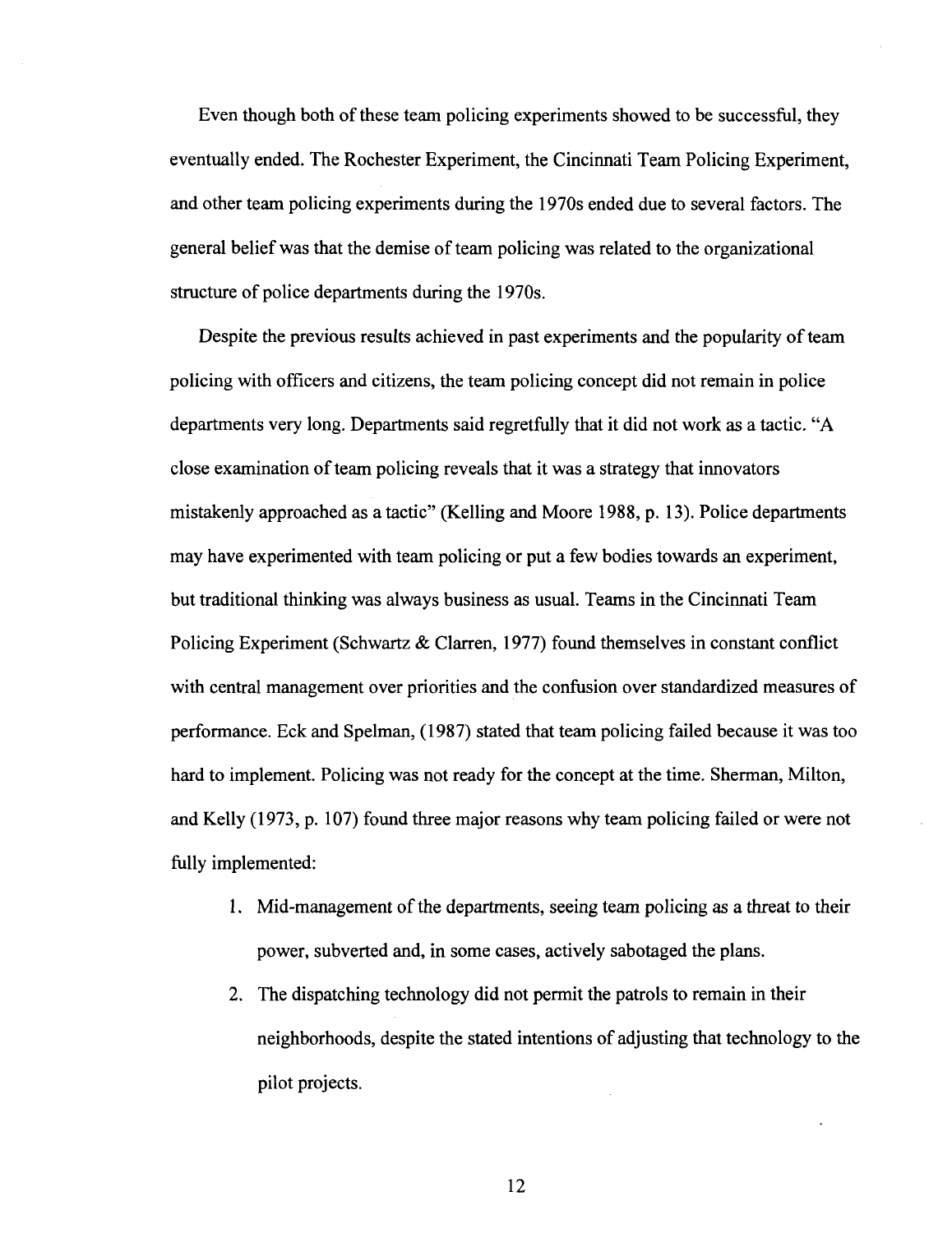3. The patrols never received a sufficiently clear definition of how their behavior and role should differ from that of a regular patrol; at the same time, they were considered an elite group by their peers who often resented not having been chosen for the project.

#### Compstat

Another concept that can inform on the efficiency of detective decentralization is CompStat, described as "perhaps the single most important organizational / administrative innovation in policing during the latter half of the 20<sup>th</sup> Century" (Kelling & Sousa 2001, p. 2). It originated as an innovation within the New York City Police Department in the mid-1990s to combat crime. CompStat is a strategic approach to policing having four principles: accurate and timely information, rapid deployment of resources and personnel, effective tactics, relentless follow up and assessment. NYPD Commissioner William Bratton implemented a plan that changed the NYPD organizational behavior and drove decision making and accountability to the precinct level, making precinct commanders primarily responsible over crime reduction within their precinct boundaries (Kelling & Sousa, 2001).

Detectives had already been decentralized under the NYPD's organizational structure, but CompStat decentralized operations. Many police operations, such as vice, narcotics, and the execution of search warrants could only be done by centralized, specialized units. Precinct commanders had to rely on centralized units to come to their area to handle such operations. "Detective bureaus and other specialty units worked in isolation and sometimes at cross-purposes with precinct patrol commanders" (Silverman, 1999, p. 98).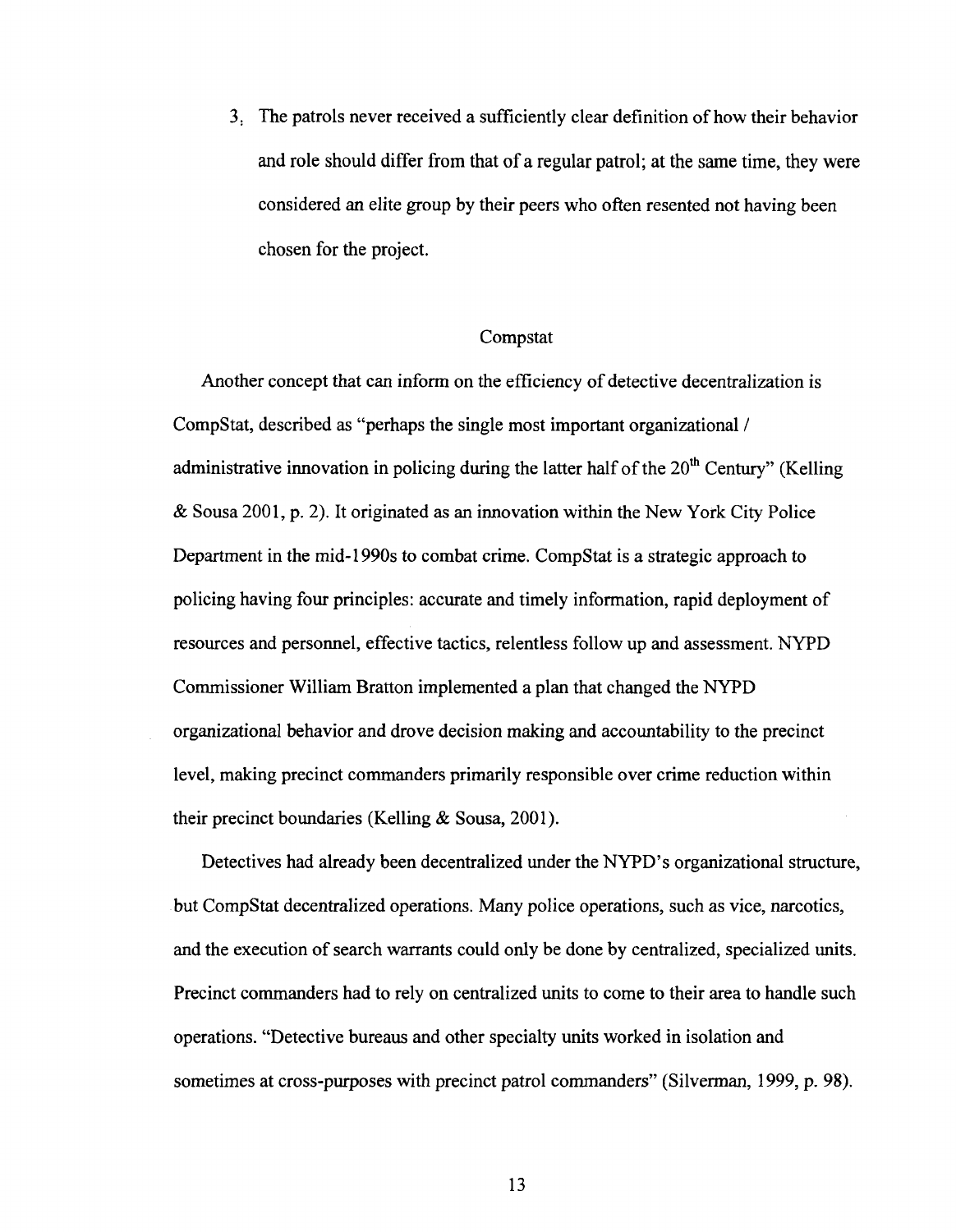Commissioner Bratton pushed for geographic decentralization and favored transferring supervision of detective and narcotics operations from headquarters to borough or precinct levels. Silverman (1999) argued that in order to create the most effective and efficient organization, a police agency must place resources, responsibility, and authority at the lowest feasible level of the organization, which applied especially to precinct commanders. "But the true effectiveness of Compstat lies in its ability to drive the development of crime reduction tactics at the precinct level. By making precinct commanders accountable, centralized Compstat allows the problem solving strategy to operate in a decentralized manner" (Kelling & Sousa, 2001, p. 11).

Commanders were empowered to assign their personnel as they saw fit to attack the priorities of the neighborhood. They could tailor their personnel to address a specific crime or need that was occurring in their geographic area. "Commanding officers began to rely primarily on precinct personnel (including patrol, detectives, and specialized precinct units) for crime control, rather than on centralized special units" (Kelling  $\&$ Sousa, 2001, p. 11). "Compstat retains all the best practices of traditional policing, for example, but also incorporates insights and practices from the Community policing and Problem Solving policing styles" (Henry, 2002, p. 24). Compstat is credited with being one method that reduced crime in New York City, largely in part to the operational decentralization of detectives and specialized units.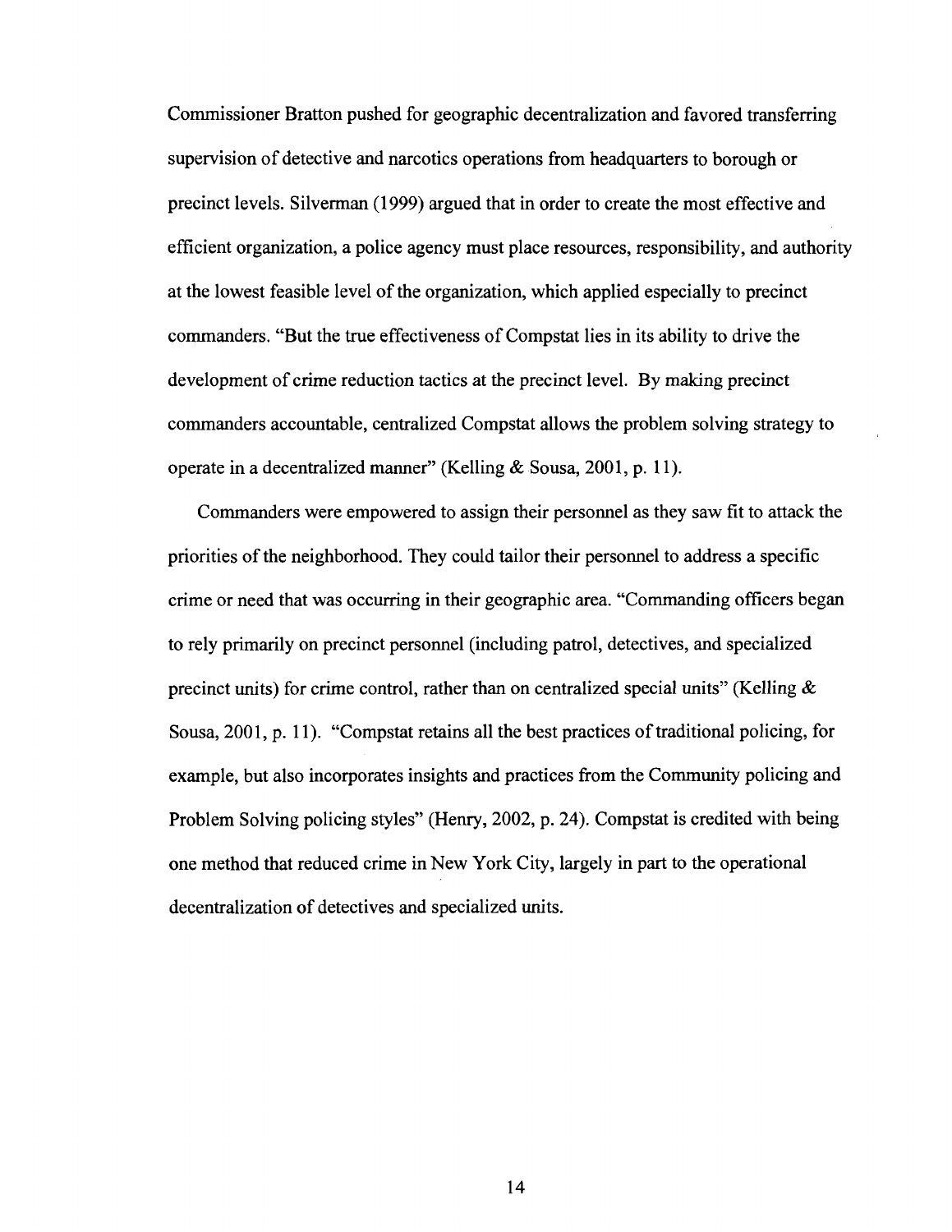### CHAPTER 3

#### LVMPD ORGANIZATIONAL STRUCTURE

The Las Vegas Metropolitan Police Department (LVMPD) was created in 1973 through the merger of the Las Vegas Police Department and the Clark County Sheriffs Office (Griffin, 2005). Since its creation, the LVMPD has organized property crimes detectives in a centralized bureau. The Property Crimes section falls under the centralized organizational structuring of the Financial / Property Crimes Bureau, which is part of the Investigative Services Division and in September 2007, consisted of 24 detectives. These detectives handled all property crime investigations for a jurisdictional area that covers 7,560 miles (LVMPD 2007 Annual Report). The centralized location for property crime detectives was in the Investigative Services Division (ISD) building located at 4750 W. Oakey Blvd, Las Vegas, Nevada, 89102. These property crime detectives are responsible for investigations occurring in all corners of the Las Vegas valley spanning from the neighborhoods around Nellis Air Force Base in the Northeast part of the Las Vegas valley to the community of Mountain's Edge, located in the Southwest. Due to the large area of Las Vegas and Clark County, it is possible to have 20 miles or more separating the detectives' office and the neighborhoods from which they are assigned cases. It is common for a property crimes detective not to visit the neighborhoods in which they are assigned cases for several weeks at a time.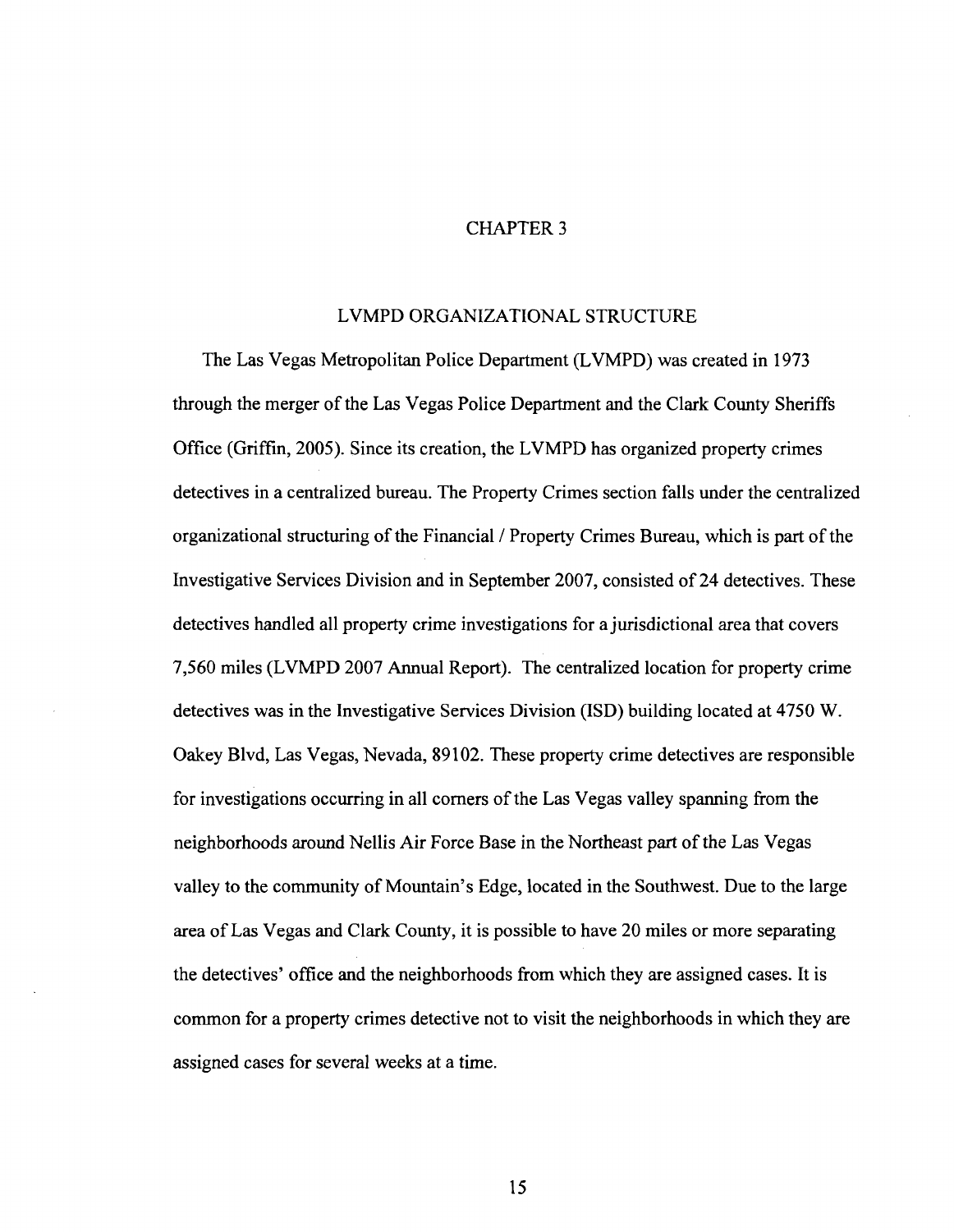Not only are detectives separated from the geographical areas from which they are assigned cases, but they are also separated from the officers that patrol those neighborhoods. Property crime detectives that are centralized have minimal interaction with the public or with the officers that patrol these neighborhoods which affects communication. It is common for property crime detectives and officers not to personally know each other which prevent information from flowing easily between them. Citizens rarely get a face to face meeting with a detective or have to travel numerous miles to their centralized office. This could lead to a polarization between the police and the community. This research will address recent organizational changes made by the Las Vegas Metropolitan Police Department (LVMPD) by decentralizing property crime detectives.

# Changing Organizational Structure

The existing research on concepts relating to the decentralization of police detectives suggests two benefits: improved communication with patrol and increased efficiency of investigations. With these potential benefits in mind, the current study will examine the following hypotheses: hypothesis 1: decentralizing property crime detectives leads to improved quality of communication between property crime detectives and patrol officers; hypothesis 2: decentralizing property crime detectives leads to greater efficiency of property crime investigations.

Locating property crimes detectives in the neighborhood area commands would place the detectives directly in the neighborhoods where they investigate cases which would give them the availability to interact more with patrol officers. This increased interaction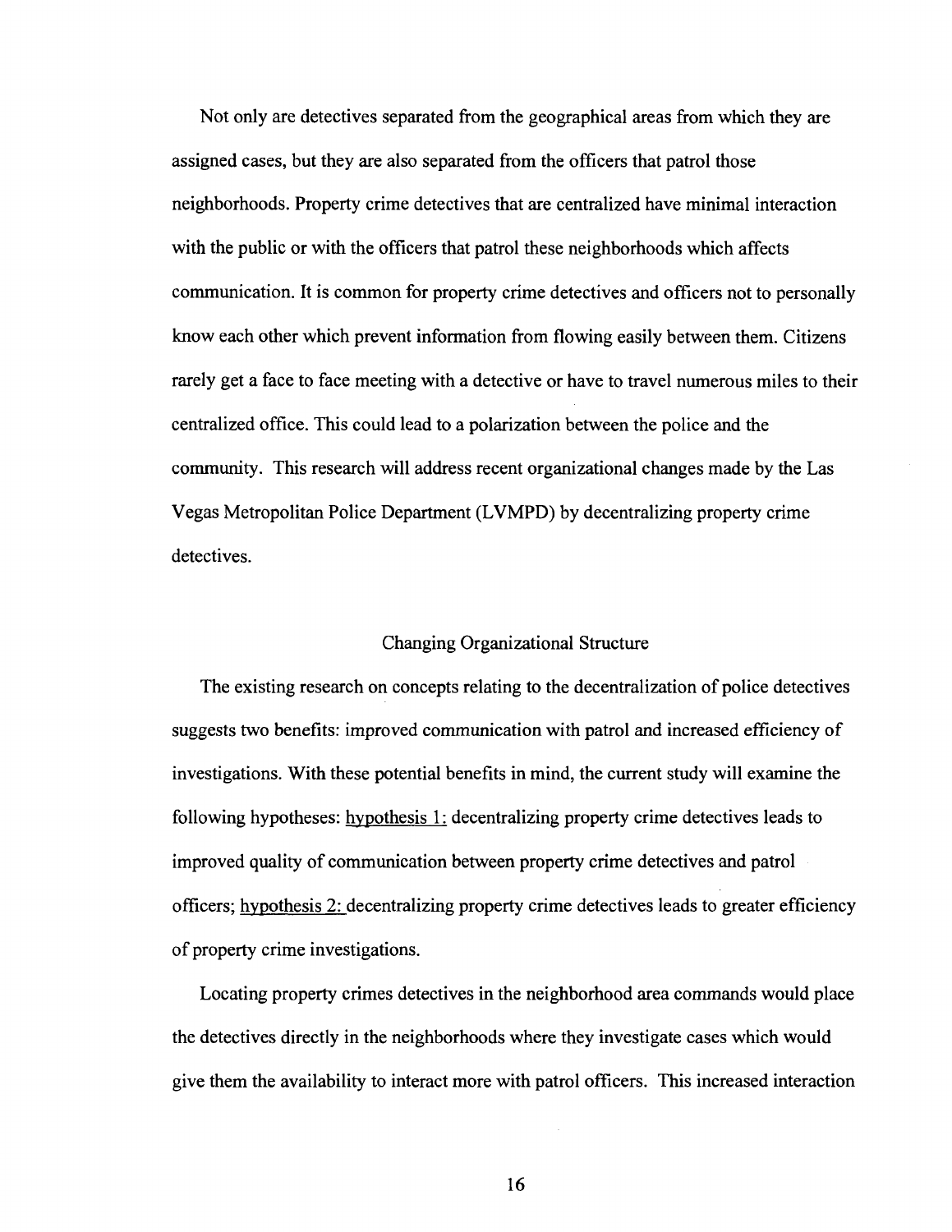would theoretically build stronger relationships between officers and detectives and should improve the quality of the reports and preliminary investigations by giving patrol officers added knowledge of the elements involved in a property crime investigation. According to Dantzker (2005), the quality of the preliminary investigation is often the most important part in determining the outcome of an investigation. It is theorized that the increased interaction between detective and officers will presumably help patrol officers become more knowledgeable of ongoing property crime investigations which would enhance investigative efforts and assist in identifying crime patterns.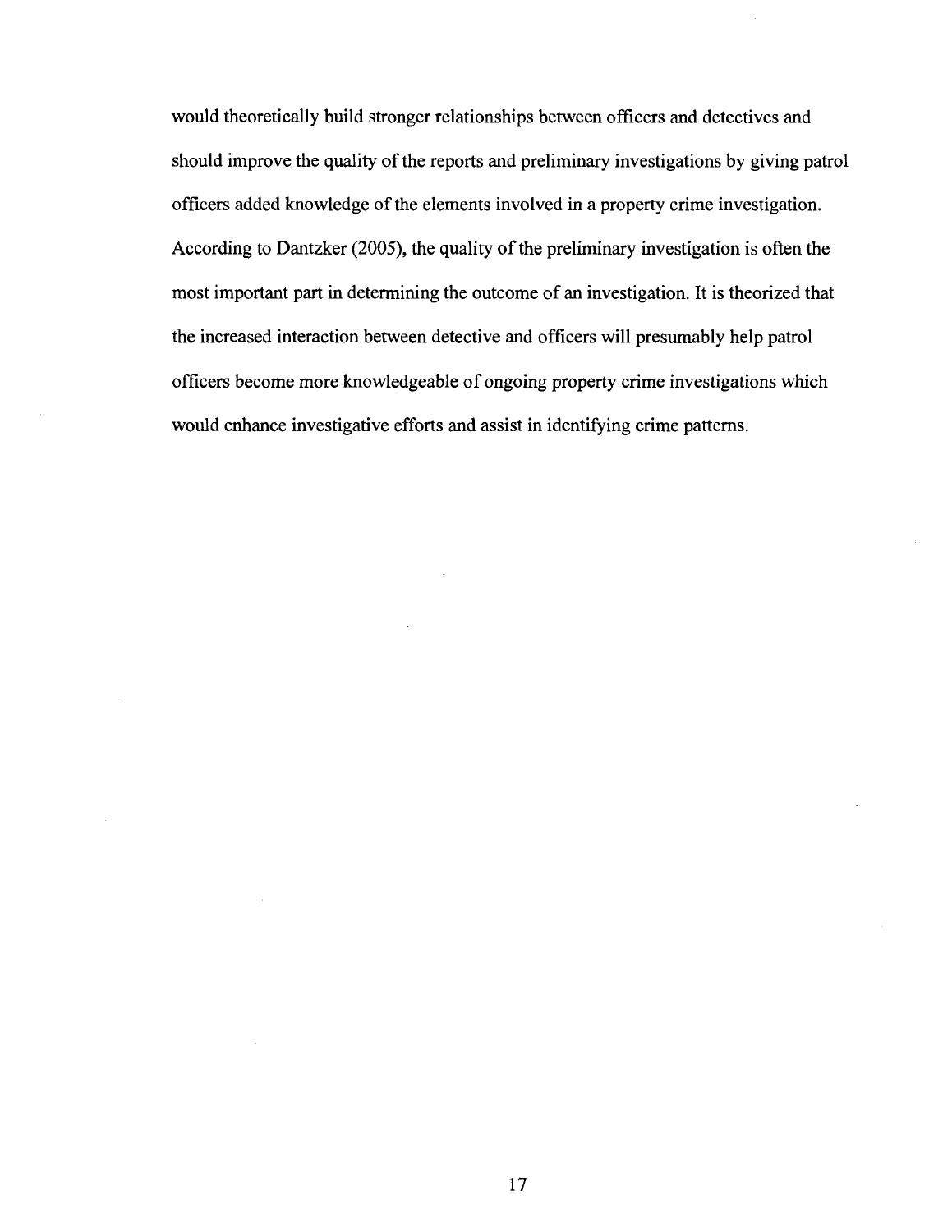# CHAPTER 4

# METHODOLOGY

This research is quasi-experimental in design. Purposive sampling was used due to the decentralization already having been planned by the LVMPD as part of a department wide reorganization. The Southeast Area Command (SEAC) was chosen as the experimental group because it was the first area command chosen to be decentralized and gave the research staff the longest available time to collect data. SEAC was decentralized to the area command level on October 20, 2007. The five property crime detectives assigned to SEAC moved their office location to the SEAC, located at 3675 E. Harmon Avenue, Las Vegas, NV 89121, physically placing them in the geographical area in which they are assigned cases. SEAC serves a population of 263,535 residents and covers 53.1 square miles. Geographical boundaries include Sahara Avenue and Charleston Boulevard to the north, Maryland Parkway and Eastern Avenue to the west, the city of Henderson to the south and east. This area command has 12.54% of all area calls in the valley and has 11.54% of all officers assigned to patrol division. 16.70% of the population lives within SEAC.

Southwest Area Command (SWAC) is the comparison group, remaining centralized at the bureau level throughout the experimental process and was chosen because it was designated as the last area command to be decentralized. The four property crime detectives assigned to SWAC remained in their office located in the Investigative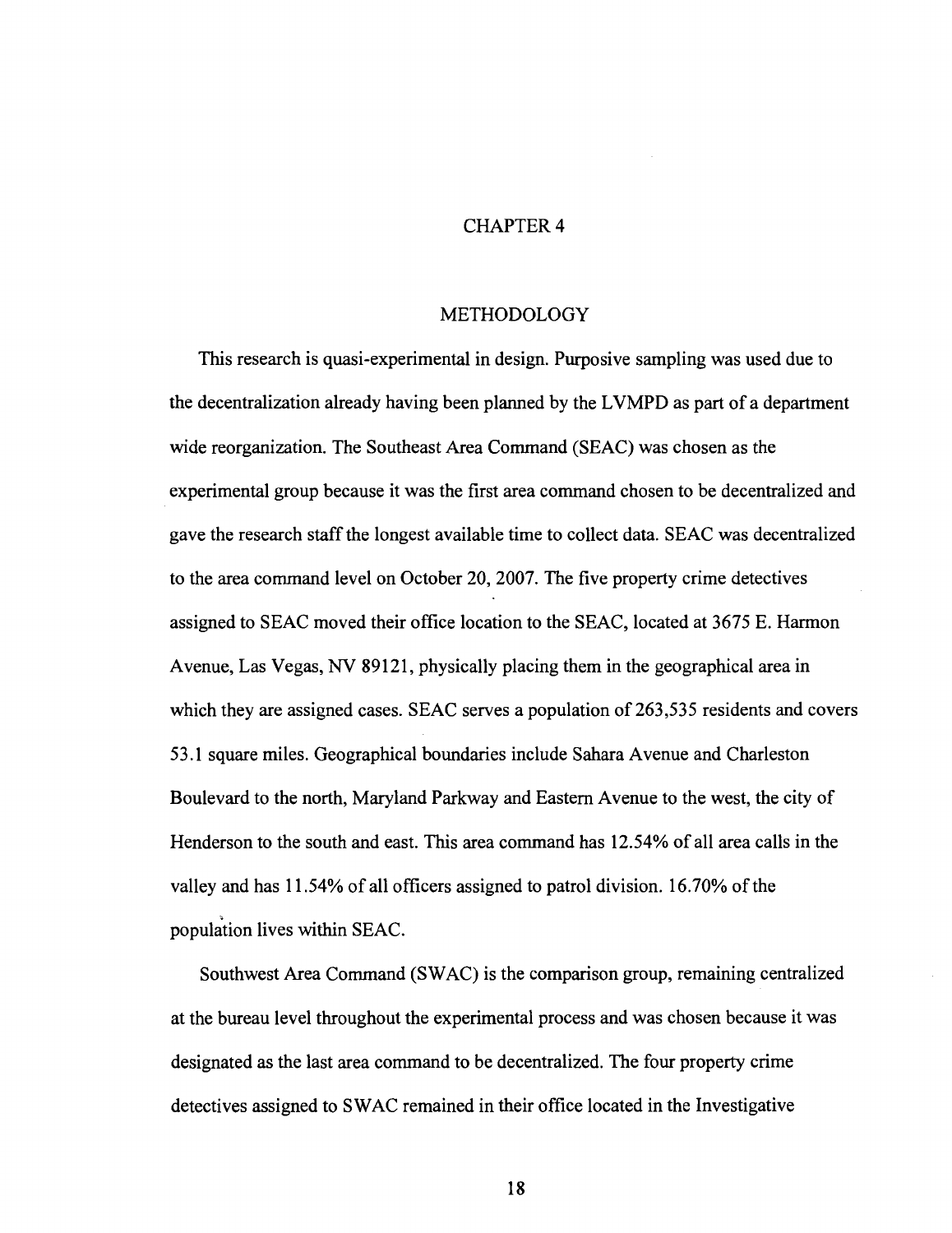Services Division (ISD) building located at 4750 W. Oakey, Las Vegas, Nevada, 89102. SWAC serves a population of 319,204 residents in an area that covers 103.5 square miles. Geographical boundaries are Charleston Boulevard to the north, Interstate 1-15 to the east, Red Rock State park to the west, and south to Southern Highlands. SWAC handles 16.58% of all calls in LVMPD's jurisdiction and has 15.84% of all officers assigned to patrol division. 20.25% of the valleys population lives within SWAC. Other area commands were periodically decentralized during this experiment as part of the department wide reorganization but did not take part in this study. The experimental condition began on November 1, 2007 and continued for 8 months, terminating on June 30, 2008 when SWAC was decentralized, ending the department wide reorganization and decentralization of property crimes detectives. A map of the LVMPD jurisdictional boundaries to include the SEAC and the SWAC are shown in Appendix I.

## Survey of Patrol Officers

LVMPD administered surveys to patrol officers and patrol supervisors  $(N=130)$ assigned to the two involved area commands to evaluate if the decentralization improved interaction between property crime detectives and patrol officers.<sup>5</sup> If decentralization had its intended impact, one would expect to see an increase in communication between detectives and officers in the SEAC and minimal change in the SWAC. Prior research has suggested that increased communication between detectives and patrol officers is a positive outcome that will occur as a result of decentralization (Bloch & Ulberg, 1974; Schwartz & Clarren, 1977; Wycoff & Cosgrove, 2001).

<sup>&</sup>lt;sup>5</sup> Detectives were not chosen to be part of the survey due to the small sample size (N=9).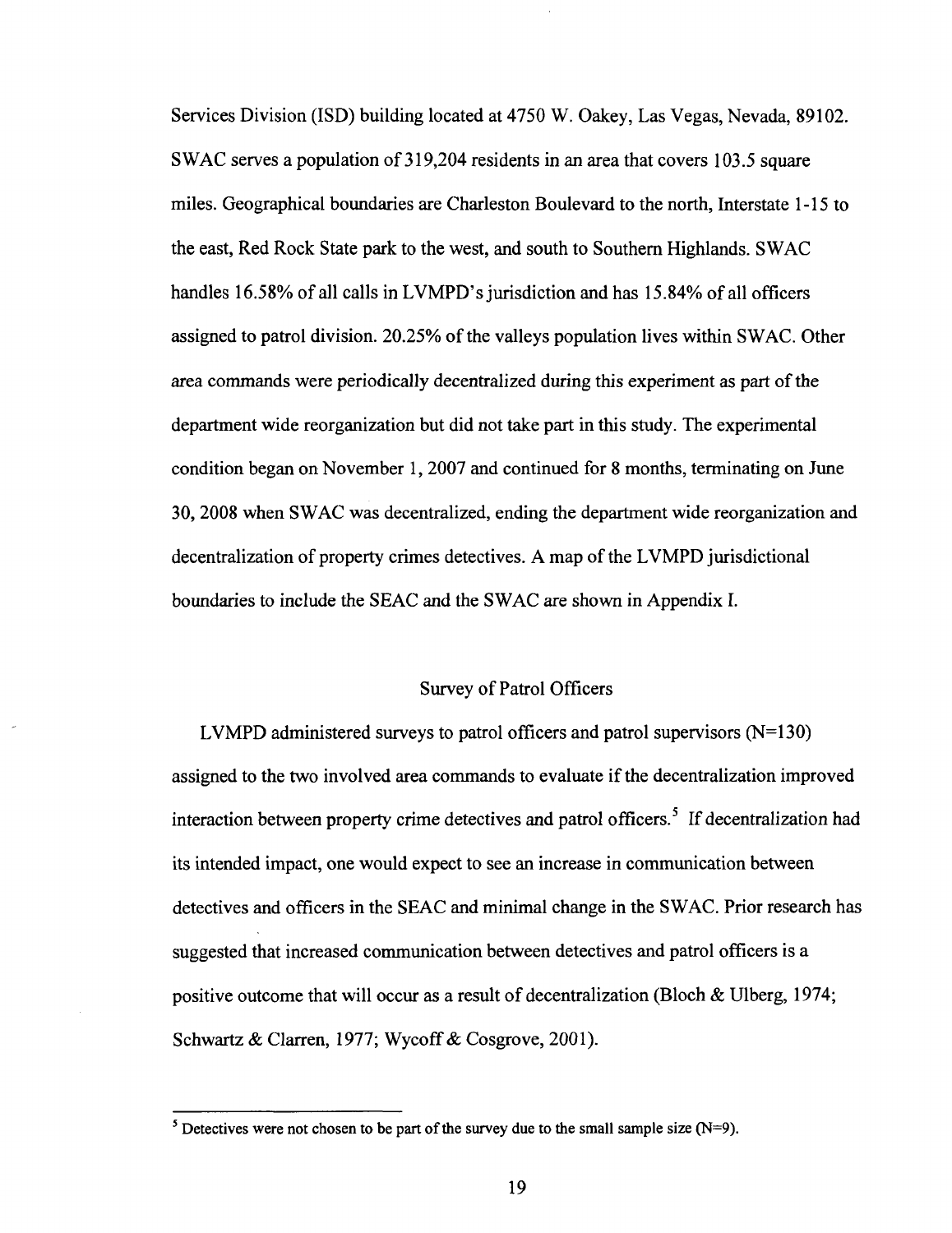The survey consisted of eighteen questions. A five-level Likert scale was used to measure the level of agreement or disagreement that participants had to the survey questions. This scale consisted of the choices: strongly agree, agree, disagree, strongly disagree, and don't know/ no opinion. Five of the questions were demographic, asking about a participant's current assignment, experience, rank, and if they were assigned to a squad that regularly handled calls for service. Five questions were asked to evaluate the amount of communication that currently existed between officers and detectives. Five questions inquired about detective responsiveness and their own knowledge of crime patterns, trends, and investigations. The remaining three questions assess how the participant felt about patrol versus detective functions. A copy of the survey used is included as Appendix II.

Each anonymous survey was administered by LVMPD and the data was then given to the University of Nevada, Las Vegas (UNLV) research staff. The survey was administered to both groups later in the evaluation period during March 2008, which gave officers and detectives in the experimental group five months to work together after decentralization before asking their opinions about the decentralization. Names or personal identifiers were not asked for in order to assure participants' anonymity. UNLV research staff did not have any contact with participants.

#### Agency Data / Area Command Level Performance Indicators

Another expected outcome of the decentralization should be a positive change in performance measures in the SEAC after being decentralized and minimal change in the comparison area. These performance indicators include data obtained from both area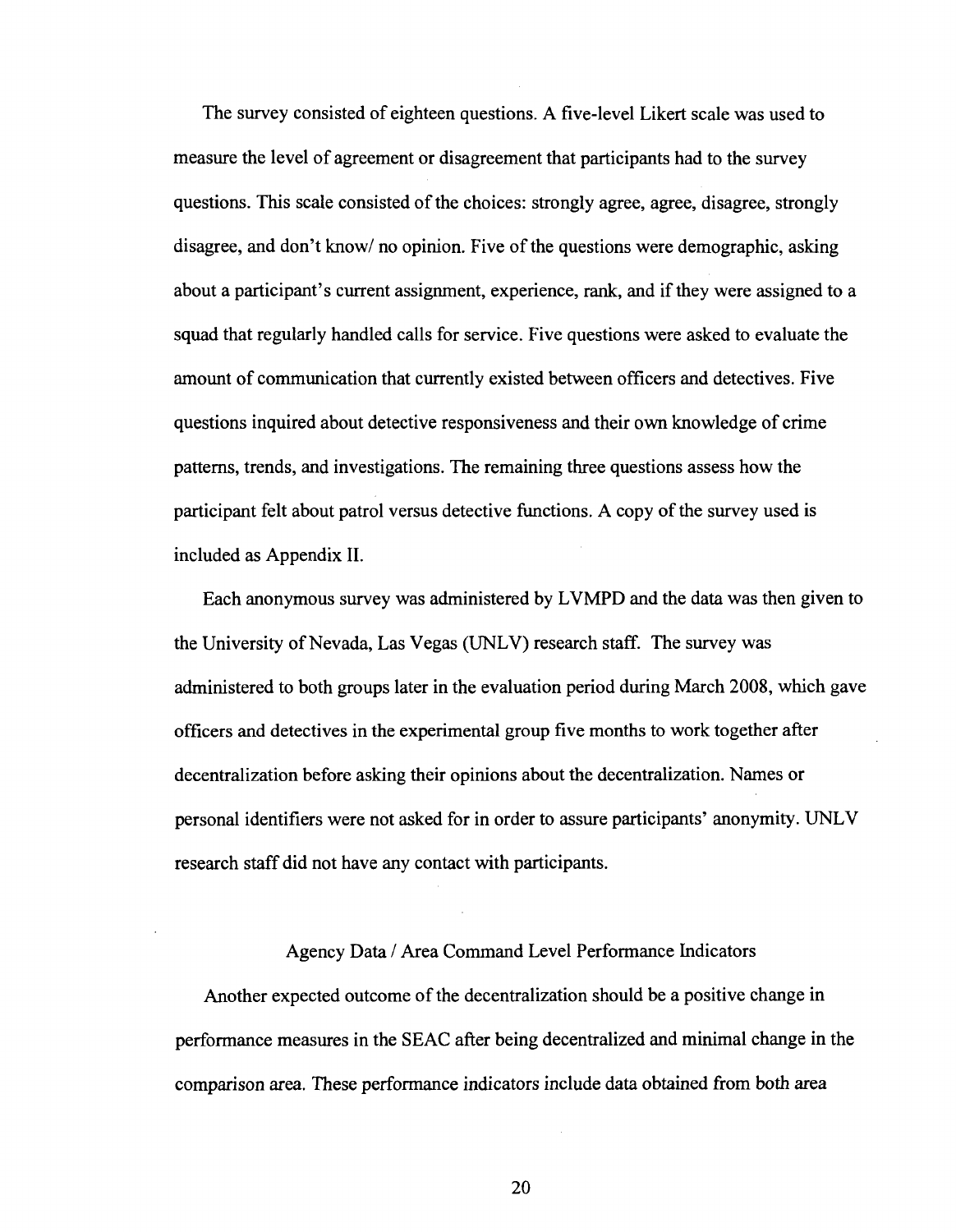command records and detective records. These data can be compared at times before and after decentralization between the SEAC and comparison area to determine whether the decentralization had the proposed impact. These data to be examined include the total number of burglaries and grand larcenies reported for each area command during the study period. These two crimes represent the typical crimes investigated by property crime detectives. According to the Nevada Revised Statute (2006) 205.060, burglary is defined as: the entering any structure with the intent to commit a larceny, assault, battery, or any felony or to obtain money or property under false pretenses. Grand Larceny is defined by N.R.S. 205.220 as: to steal, take or carry away, personal goods or property of another, with the intent to permanently deprive the owner of a value of \$250.00 or more. Both crimes are felonies.

These data were collected by the LVMPD using their law records management system. Reports taken for the crime of burglary and grand larceny were compared from both area commands along with related dispositions. Dispositions are the final outcome of an individual report or investigation upon case clearance. Only reports cleared with a disposition of A (arrest) and D (arrest and report taken) were included and compared. The total number of arrests made by patrol officers was examined by using area command level agency data to determine whether there is a positive increase in the amount of arrests conducted by SEAC patrol officers as compared to SWAC. These performance measures were monitored before and after the decentralization process in both the SEAC and comparison area. Times that were used in this study were for the time period of November 1, 2006 through January 31, 2007 and served as time period 1. Time period 2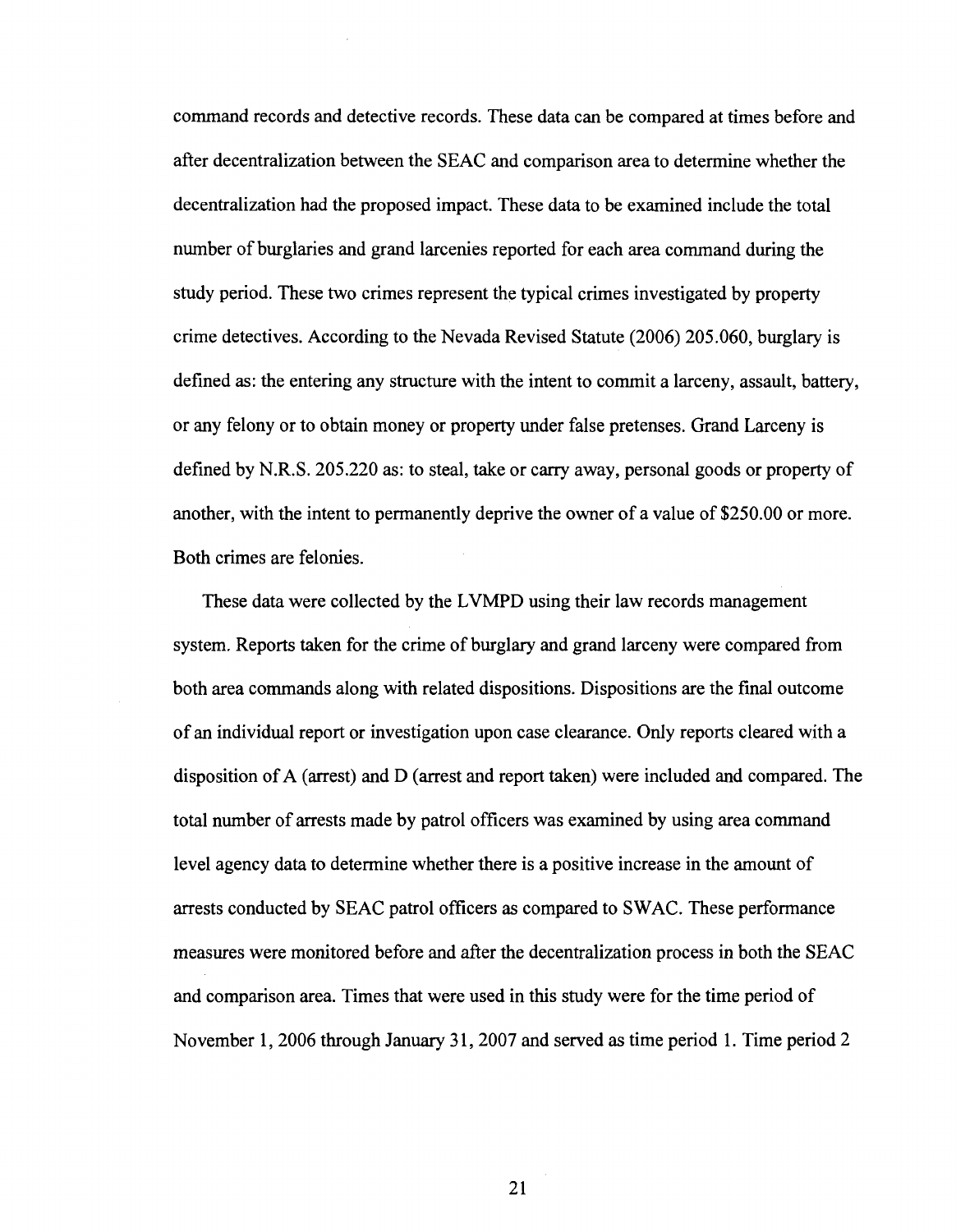consisted of data from the time period of November 1,2007 through January 31, 2008. These were the only time periods made available for use in this study.

#### Agency Data / Detective Level Performance Indicators

In addition, data were provided to UNLV research staff on a weekly basis from the LVMPD in the form of a weekly performance report that was completed by each detective squad in the two area commands involved in the study. These weekly performance reports contain: a) the total number of new cases assigned to each detective squad, b) total cases closed by each detective squad, c) total number of cases submitted for prosecution by each detective squad, and d) the total number of arrests made by each detective squad for that weekly period. Data was aggregated into a single weekly value for each detective unit so that the detective units can be compared rather than individual detectives. The aggregated data also protected the anonymity of individual detectives.

Case clearances are defined as arrests and case submittals completed by officers and property crime detectives. For the purpose of this study, an arrest is a probable cause arrest, defined as the taking of another person into custody, in a case and in the manner authorized by law when the facts and circumstances known to the officer/detective would warrant a prudent person in believing a crime has been committed and that the accused had committed it (LVMPD Policy Manual 2008). A case submitted will be defined as a case that has been submitted to the District Attorney's Office for the approval and issuance of a warrant of arrest. A detective would complete an affidavit, which serves as a complaint to show probable cause that an offense has been committed and that the person(s) named in the complaint has committed the crime. The affidavit is a request of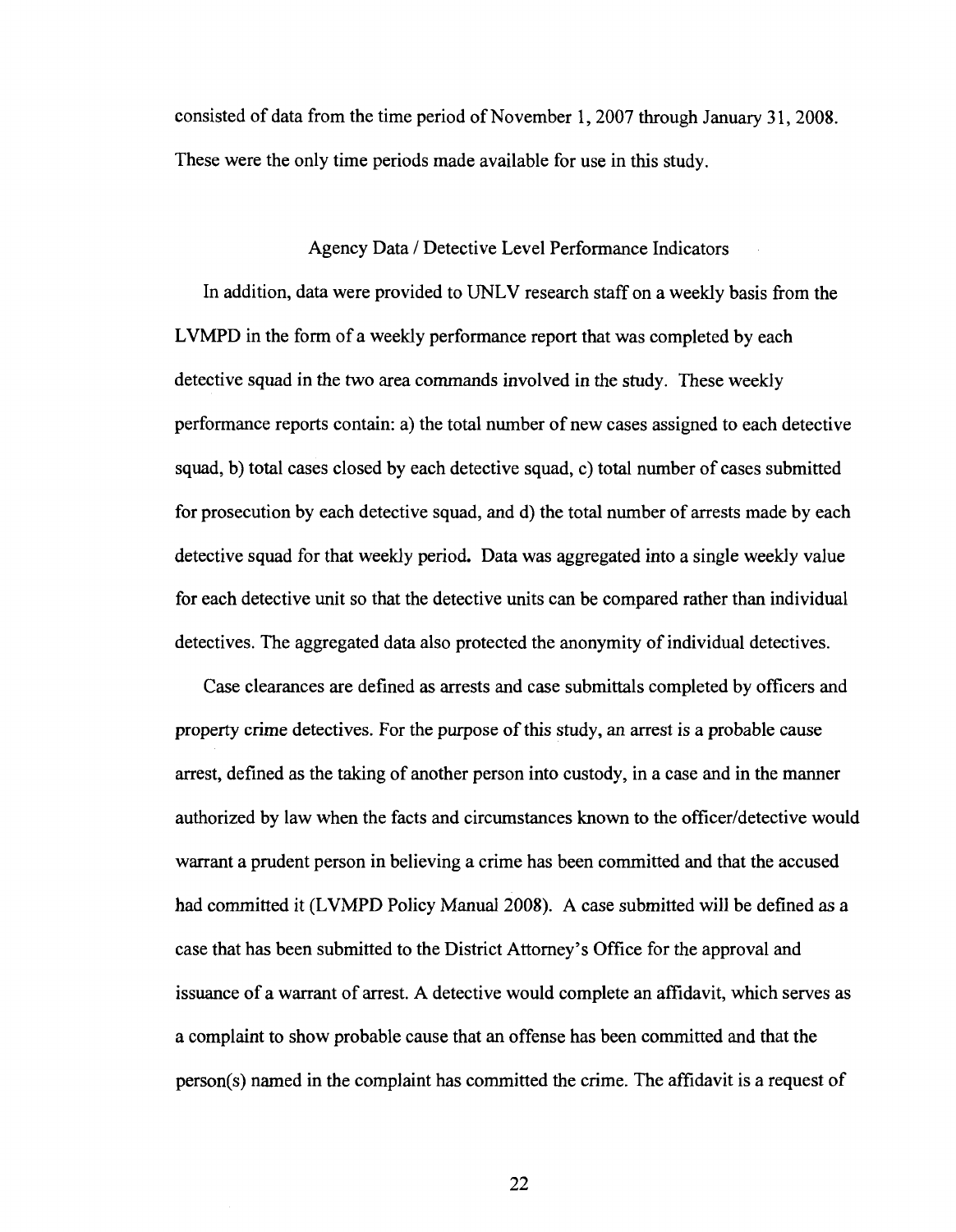the District Attorney's Office to issue a summons or a warrant of arrest for the suspect(s) named (LVMPD, FPCB manual 2007). These performance measures were monitored after the decentralization process in both the SEAC and comparison area for the entire time period of this study from November 1, 2007 through June 30, 2008.

All data utilized in this research was kept confidential and protected by the UNLV research staff. IRB approval was obtained from the UNLV Social/Behavioral Institutional Review Board on March  $31^{st}$ , 2009 (OPRS # 0902-3005).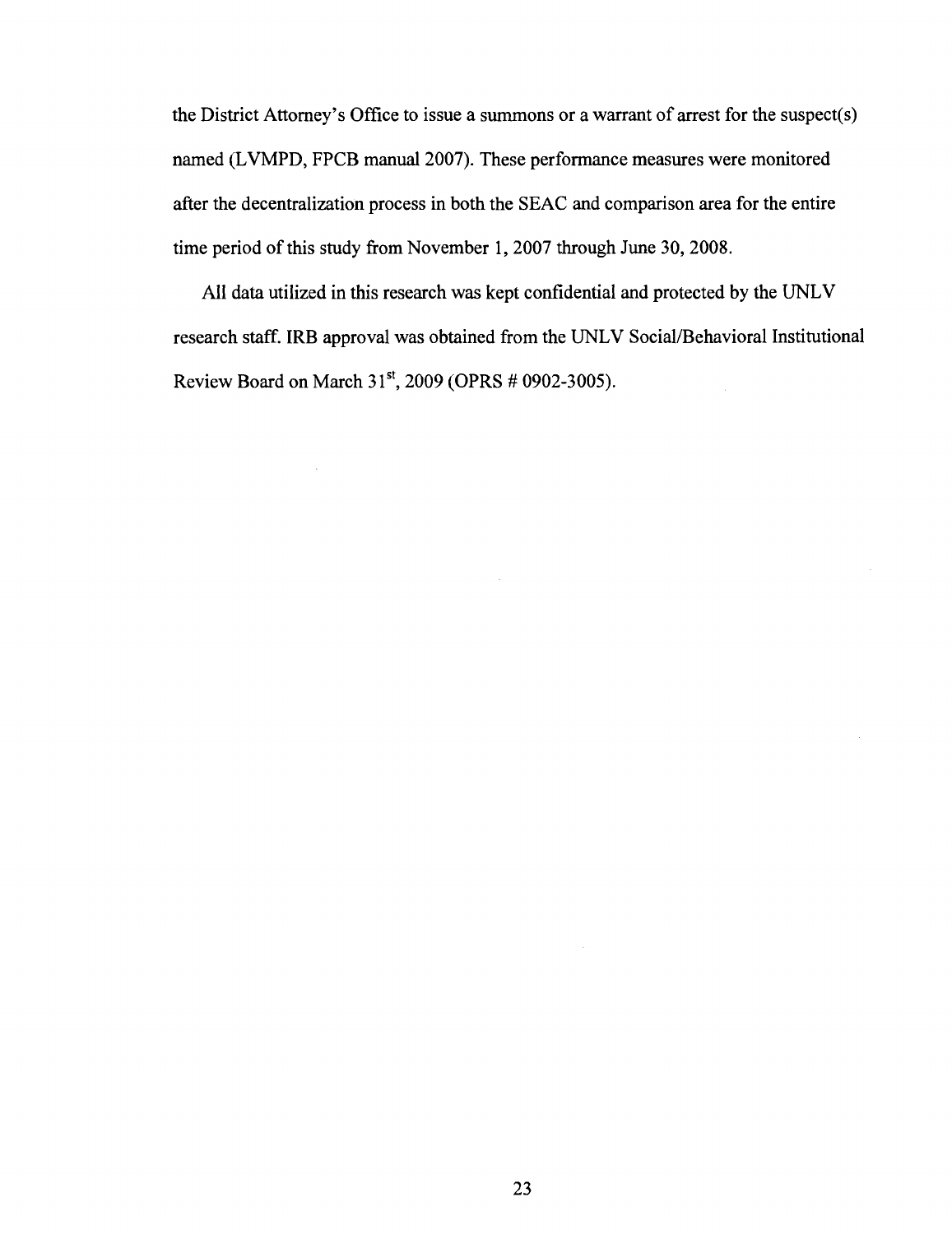# CHAPTER 5

### **FINDINGS**

### Survey of Patrol Officers

The demographics of the respondents from both area commands were similar with patrol officers making up the largest portion of total respondents.<sup>6</sup> The largest category of participants from each area command was Police Officer 2 (P.O. 2), defined as a patrol officer who performs full duties.<sup>7</sup> The two groups did not vary significantly in terms of current rank, current assignment, or whether they were assigned to a squad that regularly handles calls for service. Experience in terms of years of employment was significantly different  $\left(\chi^2 = 11.332, p = 0.023\right)$ , with SWAC officers appearing more experienced. The response rate was 64% of the total number of assigned officers in SEAC responded to the survey; 39% for SWAC. Table 1 shows survey results in the demographic characteristics of officers in both groups.

The remaining thirteen questions on the survey evaluated the officer's attitude on three concepts: 1) the amount of communication that exists between officers and detectives, 2) the officer's knowledge of crime patterns, trends, and property crime investigations and 3) the officer's feelings towards patrol versus detective functions.

 $<sup>6</sup>$  There were not any respondents above the rank of Sergeant, which was by design.</sup>

<sup>&</sup>lt;sup>7</sup> Police Officer I is the entry level class and employees may only have limited or no directly related work experience. Police Officer II is the full journey level class within the Police Officer series and performs the full range of police officer duties.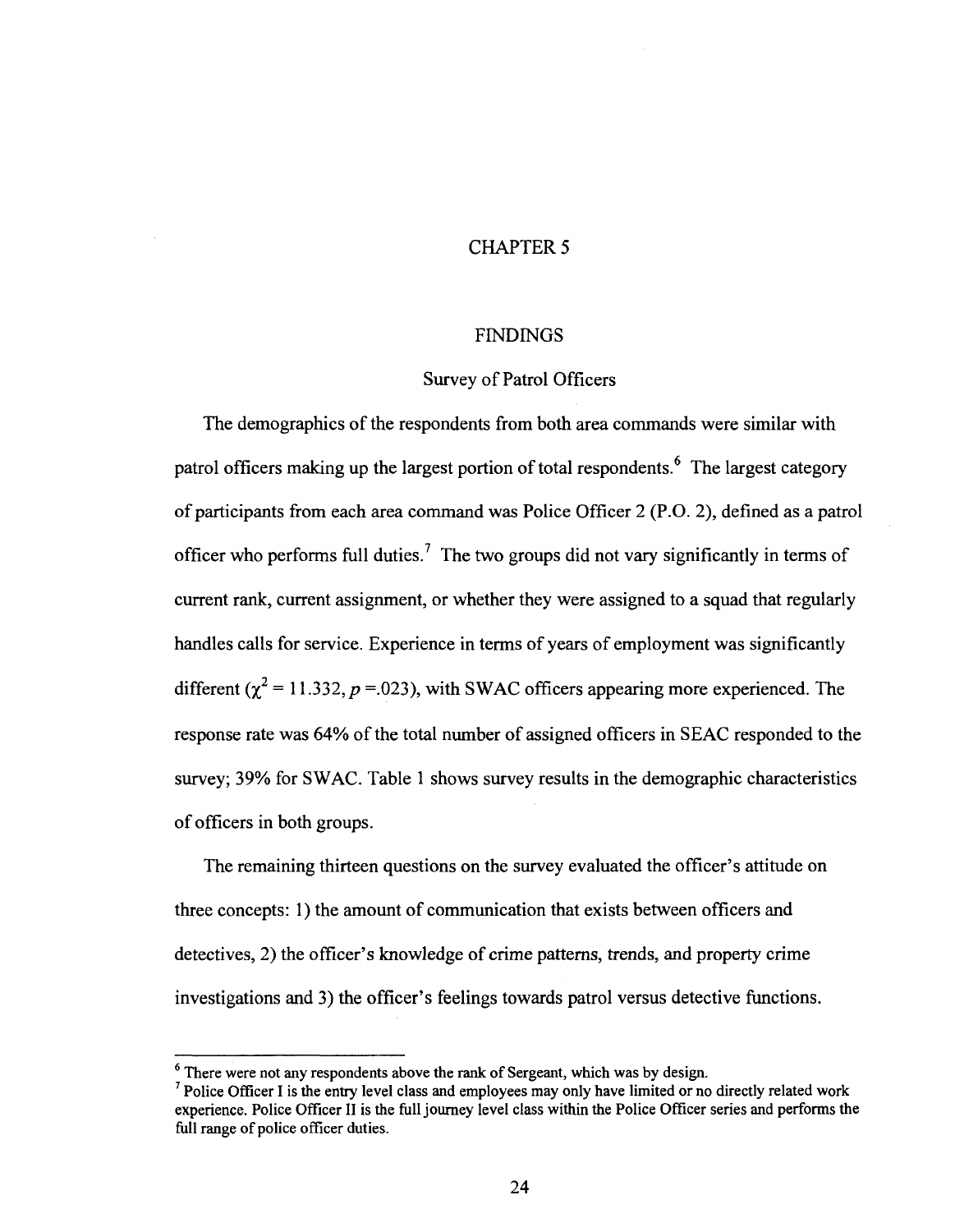# Table 1

# *Demographics of Survey Participants, Questions 1 through 5*

|                                                         | <b>SEAC</b> | <b>SWAC</b> |
|---------------------------------------------------------|-------------|-------------|
| Q1: Area Command assignment:                            | $N = 77$    | $N = 53$    |
| Response rate (% of area command that responded)        | 64%         | 39%         |
| Q2: How long have you been employed with LVMPD?         |             |             |
| Under 1 Year                                            | $4(5.2\%)$  | 4(7.7%)     |
| 1 to 2 Years                                            | 25 (32.5%)  | 11 (21.2%)  |
| 3 to 4 Years                                            | 14 (18.2%)  | 2(3.8%)     |
| 5 to 10 Years                                           | 23 (29.9%)  | 19 (36.5%)  |
| Over 10 Years                                           | 11 (14.3%)  | 16 (30.8%)  |
|                                                         |             |             |
| Q3: What is your current rank?                          |             |             |
| P.O.1                                                   | 21 (27.3%)  | 10 (19.6%)  |
| P.O.2                                                   | 49 (63.6%)  | 35 (68.6%)  |
| Sergeant                                                | $7(9.1\%)$  | 6(11.8%)    |
| Q4: Does your squad regularly handle calls for service? |             |             |
| Yes                                                     | 65 (85.5%)  | 39 (75%)    |
| No                                                      | 11 (14.5%)  | 13 (25%)    |
| Q5: What is your current assignment?                    |             |             |
| Patrol                                                  | 65 (84.4%)  | 39 (75%)    |
| C.O.P.                                                  | 12 (15.6%)  | 7(13.5%)    |
| P.S.U.                                                  | $\bf{0}$    | $5(9.6\%)$  |
| <b>Saturation Team</b>                                  | 0           | $1(1.9\%)$  |
| Other                                                   | 0           | $\bf{0}$    |

Table 2 lists the complete questions contained in the survey along with the percentage of respondents that agreed to the listed questions. Three of these thirteen questions on the survey resulted in statistical significance using chi-square. These were questions 6, 7, and 15. Question 6 asked if officers agreed with this statement: Patrol units are given the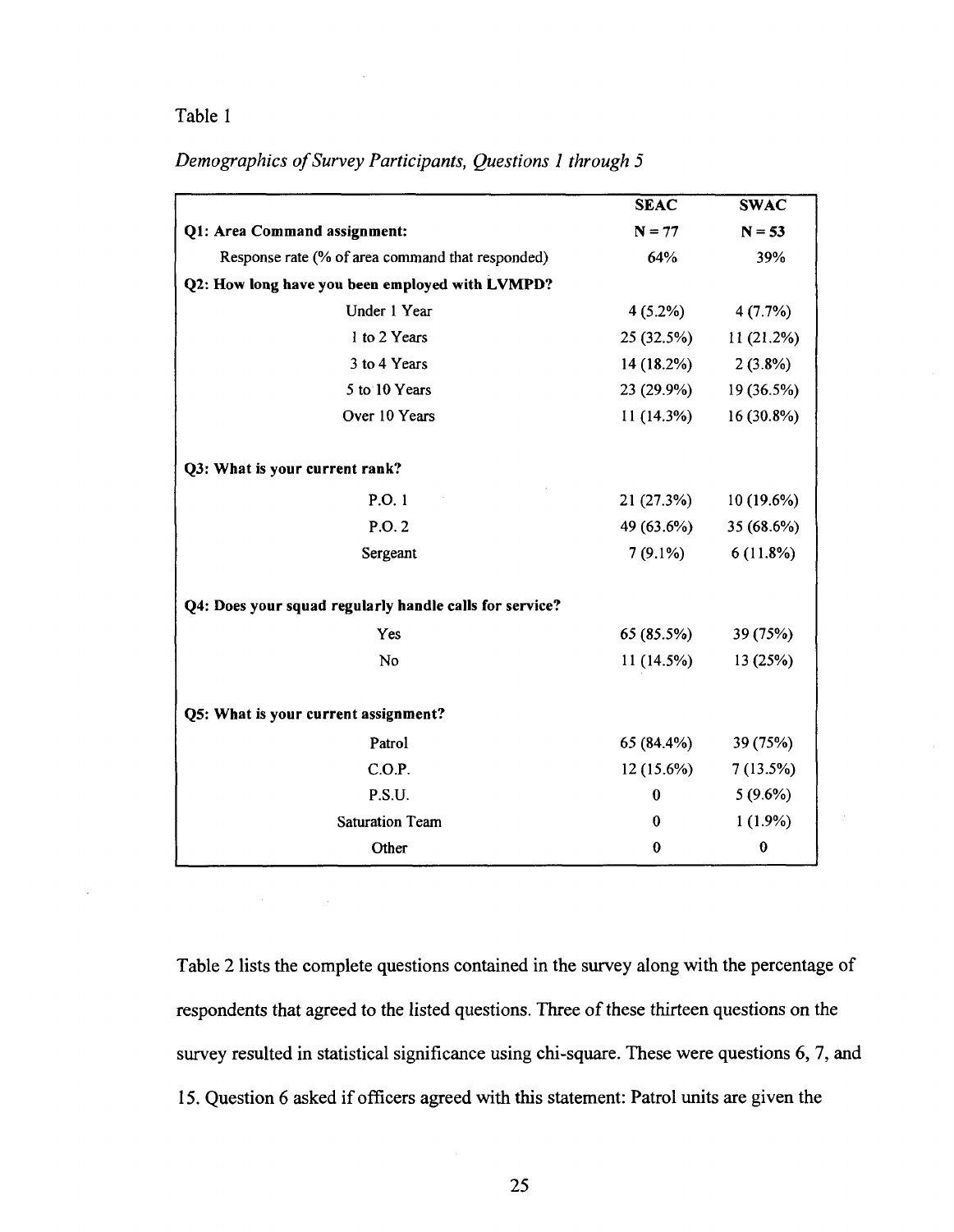# Table 2

# *Property Crime Opinion Survey Results, Questions 6 through 18*

|                 |                                                                                                                                      | <b>SEAC</b><br>$N = 77$ | <b>SWAC</b><br>$N = 53$ | $\chi^2$ | p       |
|-----------------|--------------------------------------------------------------------------------------------------------------------------------------|-------------------------|-------------------------|----------|---------|
| Q6              | Patrol units are given proper amount of time to<br>conduct preliminary investigations.                                               | 66.2%                   | 42.0%                   | 7.251    | $.007*$ |
| Q <sub>7</sub>  | Patrol units are encouraged to conduct follow<br>up investigations on the reports they take.                                         | 61.3%                   | 29.4%                   | 12.386   | .000*   |
| Q8              | You receive appropriate recognition when you<br>are helpful in providing useful information.                                         | 60.0%                   | 55.3%                   | .260     | .610    |
| Q9              | Communication flows easily between property<br>crime detectives and patrol officers.                                                 | 19.7%                   | $10.2\%$                | 1.920    | .166    |
| Q10             | Detectives are readily available to answer your<br>questions involving your prelim investigations.                                   | 56.1%                   | 44.7%                   | 1.423    | .233    |
| Q11             | You receive timely feedback from property<br>crime detectives on the reports that you take.                                          | 31.0%                   | 20.8%                   | 1.406    | .236    |
| Q12             | Property crime detectives respond quickly to<br>patrol call outs.                                                                    | 24.5%                   | 19.6%                   | .334     | .563    |
| Q13             | Property crime detectives respond to your<br>scenes even when they are not requested.                                                | 4.8%                    | 4.1%                    | .036     | .849    |
| Q14             | The needs of property crime detectives are<br>placed above the needs of patrol officers.                                             | 56.4%                   | 72.7%                   | 2.063    | .151    |
| Q15             | Since 10/2007, the amount of communication<br>between detectives and patrol has improved.                                            | 56.1%                   | 27.9%                   | 7.929    | $.005*$ |
| Q <sub>16</sub> | Since 10/2007, your knowledge of property<br>crime functions has increased.                                                          | 40.3%                   | 28.9%                   | 1.526    | .217    |
| Q17             | Since 10/2007, you have seen an increase in<br>the number of times that you call out<br>detectives to a scene you are investigating. | 16.4%                   | 19.5%                   | .164     | .685    |
| Q18             | Since 10/2007, you have seen an increase in<br>the number of crime series identified.                                                | 63.9%                   | 72.1%                   | .763     | .382    |
|                 | * Statistical Significance, $(p < .05)$                                                                                              |                         |                         |          |         |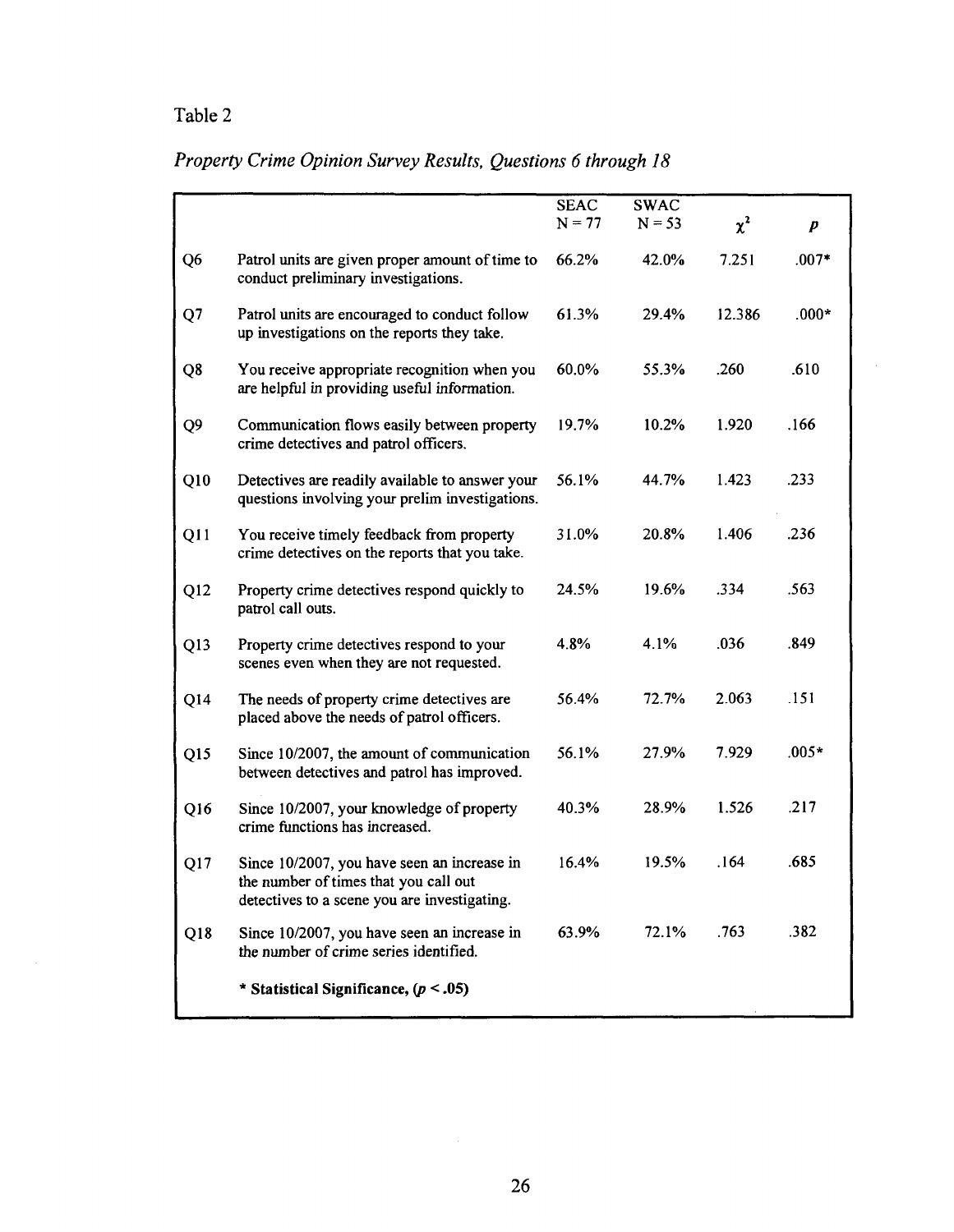proper amount of time to conduct preliminary investigations. 66.2% of SEAC agreed or strongly agreed with this question compared to 42.0% of SWAC  $(\chi^2 = 7.251; p = .007)$ . Question 7 asked if officers agreed with the statement: Patrol units are encouraged to conduct follow-up investigations on the reports that they take. 61.3% of SEAC answered that they agreed or strongly agreed with this statement compared to 29.4% of SWAC. This resulted in statistical significance ( $\chi^2$  = 12.386; *p* = .000). This is important because it suggests that officers at SEAC are more likely to participate in preliminary investigations, possibly due to the decentralization. It is possible that working in an area command that includes property crime detectives places a greater emphasis on the investigation of property crimes. The third question that was statistically significant was question 15, which asked if officers agreed with the statement: Since October 2007, the amount of communication between detectives and patrol has improved. 56.1% of SEAC agreed or strongly agreed with this statement compared to 27.9% of SWAC ( $\chi^2$  = 7.929;  $p = .005$ ). This is important because prior literature has indicated that establishing good communication between detectives and officers is essential to the efficiency of a decentralized environment. Kelling and Moore (1988) stated that in order to increase the chances of solving crime and clearing cases, emphasis should be placed on information sharing between patrol officers and detectives. Dantzker (2005) stated that cooperation between police officers and detectives is a key element of the investigative function, and a key element in solving criminal offenses.

As a follow-up step in the analysis of the survey, theoretically similar survey questions were grouped into three concepts: communication, knowledge, and function. Five indexes were then created for each concept using a Likert scale with numerals being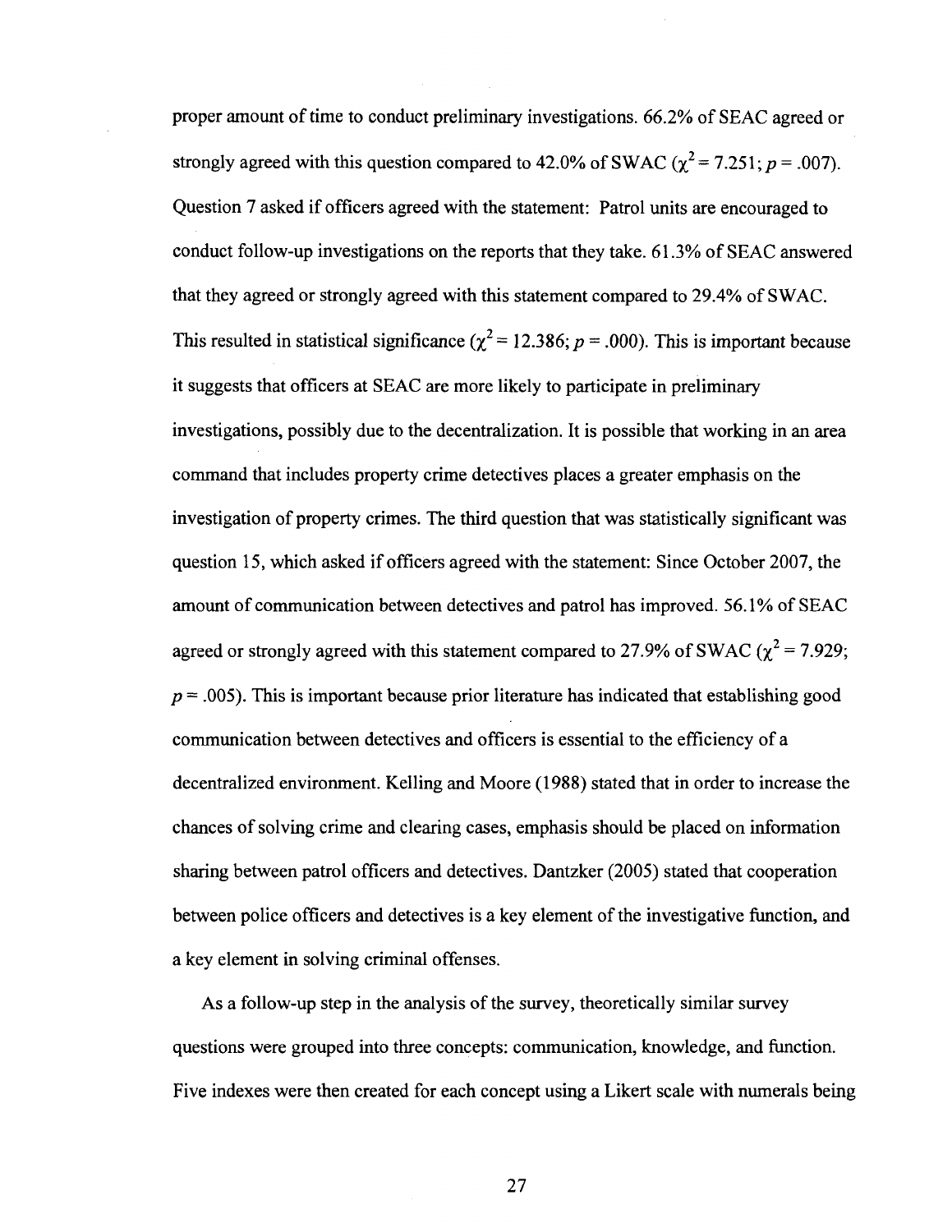assigned to responses for scoring purposes.<sup>8</sup> These indexes were created due to the survey having questions relating to similar concept and included a communication concept index, a truncated communication concept index, a knowledge concept index, a function concept index, and a truncated function concept index. This process allowed for the use oft-test procedures to examine whether there were mean differences between SEAC and SWAC officers on each of the five indexes. The results from the five indexes are shown in table 3.

The communication concept index included survey questions 8, 9,10,11, and 15. Significance was not found with the communication concept index when using all of the listed questions. A truncated communication concept index related to direct communication between detectives and officers was created using questions 9 and 15. This truncated concept index was created because these two questions asked about communication that existed directly between detectives and officers. Significance was shown with the truncated communication index  $(t = -2.315; p = 0.023)$ . This is important because this suggests that there was more direct communication between detectives and officers in the decentralized area command. Questions used for the knowledge concept index were questions 12, 13,16, 17, and 18. This index was created due to these questions inquiring about the respondent's knowledge of property crime investigations. No significance was found with this concept index  $(t = .519; p = .606)$ .

Significance was found with the function concept index  $(t = -2.394; p = .019)$ . The function concept index used questions 6, 7, and 14. This concept asked whether officers were encouraged to conduct follow up investigations on the reports that they take and if

 $8$  0= strongly disagree, 1=disagree, 2=agree, 3=strongly agree, don't know/no opinion was not assigned a value.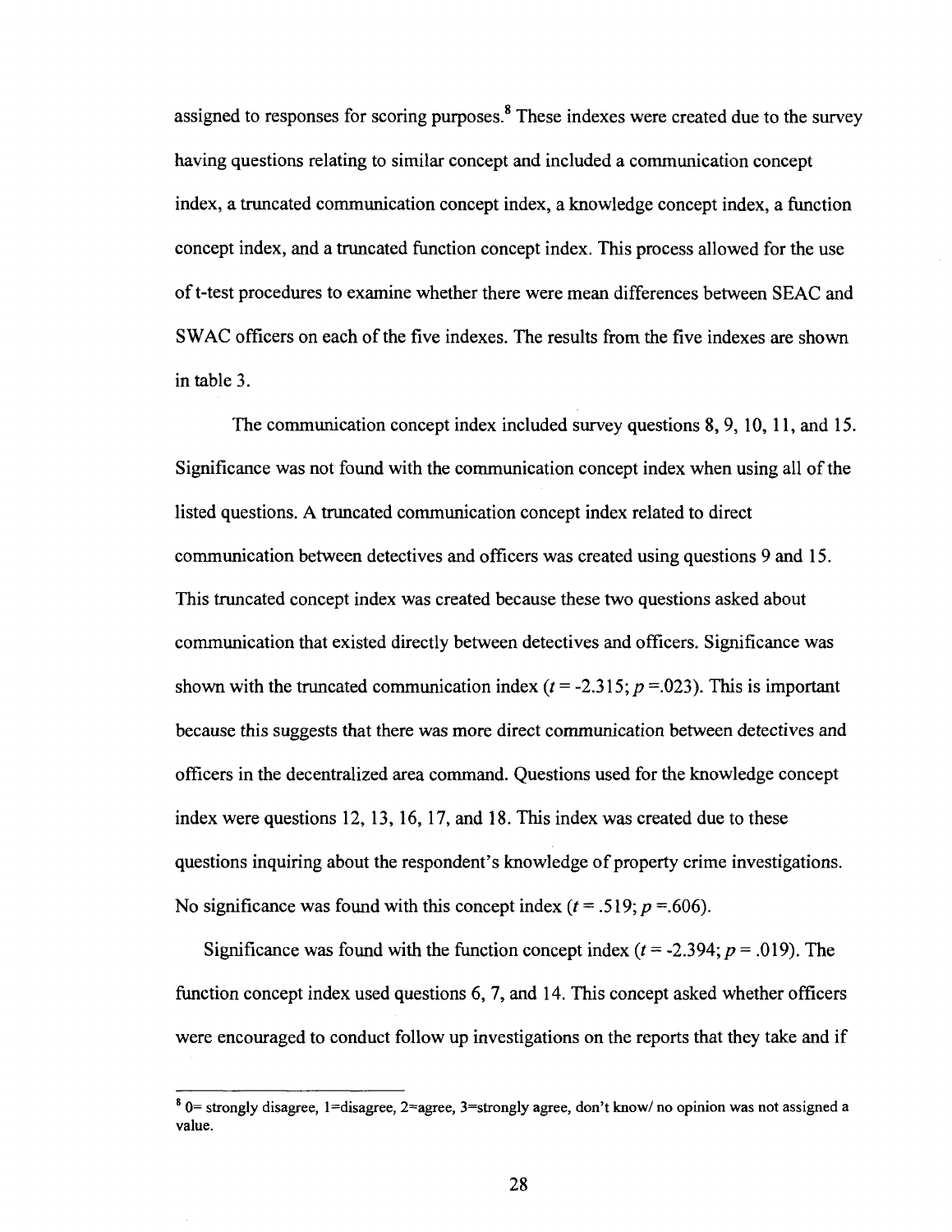# Table 3

*Full and Truncated Concept Index Data* 

|                                                                             |          | $\boldsymbol{p}$ |
|-----------------------------------------------------------------------------|----------|------------------|
| <b>Full Communication Concept Index</b><br>(Questions 8, 9, 10, 11, and 15) | $-1.502$ | .137             |
| Truncated Communication Concept Index<br>(Questions 9 and 15)               | $-2.315$ | $.023*$          |
| Full Knowledge Concept Index<br>(Questions 12, 13, 16, 17, 18)              | .580     | .564             |
| <b>Full Function Concept Index</b><br>(Questions $6, 7, and 14$ )           | $-2.394$ | $.019*$          |
| <b>Truncated Function Concept Index</b><br>(Questions 6 and 7)              | $-4.139$ | $.000*$          |
| * Statistical Significance ( $p < .05$ )                                    |          |                  |

they received the proper amount of time to conduct these preliminary investigations. This is important as it has been acknowledged that an important part of the ability to solve a crime begins with the preliminary investigation (Dantzker, 2005). The truncated function concept index was created with only questions 6 and 7 due to these two questions being more directly related to the preliminary investigative process. Although still related to function, question 14 inquired more about an officer's subjective judgment about whether the needs of property crime detectives had been place above the needs of officers. Significance was increased with this truncated function concept index  $(t = -4.139; p)$  $=0.000$ . The overall index results suggested a positive trend which favored SEAC and the decentralization.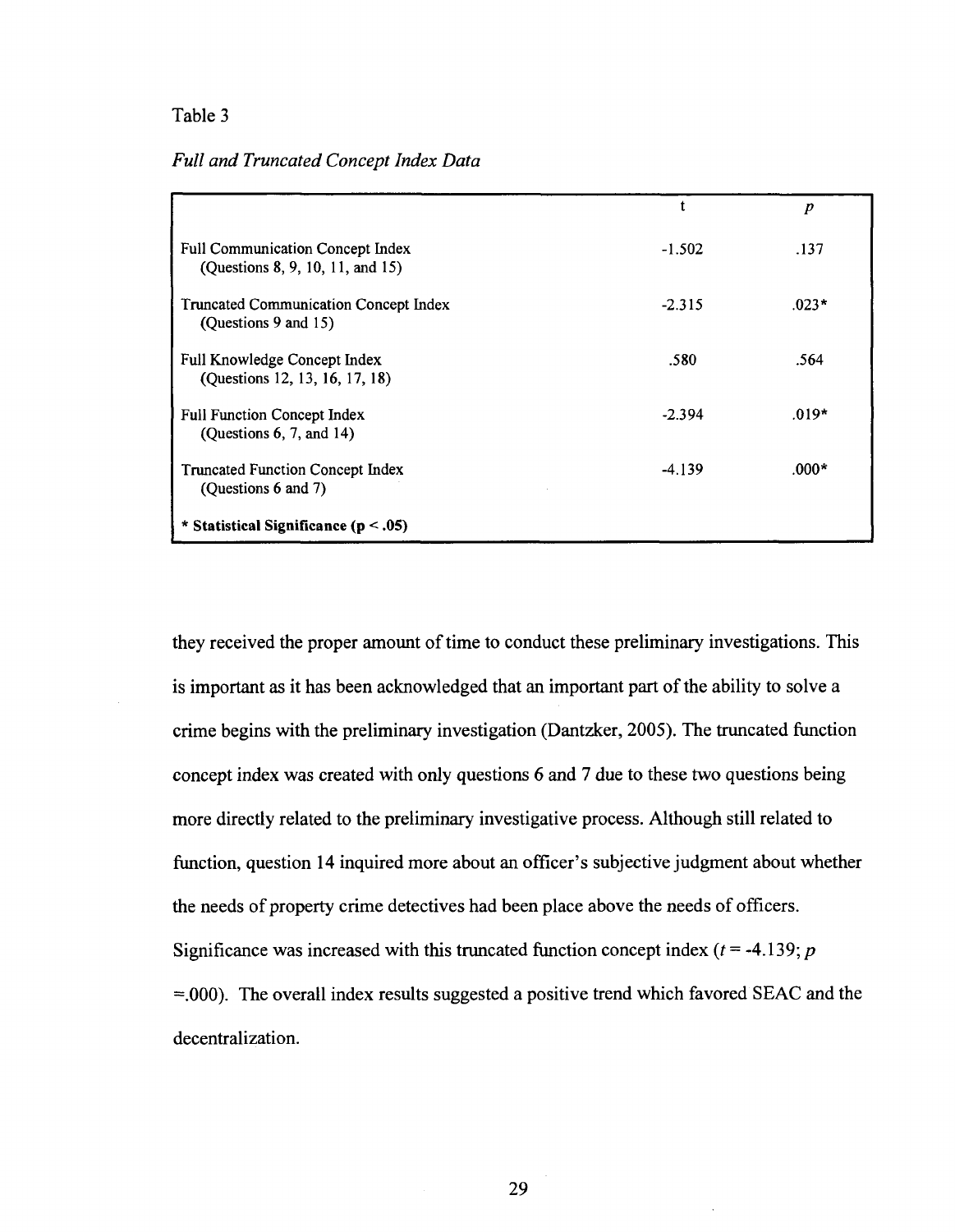#### Agency Data / Area Command Level Performance Indicators

The performance indicators also suggested a trend indicating that the decentralization was positive. Area Command level agency data consisted of 5,871 calls for service for both area commands. Table 4 shows the total numbers of both area commands both before decentralization (Time 1) and after decentralization (Time 2). Arrests were up in SEAC as compared to SWAC after the decentralization, which was an expected result according to previous research (Bloch & Bell, 1976, Bloch & Ulberg, 1974, Schwartz & Clarren, 1977). Calls for service for property crimes actually increased in the SEAC while decreasing in the SWAC. While this is unexpected, there could be several explanations as to why the number of calls went down in SWAC, but actually increased in SEAC. As Schwartz and Clarren (1977) concluded, the enhanced relationship between the police and the community was a factor in the community reporting more crimes to the police. Considering the short duration of this experiment, it would be difficult to state this as the reason for the increased calls for service in SEAC, but it is nevertheless a factor to consider. Also, this experiment did not exist in a vacuum. Both SEAC and SWAC were actively policing their area regardless of this study and were performing routine proactive functions to reduce crime in their area such as directed patrol activities, the use of saturation teams, decoy operations, problem solving units, and other resources that were being committed to combating the crimes of burglary and grand larceny in these area commands.

SEAC increased the total number of arrests made suggesting a positive trend toward the decentralized command. This could have to do with the increased communication between patrol and detectives after decentralization, with patrol placing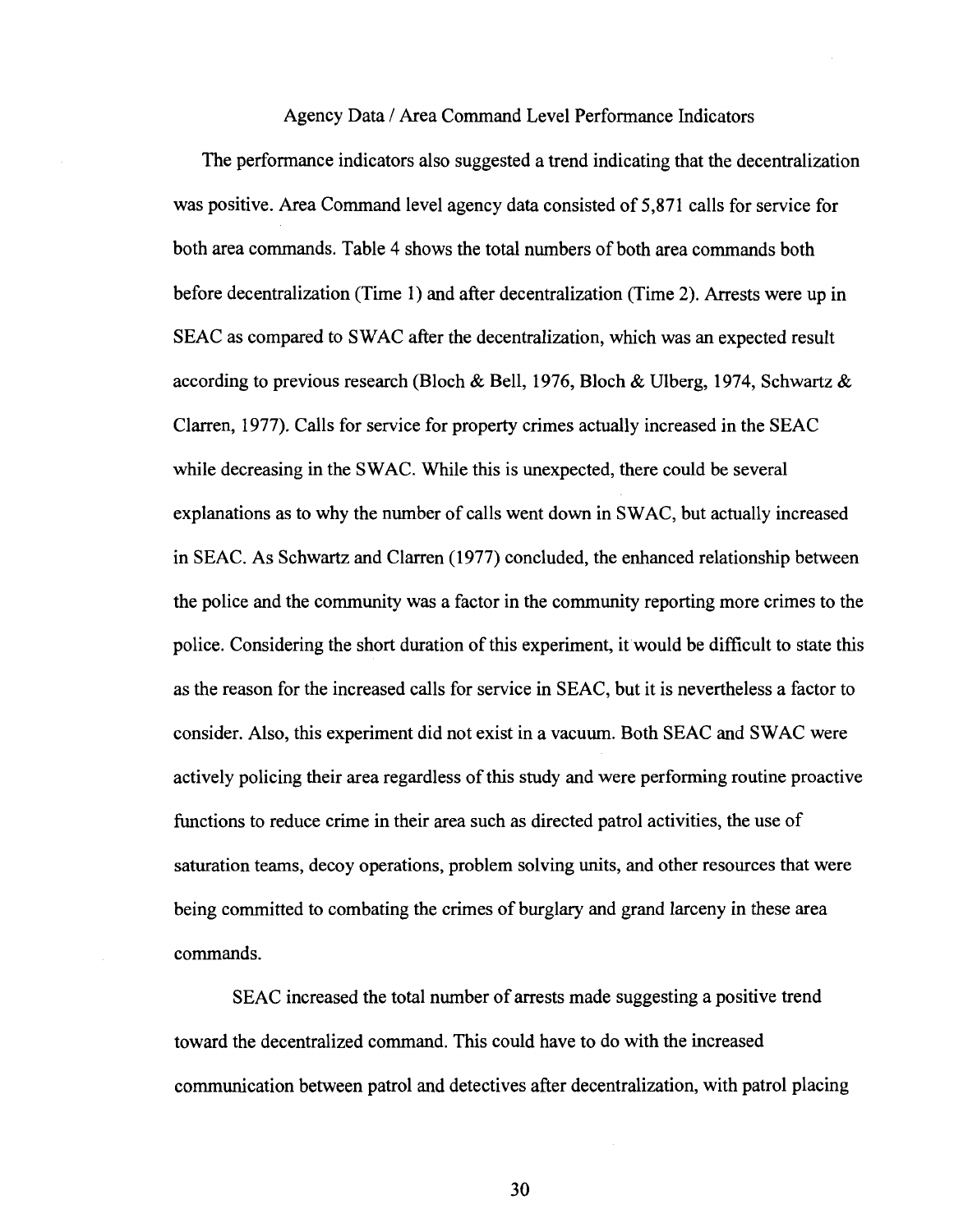## Table 4

| τ                            | Pre-Decentralization<br>Nov '06 - Jan '07<br>(Time 1) | Post-Decentralization<br>Nov '07 - Jan '08<br>(Time 2) | $\%$<br>Change |
|------------------------------|-------------------------------------------------------|--------------------------------------------------------|----------------|
| <b>SEAC</b>                  |                                                       |                                                        |                |
| Total Calls (3 month period) | 1123                                                  | 1164                                                   | $+3.64%$       |
| Mean Calls per Week          | 85.23                                                 | 88.54                                                  |                |
| <b>Total Arrests</b>         | 73                                                    | 86                                                     | $+17.81$       |
| Mean Arrests per Week        | 5.62                                                  | 6.62                                                   |                |
| <b>SWAC</b>                  |                                                       |                                                        |                |
| Total Calls (3 month period) | 1910                                                  | 1674                                                   | $-12.36%$      |
| Mean calls per Week          | 145.23                                                | 127.31                                                 |                |
| <b>Total Arrests</b>         | 71                                                    | 64                                                     | $-9.86%$       |
| Mean Arrests per Week        | 5.38                                                  | 4.92                                                   |                |

*Area Command Level Data / Calls for service and arrest data for crimes of Burglary and Grand Larceny* 

Note: Data contained in table 4 includes calls for service for crimes of burglary and grand larceny only.

more emphasis on preliminary investigations and increasing their involvement in the investigation of property crimes. As mentioned earlier, the preliminary investigation is crucial in the ability to solve a crime and can have a decisive impact on whether the crime is solved or not (Dantzker 2005). This increase in arrests in SEAC was accomplished even though the average number of calls per week remained close to the same for the two time periods. In SWAC, the number of arrests decreased along with the average calls per week decreased as well. This drop in the number of calls for service received may be a factor of why the arrests numbers decreased in SWAC.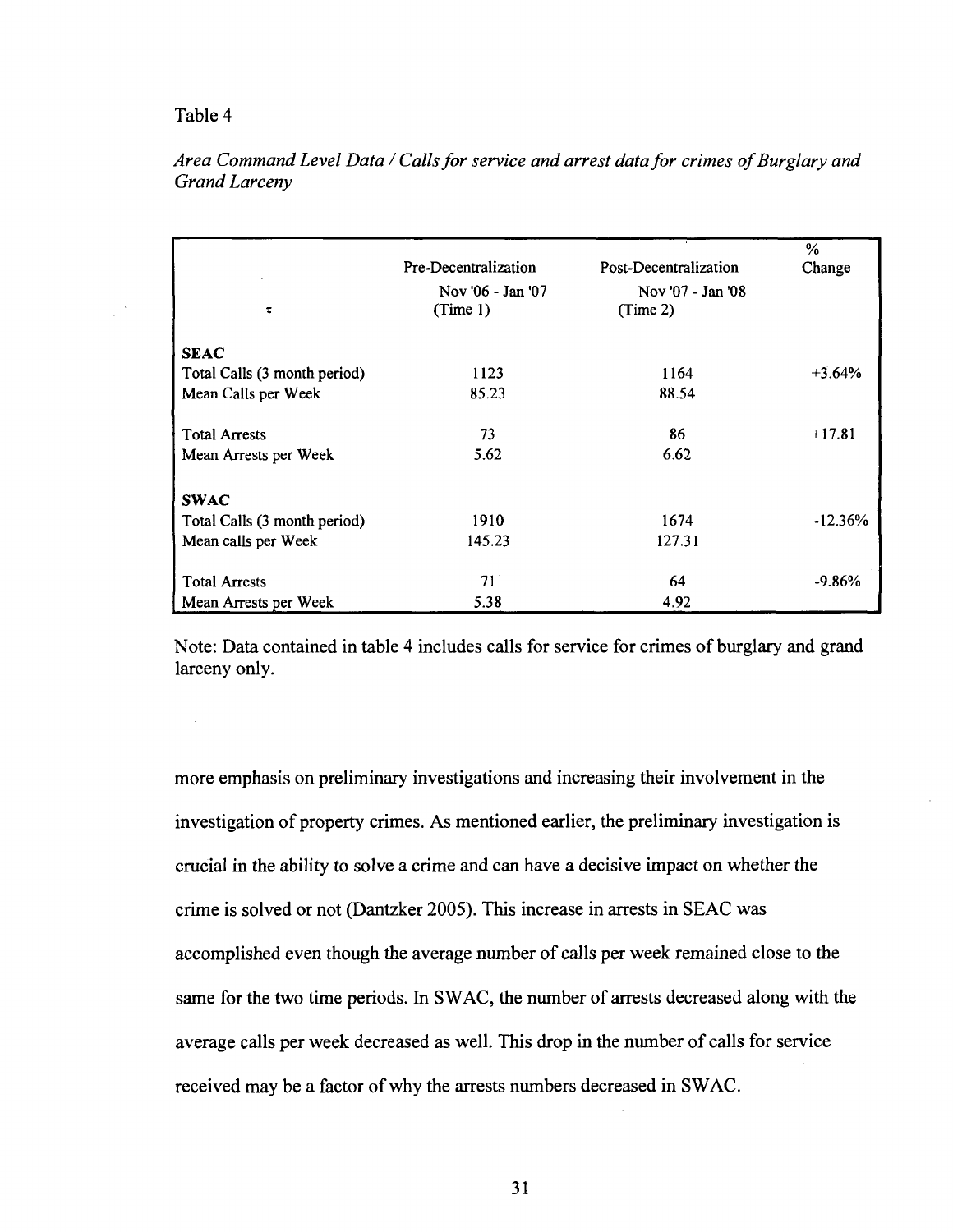#### Agency Data / Detective Level Performance Indicators

Detective level agency data was collected from detectives assigned to both SEAC and SWAC for a thirty-four week time period following the decentralization from November 1, 2007 through June 30, 2008. During this thirty-four week period, SEAC had five detectives assigned to investigative property crimes while SWAC had four. This data, listed in table 5, was standardized due to the uneven number of detectives. This data showed there were, on average, a total number of 426.4 cases assigned, per detective to SEAC during the entire experimental period compared to 276 cases, per detective to SWAC detectives. The mean number of cases assigned in SEAC, per detective, per week was 12.57 compared to 8.77 cases per week for SWAC.<sup>9</sup>

The mean number of weekly arrests made per detective by SEAC detectives was .23, while that figure for SWAC detectives was .11 per week. This is twice as many arrests per week for the decentralized detectives. The weekly average of cases submitted for prosecution was also higher in SEAC (.0187) than SWAC (.0125). While a number of factors could explain the discrepancy between SEAC and SWAC, one explanation is these data suggest that as a result of the decentralization, the SEAC detectives benefited from better preliminary investigations and better reports completed by patrol officers in a decentralized environment. That was a noted outcome from the previous research mentioned earlier (Bloch & Bell, 1976); (Schwartz & Clarren, 1977), where it was determined that the improved arrest figures were the result of better preliminary and follow-up investigations.

<sup>&</sup>lt;sup>9</sup> These data reflects the total number of cases assigned to the detectives, not the total number of cases received into the unit. Supervisors have the discretion to close cases based on solvability factors, which will be discussed later in this paper. The total number of the cases closed based on solvability factor by the detective supervisor was not available.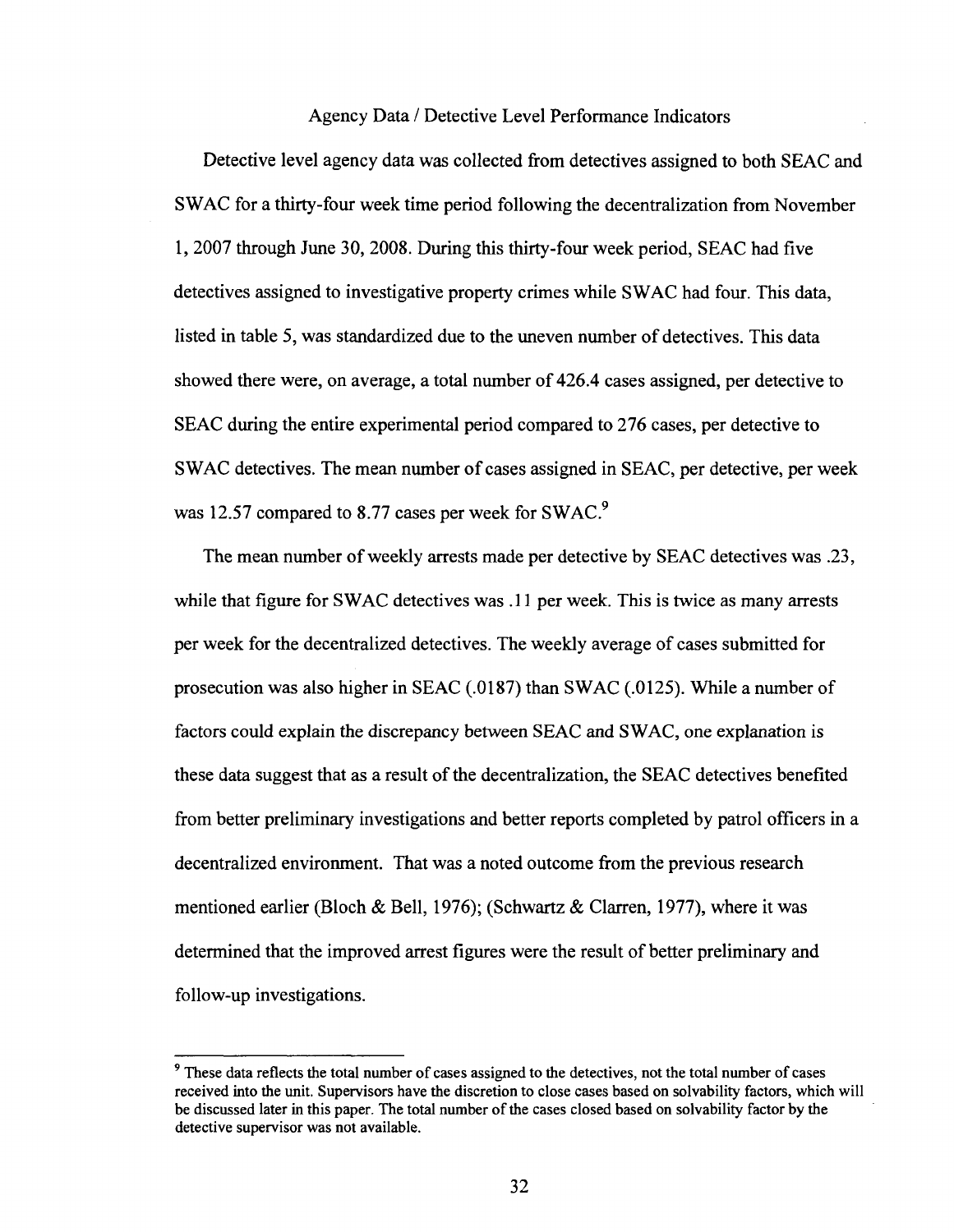### Table 5

|                                                                                      | <b>SEAC</b><br>$N = 5$ | <b>SWAC</b><br>$N = 4$ |
|--------------------------------------------------------------------------------------|------------------------|------------------------|
| Mean total number of cases assigned for each detective<br>for the 34 week experiment | 426.4                  | 276                    |
| Mean number of cases per week assigned to each<br>detective                          | 12.57                  | 8.77                   |
| Mean number of arrests per week for each detective                                   | .23                    | .11                    |
| Total number of cases, per week, submitted for<br>prosecution for each detective     | .0187                  | .0125                  |

# *Detective Level Performance Indicators; Rate per Detective*

While these numbers are a general indicator of detective workload in both SEAC and SWAC, caution must be used in comparing these two area commands directly due to a number of possible influencing factors. These factors include that SEAC simply received more cases or benefited from the use of light duty officers.<sup>10</sup> Other factors include detective supervisor philosophy or the level of detective experience.<sup>11</sup> In SEAC, the property crime detectives benefited from the help of light duty officers during 23 of the 34 weeks. These light duty officers helped ease the caseload by screening cases, making phone calls, and other administrative functions. This allowed the detectives to concentrate on those cases that are more likely to result in an arrest or that have active

<sup>&</sup>lt;sup>10</sup> A light duty officer is one who is hurt or cannot perform their patrol function for a short period of time. Light duty officers are often used in an area command environment to assist in other ways to support the area command. These extra, light duty officers are not as available in a centralized detective environment. <sup>11</sup> Due to the anonymous nature of the data collected, controlling for detective experience was not possible.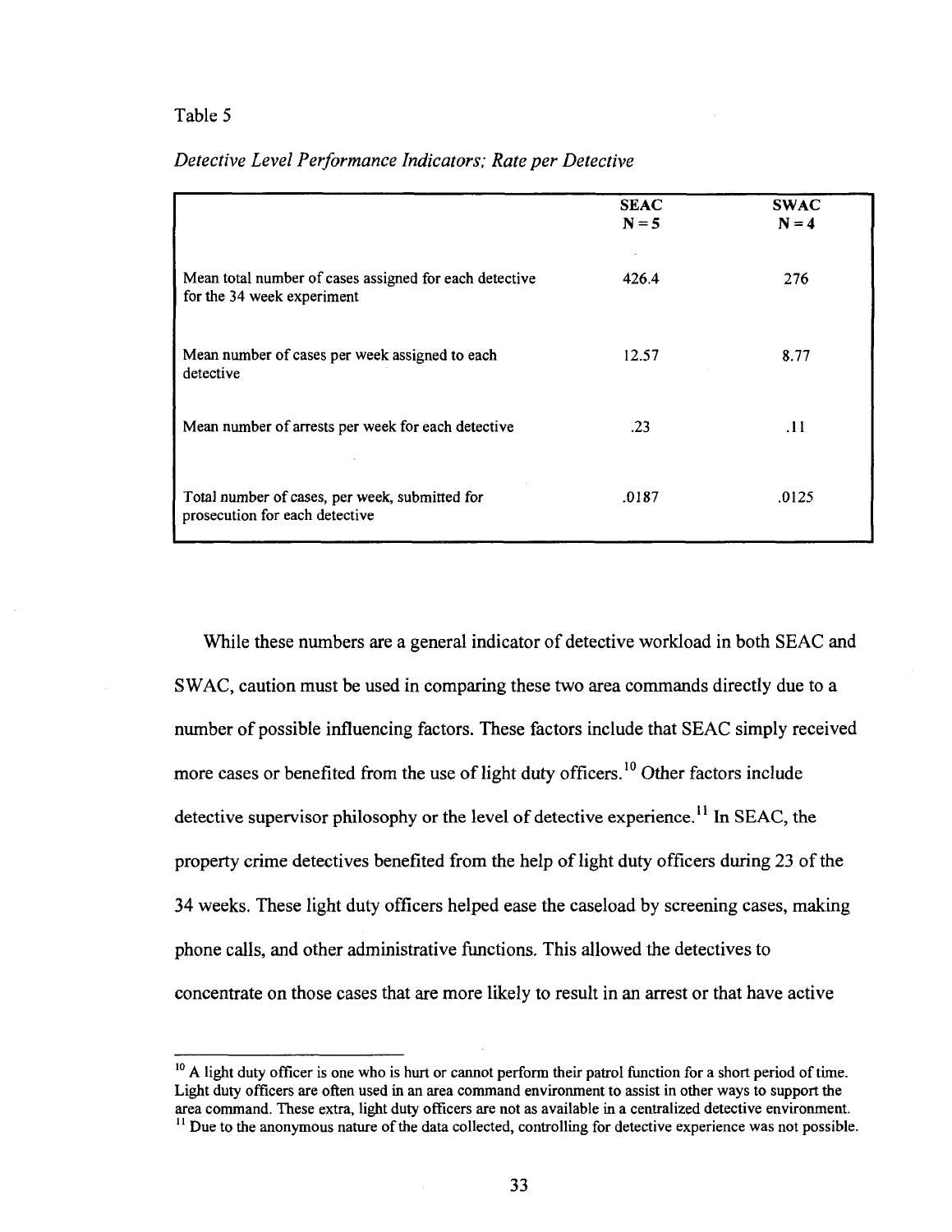leads to follow up on. This is a benefit to decentralization, as in the precinct model, where the entire area command is committed to the same goals and can allot manpower accordingly.

Another factor that could explain the disparity of the data listed in table 5 could be detective supervisor philosophy. Some detective supervisors close weaker cases based on solvability factors and only assign the workable cases to their detectives.<sup>12</sup> "To free up detective time, crimes that had no leads, short of murder or rape, were no longer investigated once a patrol officer had completed the initial investigation. Managers would direct investigative efforts so that the free time could be used effectively in the fight against crime" (Eck & Spelman, 1987, p. 35).

<sup>&</sup>lt;sup>12</sup> Closing cases based on solvability factors is a common practice. Instead of overloading the detectives with cases that have little solvability factors, supervisors screen those out, only sending those cases that contain elements that can be investigated. This allows more time for detectives to work the solvable cases.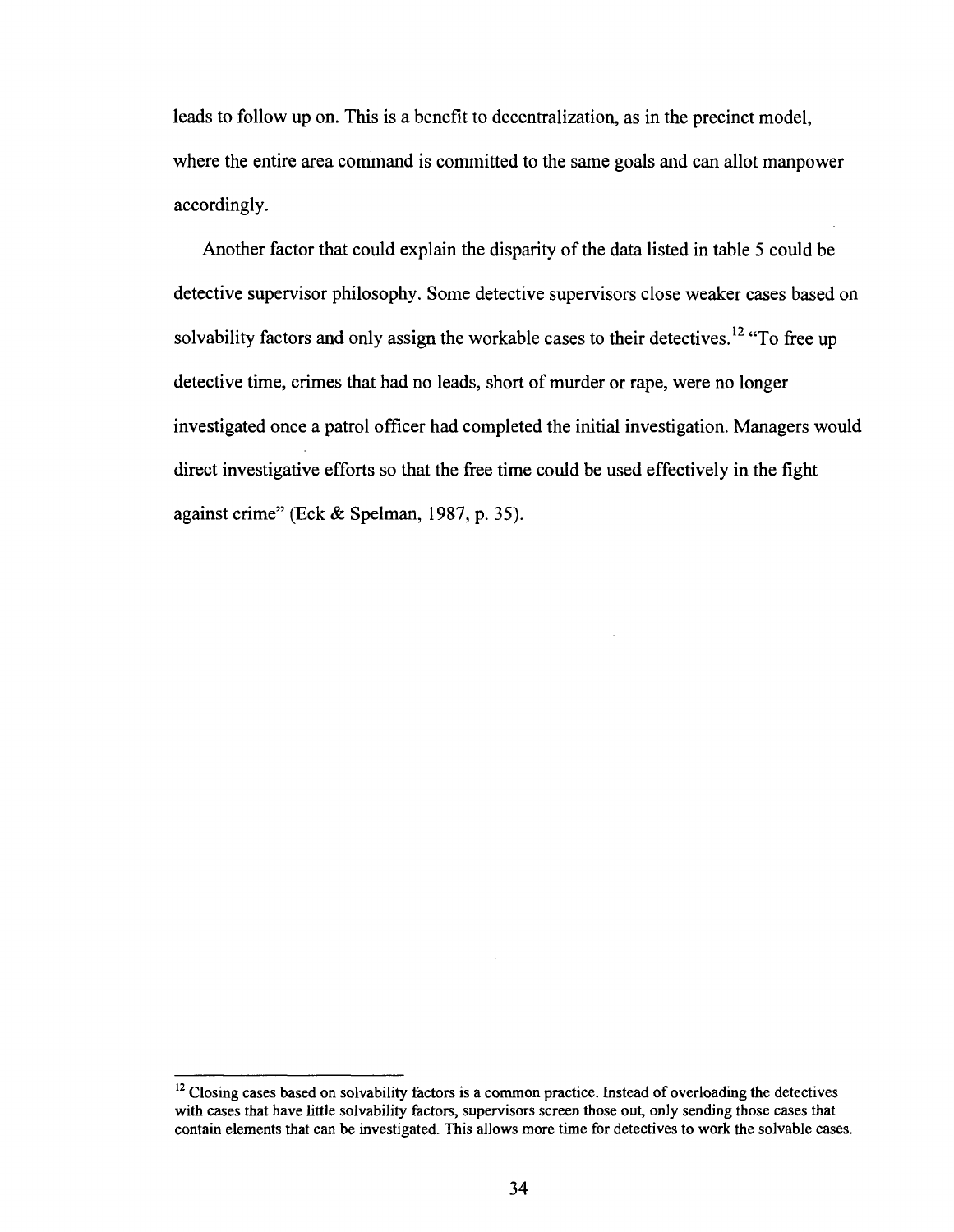# CHAPTER 6

#### DISCUSSION

Although only a few areas of this study resulted in statistical significance, the results are generally supportive toward decentralization. One area that appeared to show statistical significance is in the area of improved communication in the SEAC after decentralization, as compared to SWAC. The results of question 15 showed that communication had increased between detectives and patrol officers in the experimental group. This is an important finding because all other categories relating to efficiency could stem from increased communication. Effective communication is required before other benefits of decentralization can be realized, and this experiment suggested that communication did increase. Eck (1982) stated that research conducted in the 1970s suggested that information was one significant factor that could help police deal with crime. Eck further stated that if patrol officers could pass along important information about crime and criminals that they obtain from citizens along to detectives, then the police could significantly increase their effect on crime. It is important to note, that from the literature review, increased communication was one major factor listed as contributing directly to the past successes of team policing experiments. It is possible that this experiment may not have been long enough in duration for other efficiency categories to develop. If there was a longer follow-up period, other benefits such as increased quality of reports taken by patrol, better preliminary investigations being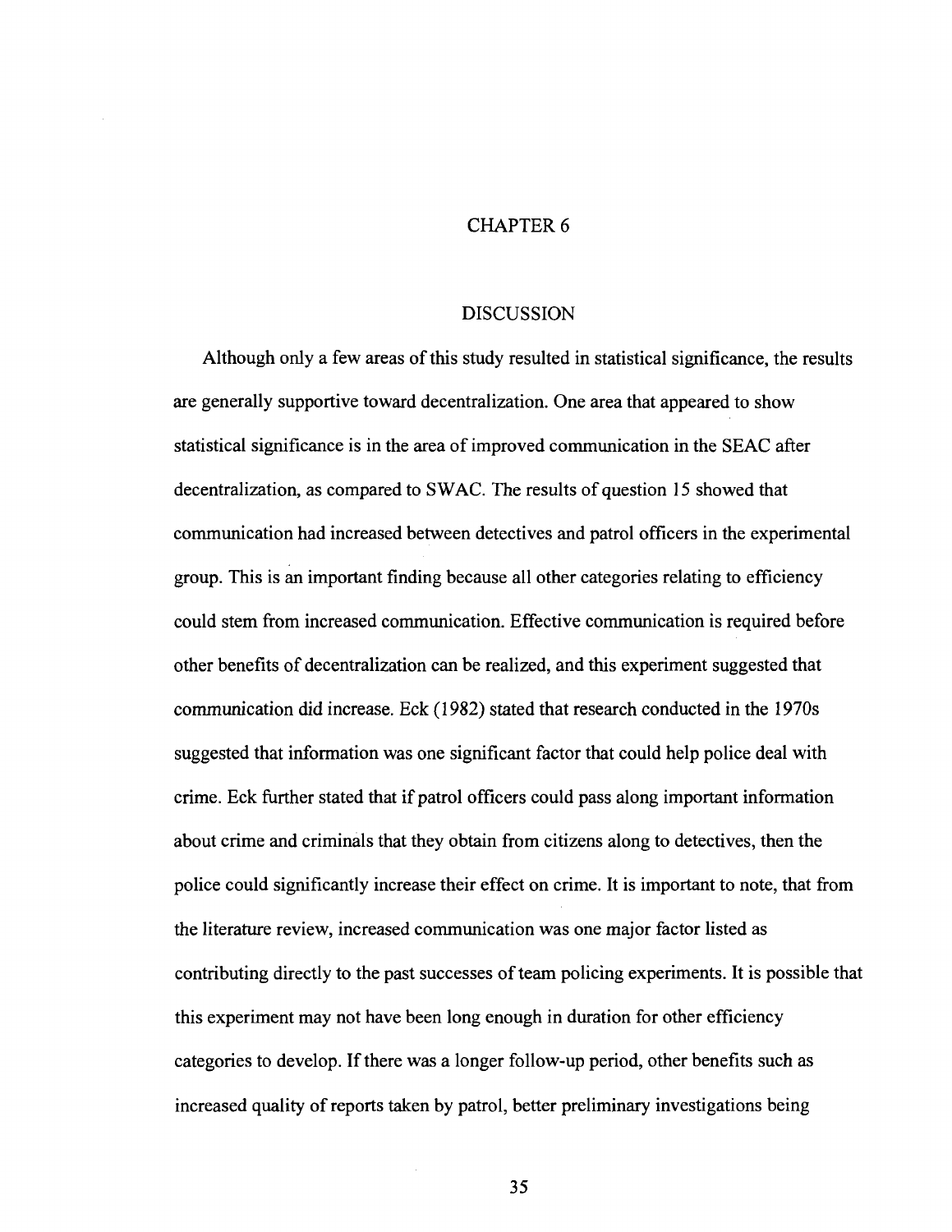conducted, and increased identification of crime trends and patterns could possibly have developed.

The overall survey results suggest that the SEAC officers were seemingly influenced in several areas by the working environment that includes detectives. Another important finding of this research is that both patrol officers and detectives in the experimental group had an increased performance measures after the decentralization.

The purpose of this study was to examine whether decentralizing property crime detectives will lead to improved quality of communication between property crime detectives and patrol officers (hypothesis 1) and whether decentralizing property crime detectives will lead to greater efficiency of property crime investigations (hypothesis 2). The results show some qualified support for these hypotheses.

It must be stated that there are many other factors that could have contributed to these findings, such as the efforts of these area commands to combat crime in their areas. There were many crime suppression projects that occurred at each area command independent of this study and the results could have been the outcome of the hard work of the officers and detectives at each area command. It is also possible that these results could have occurred without the decentralization having taken place. It does appear though, that the decentralization had a positive impact on increasing communication between officers and detectives, and that is important to note.

Along with the benefits to a unified chain of command, there are also some disadvantages in that investigators, working under patrol supervision, may feel left out on their own without a supervisor that has investigative experience. The goals and duties of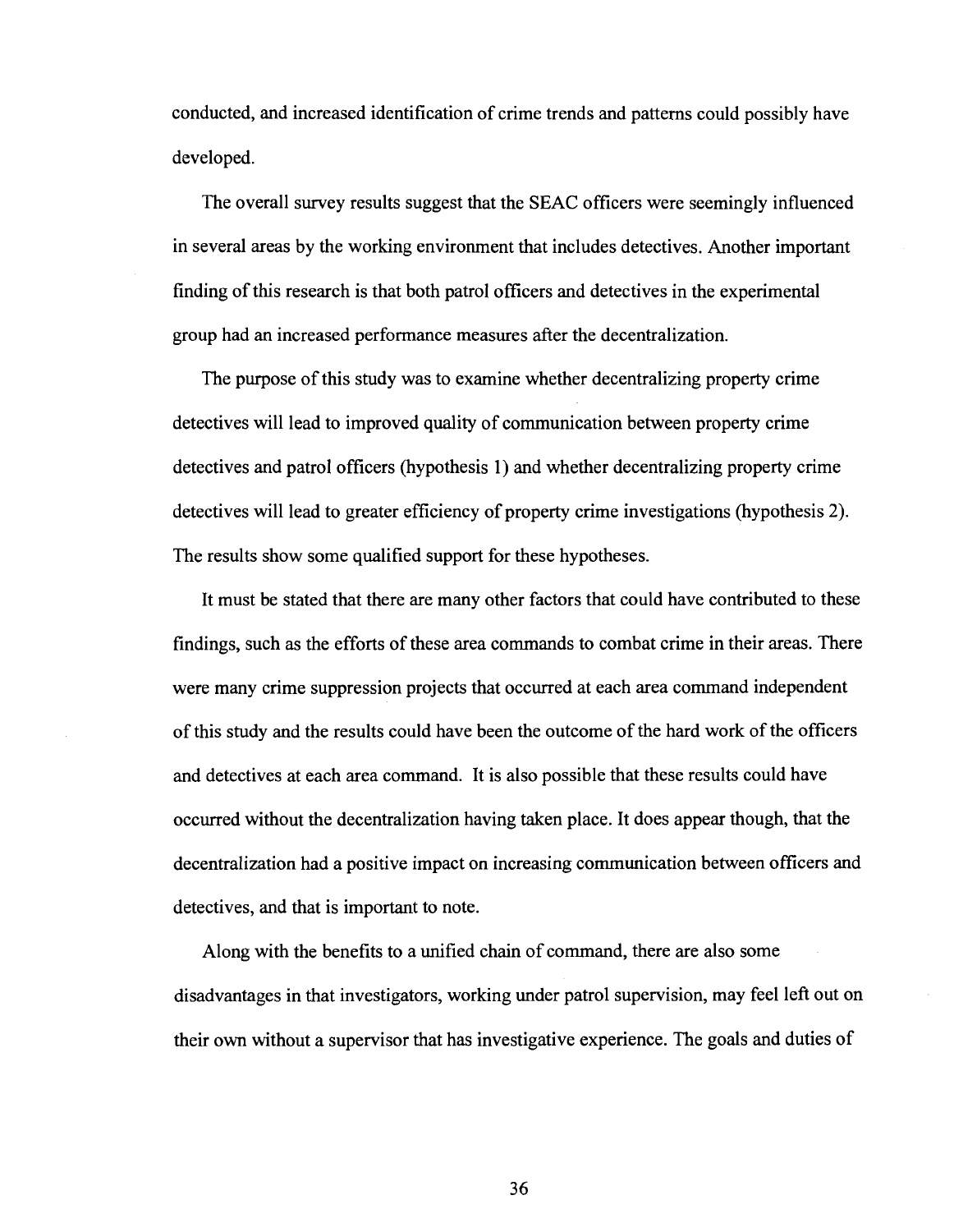a detective may be skewed by a patrol commander that does not truly understand the investigative function and places patrol functions as the main objectives.

It must be noted that this experiment was conducted with a much different detective to officer ratio than other experiments examining detective reorganization.<sup>13</sup> What could also assist in increasing efficiency would be to implement the generalist role for detectives in a decentralized environment, as in the precinct model, which the LVMPD currently does not do. Also, more units such as vice, narcotics, and auto theft could be decentralized to the local level.

# Limitations

Because this was a quasi-experiment, the subjects in this experiment, the area commands, were not randomly assigned. It was a purposive sample that was controlled completely by the LVMPD. Therefore, the officers and detectives assigned to both SEAC and SWAC were not a random part of this experiment. They were already in place at the start of the experiment. Additionally, the experience level of the detectives was not known. The number of detectives assigned to each command was uneven with SEAC having five detectives while SWAC was staffed with four. Finally, it would have been desirable to control for an officer's shift on the survey, due to the fact that many officers working the graveyard shift may not see detectives on a routine basis, whether they are at a decentralized command or not. This too may have influenced the survey results. The transiency rate of officers at each area command is not known. The survey was administered five months after decentralization, so it believed that the transiency rate

<sup>&</sup>lt;sup>13</sup> The Rochester Experiment, for example, was stated to have a detective to officer ratio of 6:30. This ratio in the LVMPD area commands was approximately 5:120 in SEAC and 4:130 in SWAC.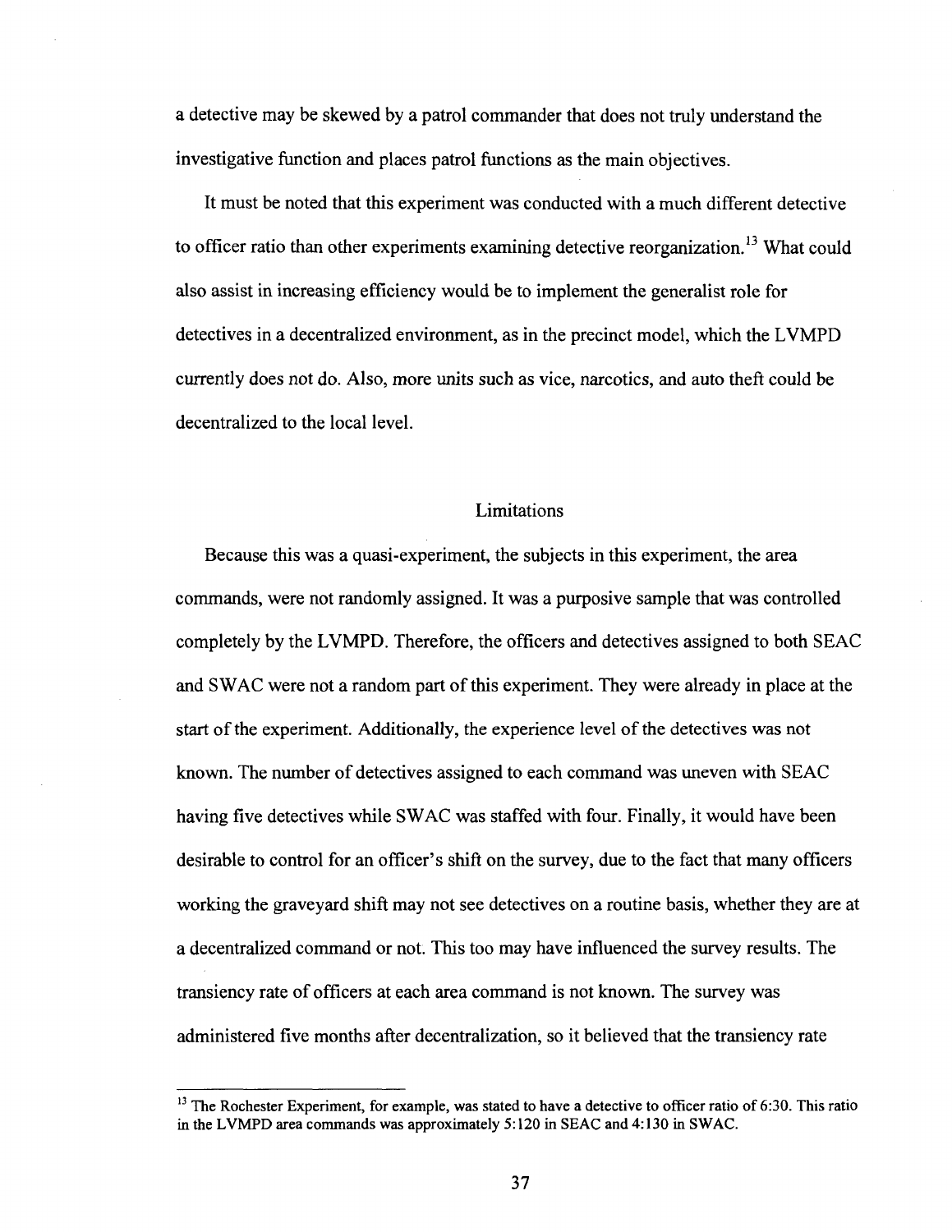would have been low. Due to these potential issues of selection bias, one should be cautious in generalizing these findings.

# Recommendations for Future Research

Given the small sample size and the short duration of the actual experiment, this research is viewed as an exploratory study. These results need to be replicated with a much larger sample and for a longer duration. Future research could include other area commands in the study and the duration could be much longer than what was allowed for this study. To assist the arrest and submittal numbers, cases accepted for prosecution by the District Attorneys' office could be included. <sup>14</sup> This would give an idea of the strength of the arrests made. Detectives did not participate in the survey due to the low sample size. A focus group could be held with participating detectives to augment the survey results. It would also be suggested to include a citizen satisfaction survey to see if the improved communication may have extended to the community.

# Conclusion

Existing research has suggested that a police department organizational structure can affect the efficiency of the functions they perform, particularly in the context of community policing. This research has shown one possible way to help increase the efficiency of the investigative function in the community policing context by decentralizing police detectives.

<sup>&</sup>lt;sup>14</sup> One problem that was uncovered during the Rochester, New York experiment (Bloch and Bell 1976) was that although the total number of on-scene arrests favored the teams, they had less success than non-team personnel in obtaining successful prosecution of those on scene arrests. A factor for this drop in quality of arrest was possible attributed to the fact that participants knew they were part of a study and improving arrest productivity was emphasized. In this current study, participants were unaware of their participation.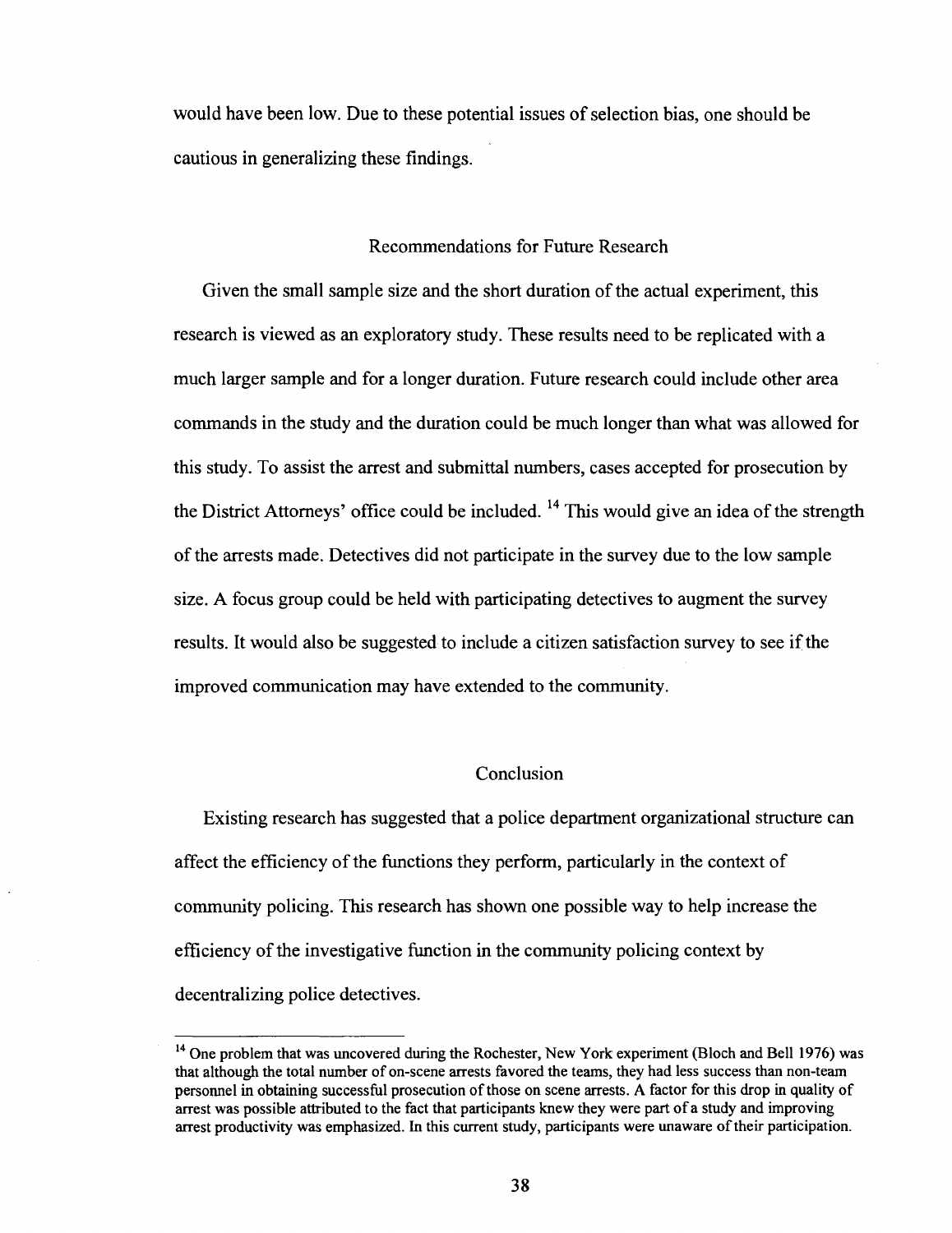Although the length of this experiment was brief, it exposed a trend that good communication can be a key principle that can lead to efficiencies in other areas, enhancing the productivity of a police department. The existing literature suggests that team policing is a valid idea that can have a constructive impact on a police agency. American policing was not ready for the team policing concept in the past. "We are arguing that policing is in a period of transition from a reform strategy to what we call a community strategy" (Kelling  $& Moore, 1988, p. 14$ ). It is possible that now is the time to take advantage of the ideas of team policing and organize police departments to enhance and enable the philosophy of community policing to be successful. This study may further the understanding of how to utilize detectives more efficiently in a community policing context.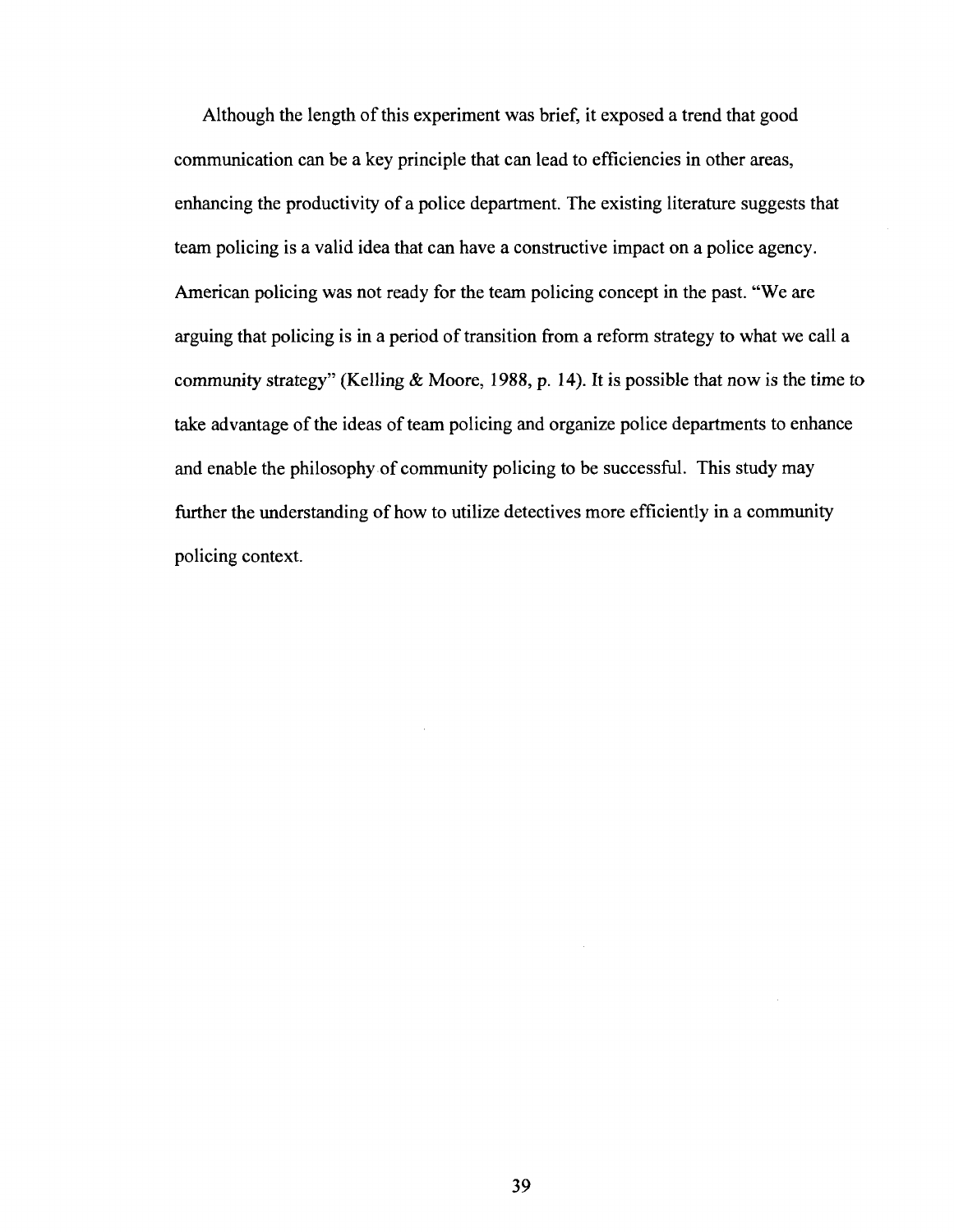# APPENDIX I

# LVMPD JURISDICTIONAL MAP



**and Sector/Beats** 

Crine a sabyst Map sa re p ro dto ed so le by to meet<br>the seeds o the Las Vegas Metro po *illa i Polloe*<br>Dep ar meet, Phase co utbat DOC a t<br>523--29TSor 828-2929 regardleg the or o ther p ro dects.

 $\mathcal{L}(\mathcal{A})$  , we define  $\mathcal{L}(\mathcal{A})$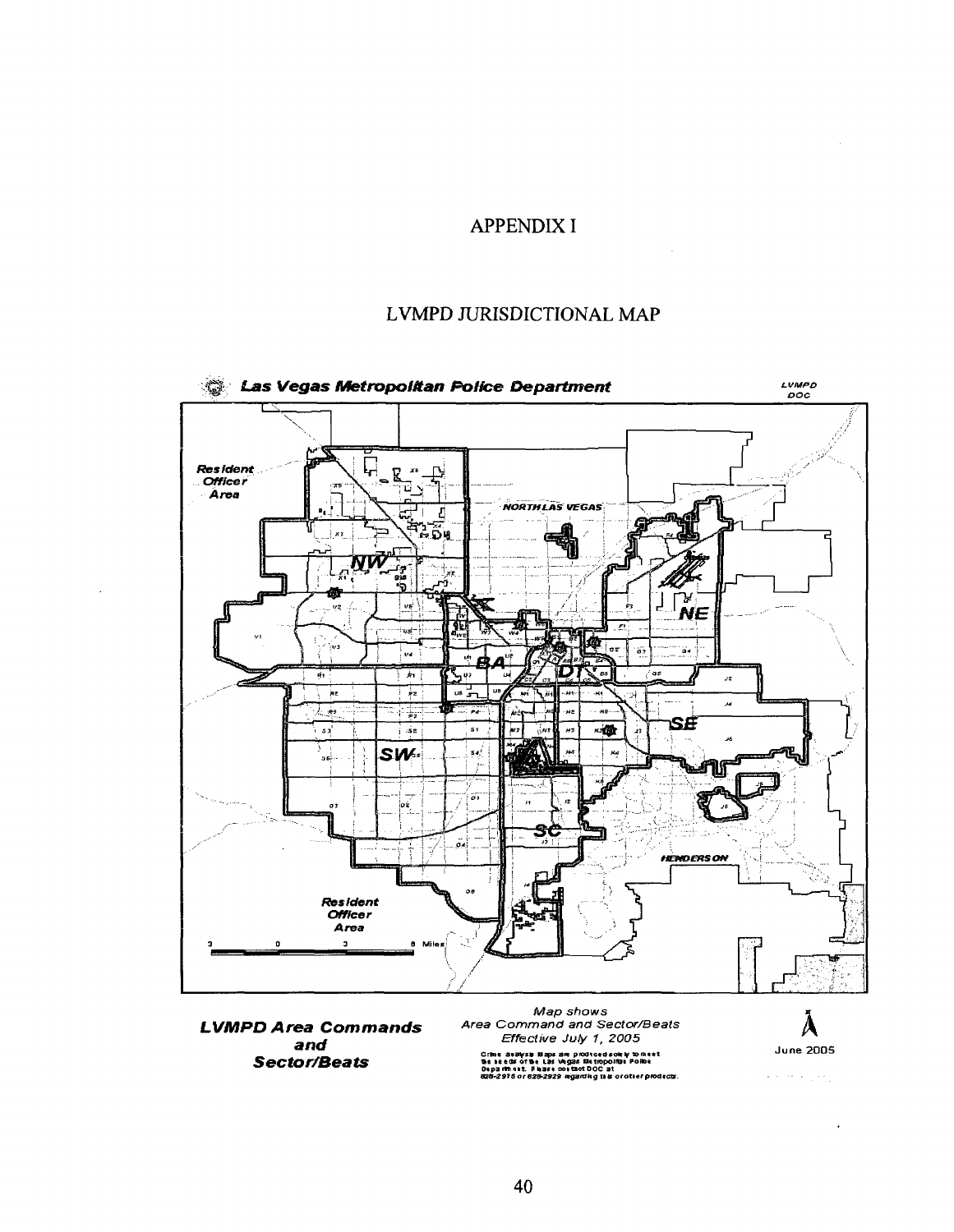# APPENDIX II

# PROPERTY CRIME OPINION SURVEY

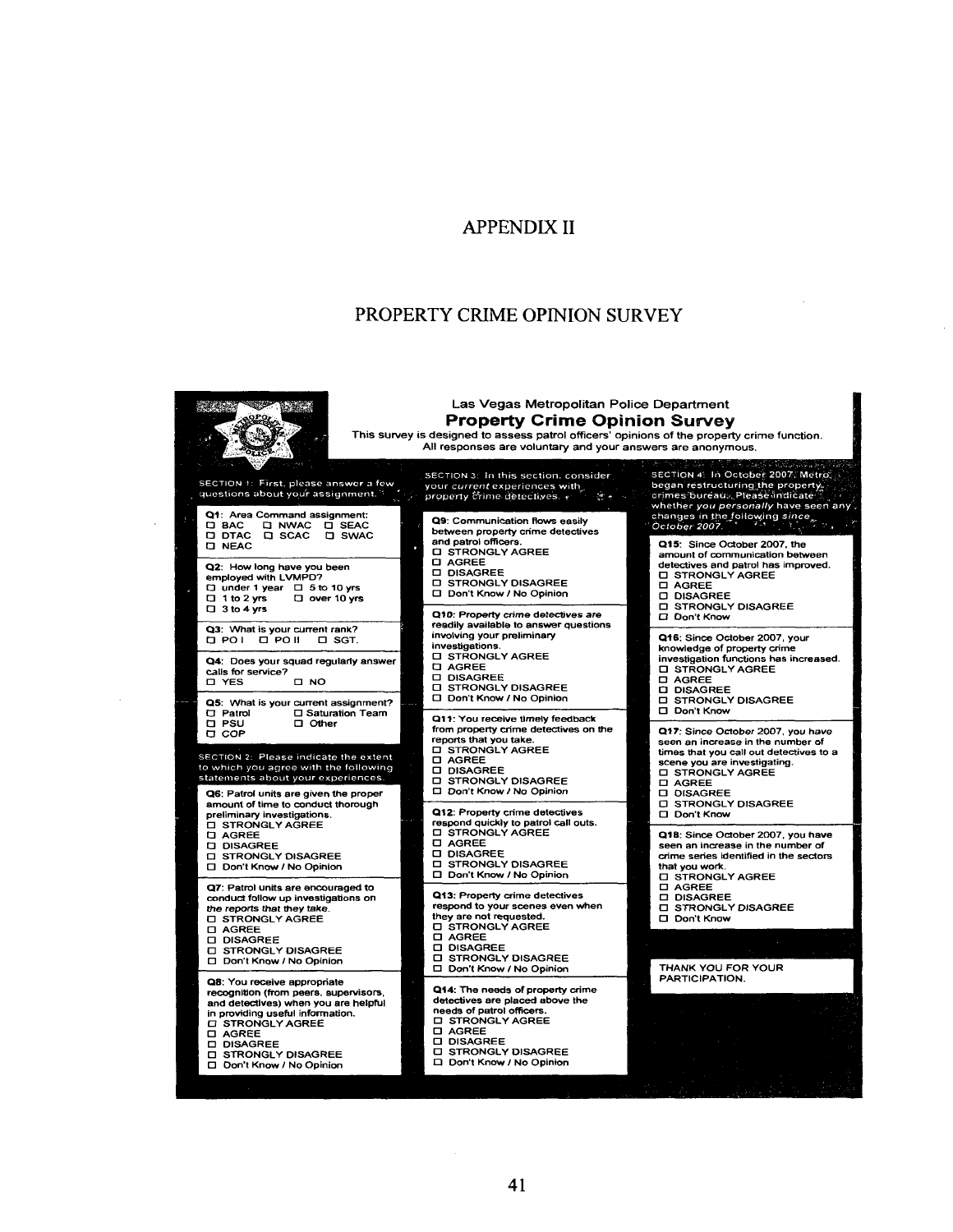#### BIBLIOGRAPHY

- Bloch, P. B., & Ulberg, C. (1974). *Auditing Clearance Rates.* The Police Foundation.
- Block, P. B., & Bell, J. (1976). *Managing Investigations: The Rochester System.*  The Police Foundation.
- Braga, A. (2008). *Problem-Oriented Policing and Crime Prevention, 2<sup>nd</sup> ed.* New York: Criminal Justice Press.
- Bratton, W. (1998). *Turnaround: How America's Top Cop Reversed the Crime Epidemic.* New York: Random House.
- Copper, W. E. (2005). *Leading Beyond Tradition: A Breakthrough Strategy for Law Enforcement.* Mukilteo, WA: 3-Star Publishing.
- Dantzker, M. L. (2005). *Understanding Today's Police.* New York: Criminal Justice Press.
- Eck, J. E. (1982). *Solving Crimes: The Investigation of Burglary and Robbery,*  Washington D.C: Police Executive Research Forum.
- Eck, J. E. & Spelman, W. (1987). Who Ya Gonna Call? The Police as Problem Busters. *Crime Delinquency,* 33, 31-52.
- Griffin, D. N. (2005). *Policing Las Vegas: A History of Law Enforcement in Southern Nevada.* Las Vegas, NV: Huntington Press.
- Henry, V. E. (2002). *The Compstat Paradigm: Management Accountability in Policing, Business in the Public Sector.* Flushing, NY: Looseleaf Law Publishing.
- Kelling, G. L. (1994). Neighborhood Cops. *City Journal.* Winter. http://www.city-journal.org/article01.php?aid=1413
- Kelling, G. L., & Moore, M.H. (1998). The Evolving Strategy of Policing. Perspectives on Policing. Washington D.C: National Institute of Justice and John F. Kennedy School of Government, Harvard University.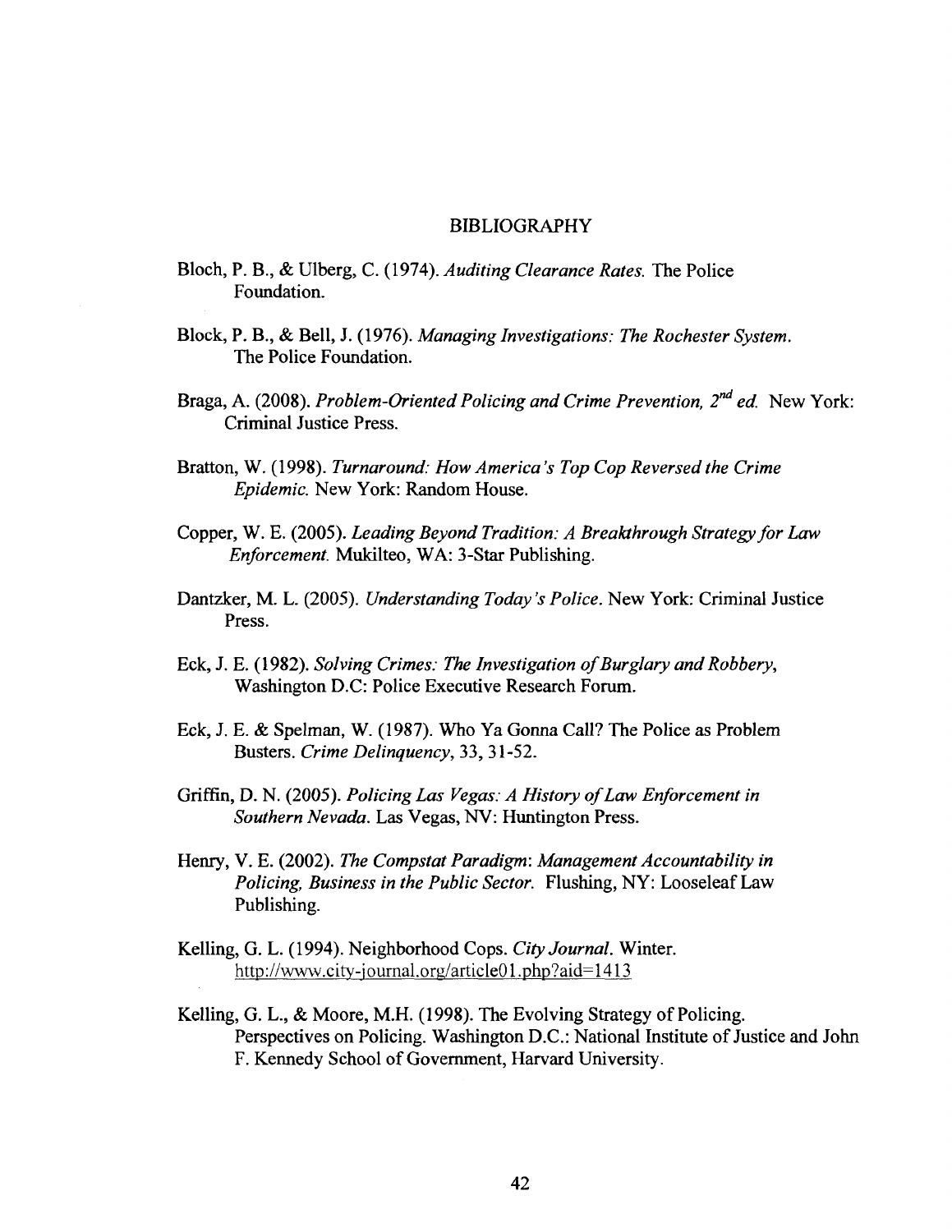- Kelling, G. L., & WycofF, M.A. (2002). Evolving Strategies of Policing: Case Studies of Strategic *Change.* Washington D.C., U.S. Department of Justice.
- Kelling, G. L., & Sousa Jr., W.H. (2001). Do Police Matter? An Analysis of the Impact of New York City's Police Reforms. New York: Manhattan Institute for Police Research Civic Report Series, #22.
- Kuykendall, J., & Roberg, R.R. (1982). Mapping Police Organizational Change: From a Mechanistic to an Organic Model. *Criminology,* 20, 241-56.
- Las Vegas Metropolitan Police Department, (2007). "2007 Annual Report". Retreived October 14, 2008 from <http://www.lvmpd.com/pdf/07/annualreport/pdf>
- Las Vegas Metropolitan Police Department. (2008). *Financial / Property Crimes Bureau Manual.*
- Las Vegas Metropolitan Police Department. (2008). *Department Policy Manual.*
- Maple, J. (1999). *The Crime Fighter: How You Can Make Your Community Crime-Free.* New York: Broadway Books.
- Nevada Revised Statutes, 2007-2008 Edition. (2008). Charlottesville, Virginia: LexisNexis Publications.
- Roberg, R. R. (1994). Can Today's Police Organizations Effectively Implement Community Policing? In Rosembaum, D., (Ed.) The Challenge of Community Policing: Testing the Promises. Thousand Oaks, CA: Sage.
- Schwartz, A. I., Clarren, S.N.. (1977). *The Cincinnati Team Policing Experiment: A Summary Report.* The Police Foundation.
- Sherman, L. W., Milton, C.H., & Kelly, T.V. (1973). *Team Policing: Seven Case Studies.* Washington D.C., Police Foundation.
- Silverman, E.B. (1999). *NYPD Battles Crime: Innovative Strategies in Policing.*  Boston: Northeastern University Press.
- Skolnick, J. H., & Bailey, D.H. (1986). *The New Blue Line: Police Innovation in Six American Cities.* New York: The Free Press.
- Sparrow, M. K. (1988). *Implementing Community Policing.* Washington D.C. U.S. Department of Justice, National Institute of Justice.
- Trojanowicz, R., Kappeler, V.E., Gaines, L.K., & Bucqueroux, B. (1998). *Community Policing: A Contemporary Perspective.* Cincinnati, Ohio: Anderson Publishing.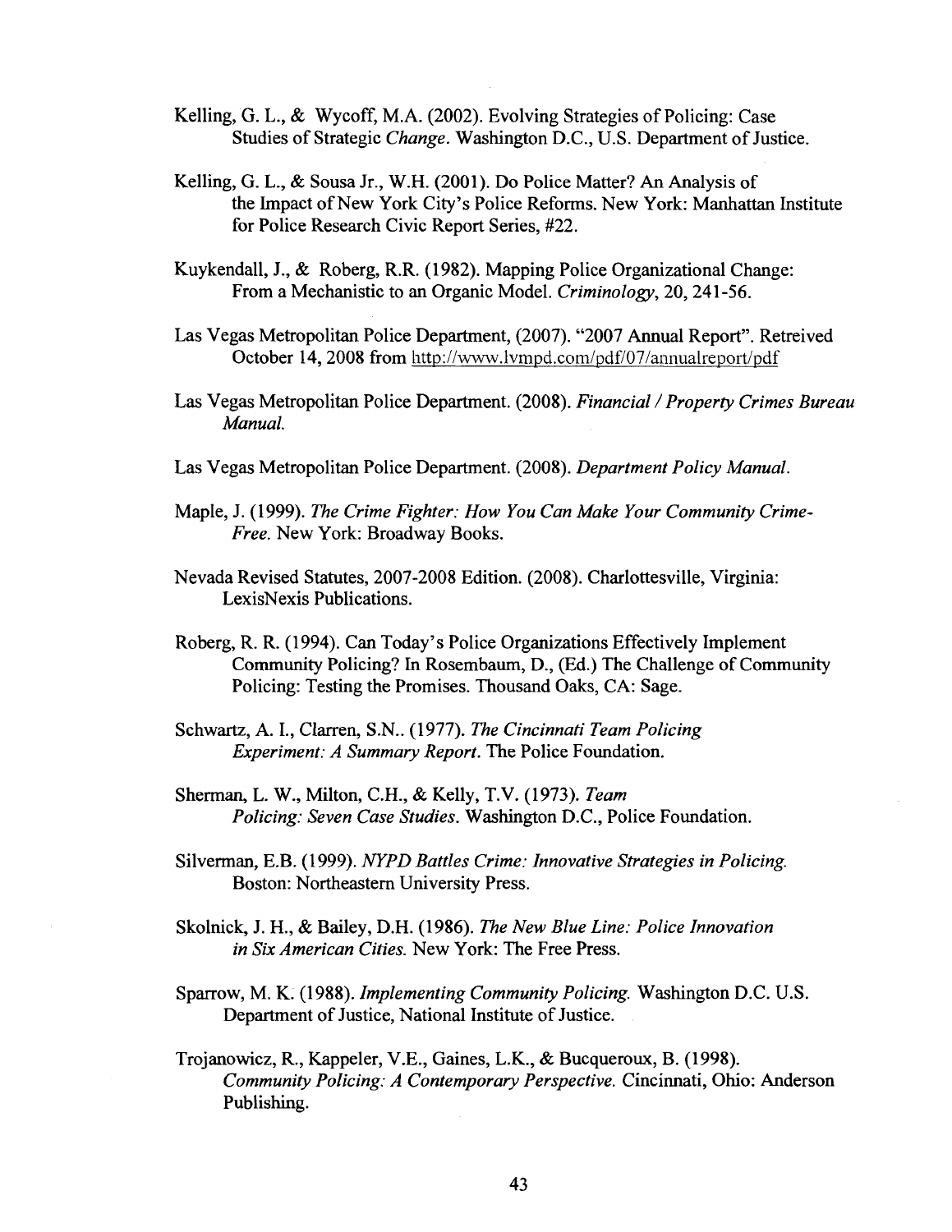Wilson, J. M. (2006). *Community Policing in America.* New York: Routledge.

Wilson, J. M. & Donnermeyer, J. F. (2002). *Problem-Solving Teams in the Columbus Division of Police.* Columbus, OH: Ohio Office of Criminal Justice Services.

 $\sim 10^{-1}$ 

 $\sim 10$ 

Wycoff, M.A. & Cosgrove, C.A. (2004). Investigating in the Community Policing Context, Executive Summary. Police Executive Research Forum.

 $\mathcal{A}^{\pm}$ 

 $\mathcal{L}(\mathcal{A})$  and  $\mathcal{L}(\mathcal{A})$ 

 $\mathcal{L}_{\text{max}}$  and  $\mathcal{L}_{\text{max}}$ 

 $\bar{\alpha}$